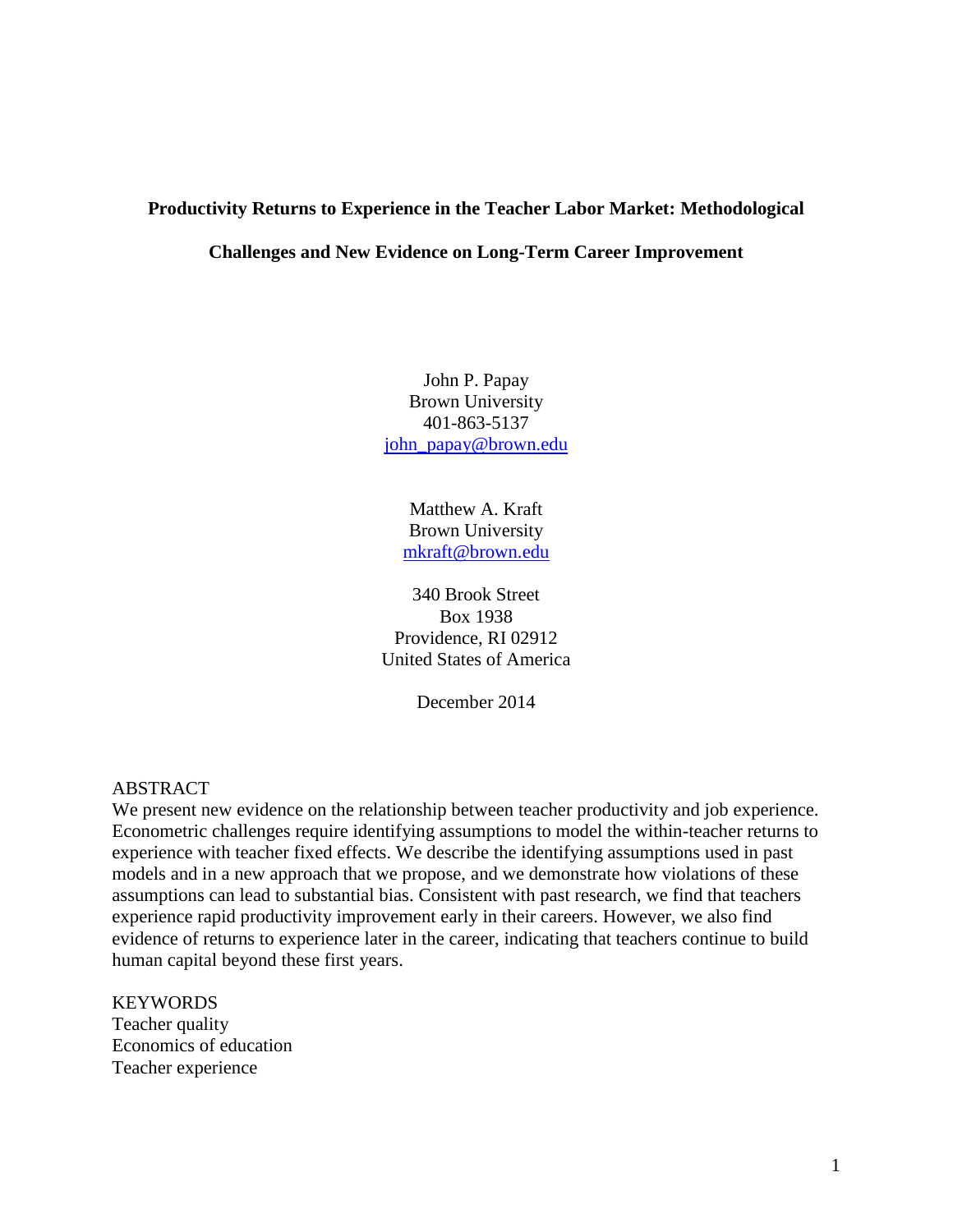#### **1. Introduction**

Over the past decade, efforts to improve the elementary and secondary education system in the United States have focused on ensuring that all students have an effective teacher in their classroom. The debates over how to accomplish this goal have been increasingly informed by teacher effectiveness research that has blossomed in recent years with the availability of largescale datasets that link teachers to students and test scores. These data have allowed researchers to examine central questions about the teacher labor market, including productivity dynamics– in other words, how do teachers improve their effectiveness over the course of their careers?

The extent to which teacher performance in the classroom changes with experience has both theoretical and practical implications. Better understanding this dynamic will shed light on the relationship between employee productivity and job experience, and also inform current education policy initiatives such as teacher pay, evaluation, retention, and tenure. Many analyses of the relationship between teacher experience and productivity have relied on cross-sectional data, comparing the effectiveness of teachers at different experience levels. However, this comparison does not provide a clear picture of how teachers improve over the course of their careers, largely because it ignores the issue of attrition. Even if teachers do improve with experience, we can find flat returns to experience in the cross-section if the most effective teachers leave. Thus, the extent of within-teacher returns to experience provides more relevant guidance to policymakers about teacher improvement throughout the career.

For much of the past decade, this question has been treated as settled (Rice, 2013; TNTP, 2012). Policymakers and researchers tend to believe that teachers improve rapidly during their initial years in the classroom, but that the returns to experience flatten out after the first few years of teaching. These results have become quite influential in the policy community. However, two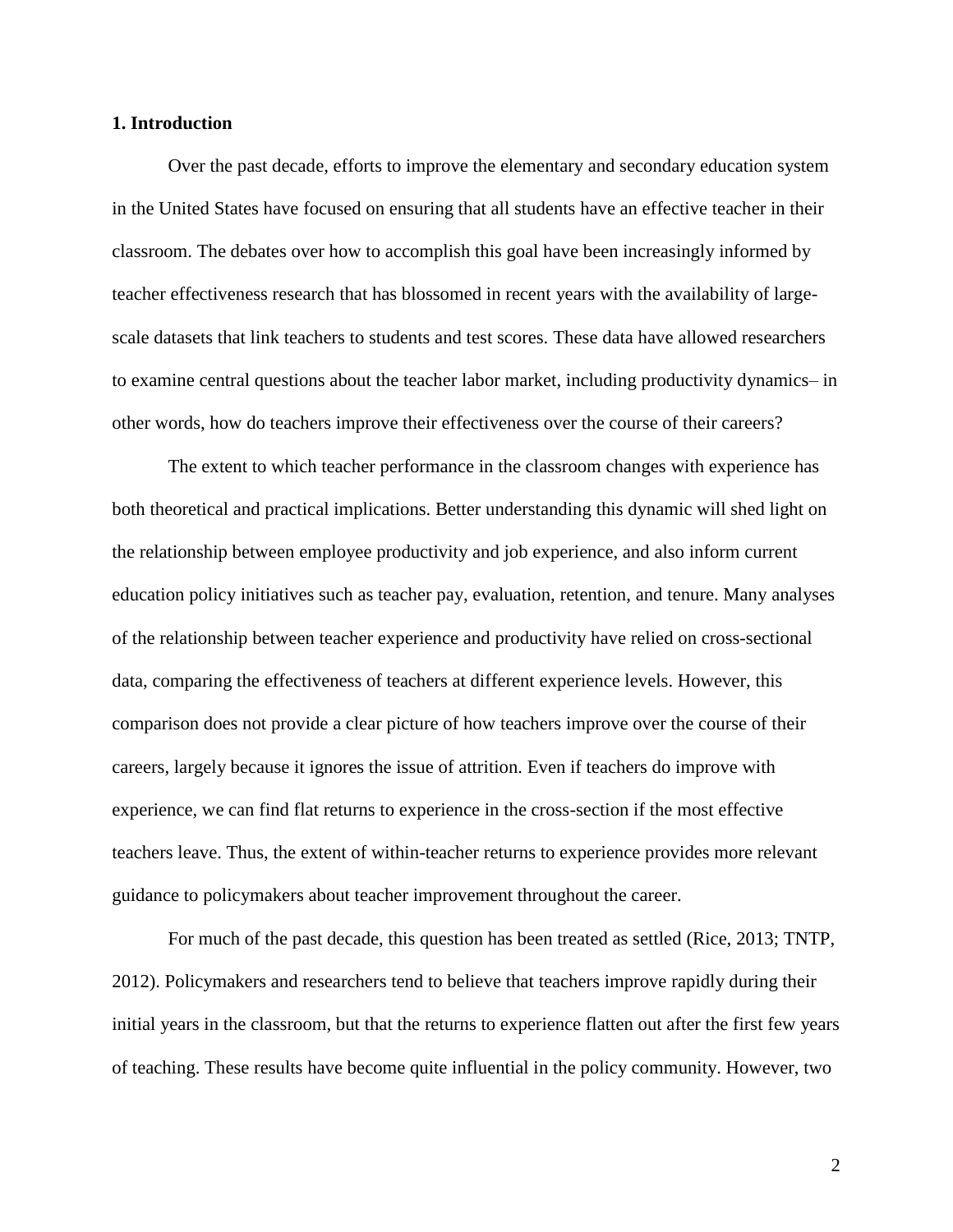recent papers in this journal find otherwise, providing evidence that teachers continue to improve over the course of their careers (Harris & Sass, 2011; Wiswall, 2013).<sup>1</sup>

In the first half of our paper, we reconcile these divergent results by laying out explicitly the identifying assumptions that researchers have used in estimating the within-teacher returns to experience (with teacher fixed effects), given the collinearity between experience and year for nearly all teachers. We demonstrate analytically and through simulation how violations of each assumption can bias estimates, sometimes substantially. We also propose a new approach that relies on a substantively different assumption and, thus, is subject to a different source of bias. In the second half, we use data from a large urban school district to present estimates of the withinteacher returns to experience from these different models. Examining estimates from models that rely on distinct identifying assumptions provides a clearer picture of the biases in each approach and enables us to present stronger evidence about the extent of later-career returns to experience.

Like past researchers, and consistent with theory, we find that teachers in the district improve most rapidly at the beginning of their careers. However, across models, we find that teachers continue to improve, albeit at lesser rates, past their first five years in the classroom. We also find suggestive evidence of continued returns to experience throughout the career, particularly in mathematics. These results make sense, as labor economists have long observed that employee wages continue to rise with job experience. Human capital theory supports this pattern, holding that workers build skills that translate to greater productivity (Becker, 1993). Taken together, our results suggest that the question of whether teachers continue to improve with experience is at least not settled and that policymakers should temper their policies to acknowledge this reality.

<sup>&</sup>lt;sup>1</sup> Given that "tenure" and "seniority" have specific meanings in the field of education, we use the term "experience" to reflect the number of years a teacher has been in the profession.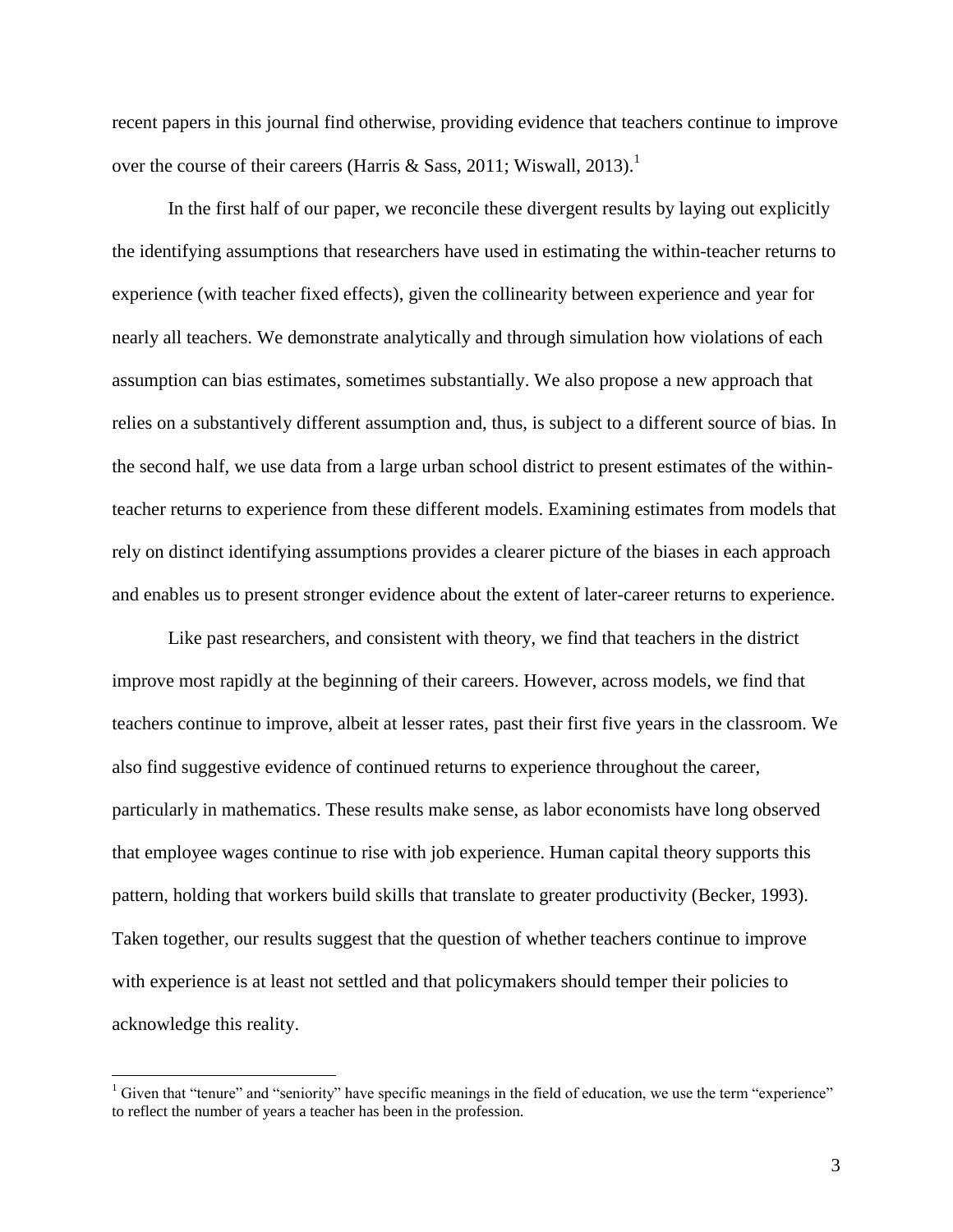In the next section, we describe past efforts to estimate the productivity returns to teaching experience. In section 3, we describe our dataset and measures. We then articulate the key assumptions that underlie existing approaches, propose an alternative method, and discuss the bias introduced by each approach. In section 5, we present the estimated returns to teacher experience from each of these approaches in our data. We describe several threats to the validity of our inferences and our attempts to address them in Section 6. Finally, we conclude with a discussion of the economic and educational implications of this work.

#### **2. Estimates of the Returns to Experience in Teaching**

 $\overline{a}$ 

The education sector is among the few industries for which direct estimates of worker productivity are available for much of the labor force. In recent years, education economists have produced a growing body of literature that examines the productivity returns to job experience among teachers, using estimated contributions to student test score gains as a proxy for productivity (see Todd & Wolpin, 2003, McCaffrey at al., 2004, and Harris & Sass, 2006). We focus on all aspects of productivity improvement that accrue to teachers over their careers – in other words, we seek to estimate the overall effect of experience on productivity, rather than disentangling the reasons for these returns. $^{2}$  Thus, we include as "returns to experience" the effects of formal on-the-job training, informal on-the-job learning, out-of-work training (such as formal education) and any other factors that improve teacher effectiveness over time.

Most research suggests that teachers improve a great deal at the beginning of their careers (e.g., Rockoff, 2004). Fast early-career improvement in productivity is not surprising, given that

<sup>&</sup>lt;sup>2</sup> There are both substantive and practical reasons for this. Substantively, we are interested in understanding how teachers improve over the course of their careers on average. Different teachers may take different paths to such improvement. Practically, many of these elements are notoriously difficult to measure. For example, in-school professional development can take many forms, only some of which are recorded. Formal education can be captured in aggregate, such as whether teachers earn a masters' degree, but we cannot distinguish finer-grained course-taking. As such, we focus on the broader question of whether teachers improve their productivity throughout their career. Finally, we find nearly identical returns to experience when we condition on teachers' formal education.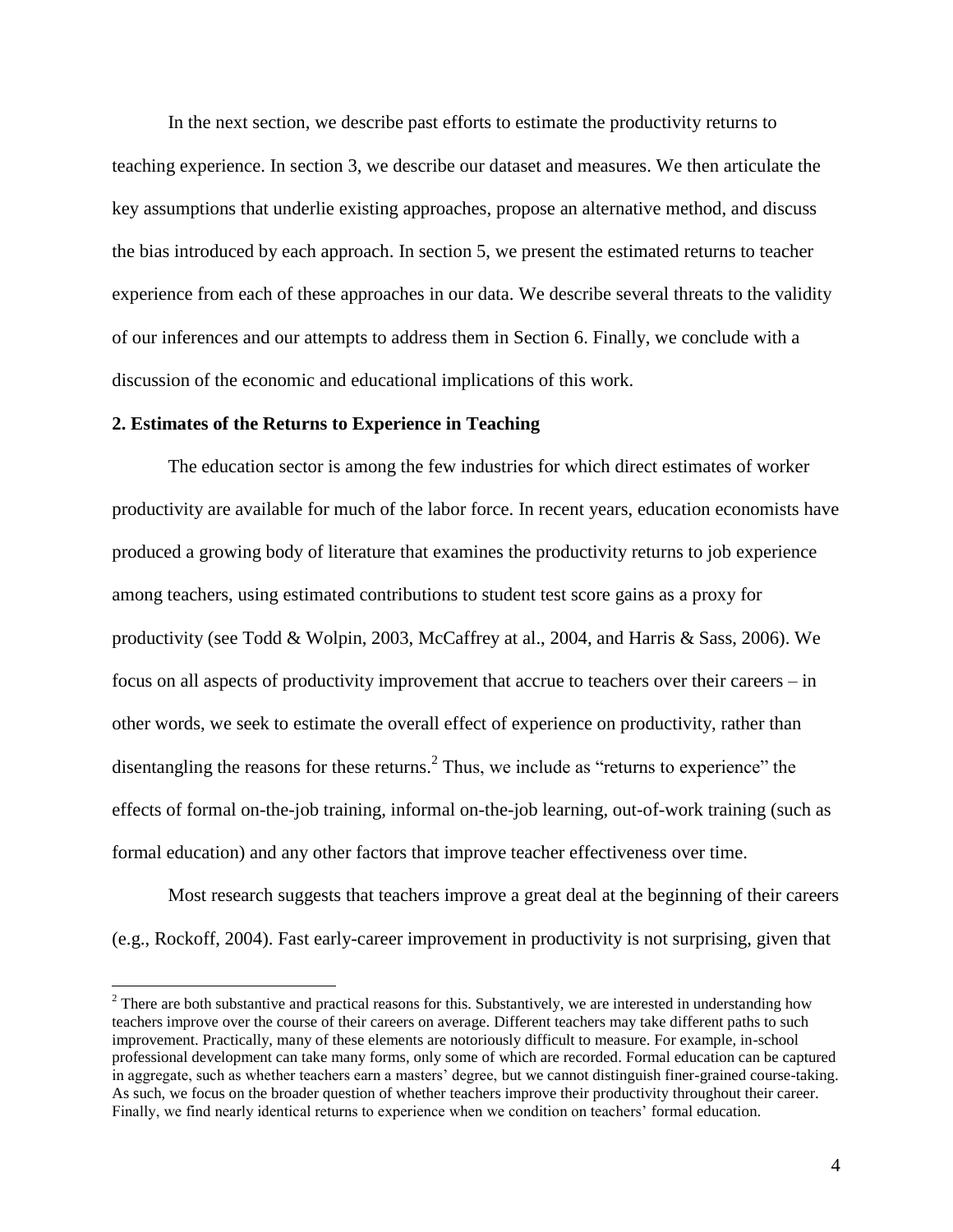theory implies more rapid human capital development and greater investment earlier in the career (Becker, 1993). This pattern mirrors theories of the teacher career arc, where novice teachers are often characterized as simply trying to survive in the classroom as they build key classroom management skills, learn the curriculum, and add to their instructional abilities (Johnson et al., 2004). Many factors contribute to the extent of early-career productivity growth, including the availability of effective colleagues (Jackson & Bruegmann, 2009), consistency in teaching assignments (Ost, 2014), and supportive work environments (Kraft & Papay, 2014).

However, there is less agreement about the nature of returns to experience after these early years. On one hand, shirking models suggest that teachers, who face minimal oversight and enjoy strong job protections, may stop improving once they become established in their schools (Hansen, 2009). On the other, some theories of teacher career development suggest that, beyond their first few years, teachers may continue to refine their practice and gain the relationships and time to collaborate with colleagues about instruction (Huberman, 1992). Recent evidence suggests that veteran teachers can improve their instructional effectiveness if they participate in a rigorous teacher evaluation program (Taylor & Tyler, 2012), find more productive school matches (Jackson, 2013), or engage in effective on-the-job training (e.g., Matsumura et al., 2010; Neuman & Cunningham, 2009; Powell et al., 2010; Allen et al., 2011).

As Murnane and Phillips (1981) made clear, cross-sectional estimates cannot fully distinguish between true individual returns to job experience and vintage effects (i.e., average differences in quality across teacher cohorts) or selection effects (i.e., differential attrition). We focus on this question by estimating the within-teacher returns to experience using longitudinal data with teacher fixed effects. This line of work builds on Rockoff's (2004) analysis of data from two school districts in New Jersey. Rockoff finds substantial early-career returns to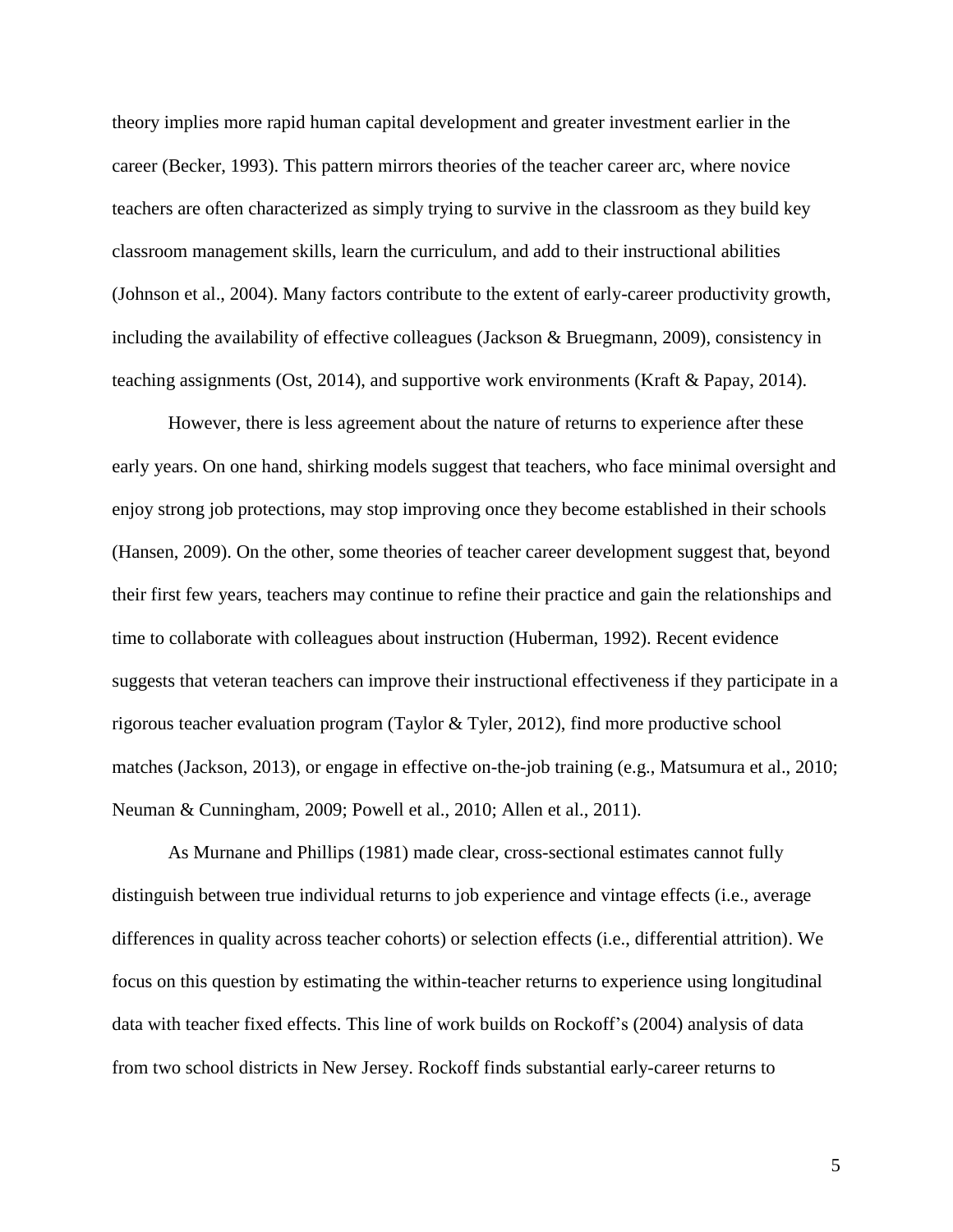teaching experience, particularly on reading test scores, but the returns to experience on all but reading comprehension scores diminish rapidly after the first few years in the classroom. More recently, Boyd and his colleagues (2008) have applied Rockoff's general approach to examine data in New York City and North Carolina, respectively, finding qualitatively similar results.

These cross-sectional and longitudinal findings have been widely interpreted as evidence that teachers do not improve their performance beyond their first few years in the classroom (Rivkin, Hanushek, & Kain, 2005). This interpretation has had a profound effect on education policy. For example, Bill Gates (2009) asserted that "once somebody has taught for three years, their teaching quality does not change thereafter." However, recent evidence suggests that teachers may improve throughout their careers. Using data from Florida, Harris and Sass (2011) find that while the largest gains in experience accrue in the first few years, there are "continuing gains beyond the first five years of a teacher's career" (p. 1). Using data on  $5<sup>th</sup>$  grade teachers in North Carolina, Wiswall finds that "teaching experience has a substantial and statistically significant impact on mathematics achievement, even beyond the first few years of teaching" (2013, p. 62), although he finds no such returns in reading. We seek to resolve this divergent evidence by examining these approaches in more detail.

#### **3. Dataset and Measures**

#### *3.1 Dataset*

In order to examine within-teacher returns to experience, we use a comprehensive administrative dataset from a large, urban school district in the southern United States that includes student, teacher, and test records from the 2000-01 to the 2008-09 school years. This district has over 100,000 students and nearly 9,000 teachers. Student data include demographic information, teacher-student links, and annual state test results in reading and mathematics. We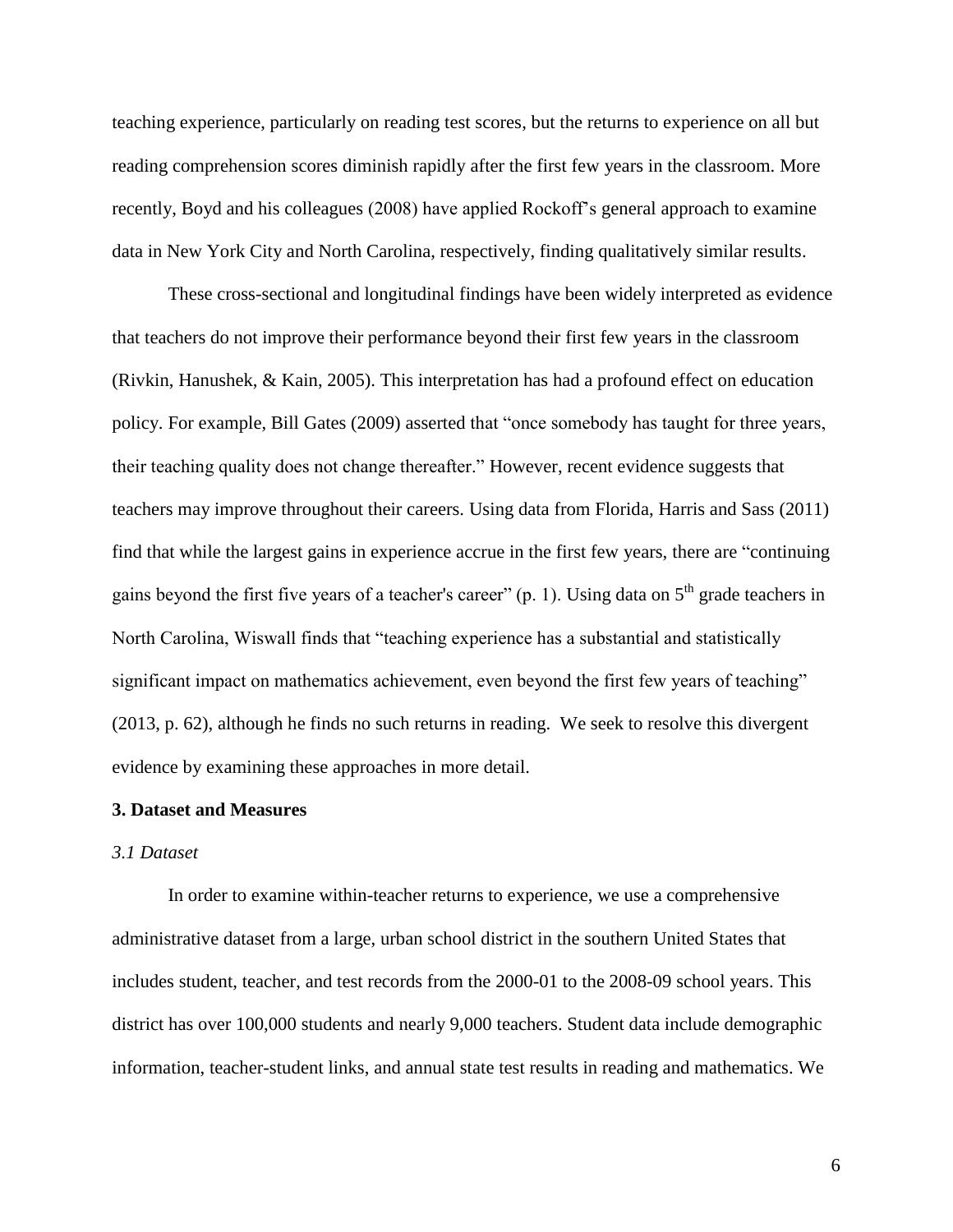standardize these test scores to interpret our estimates as standard deviation differences in student performance.<sup>3</sup> Because appropriate estimation of the education production function requires both baseline and outcome test data, we focus on teachers in grades four through eight. We exclude any students in atypically small classes or substantially separate special education classes.<sup>4</sup> Our final dataset includes more than 200,000 student-year records, representing more than 3,500 unique teachers over the 9-year panel. These students are fairly typical for an urban school district: 43% are African-American, 38% are White, and 12% are Hispanic, 10% are English language learners, and 10% are enrolled in special educational services.

Our key predictor of interest is the amount of time a teacher has spent teaching. We rely on experience as defined on the teacher salary scale. As in most U.S. public schools, teachers are paid almost exclusively based on a combination of their years of experience and their educational attainment. Although a teacher's salary experience level is a fairly reliable indicator of actual onthe-job experience, it is not perfect. We indeed see some teachers – about 5% of our sample – whose salary experience jumps more than one year in a single year.<sup>5</sup> As a result, we omit teachers with non-standard experience patterns from most of our models, although we investigate what happens when we include these teachers.

The teachers in this district are fairly representative of those in urban school districts

<sup>&</sup>lt;sup>3</sup> Note that this standardization does not make the scales comparable from year to year because of differences in tested material and changes in the distribution of student ability from year-to-year. However, the test measure we use does not have a vertical scale that enables inferences about student growth from year-to-year.

<sup>&</sup>lt;sup>4</sup> Specifically, we exclude any teacher-year in which fewer than five students had value-added estimates. We exclude any class with more than 90% of students in special education or more than 25% of students missing previous year test scores. Doing so eliminates 7% of the sample. In Appendix Table A-3a and A-3b, we explore the sensitivity of our results to these restrictions, further limiting our sample to either (a) teacher-years in which fewer than 10 students had value-added estimates or (b) teachers for whom 40 students had value-added estimates. <sup>5</sup> This can result from delays in the human resources office providing appropriate credit to teachers for past teaching

experience or from simple data errors. In a sensitivity analysis, we examined the consequences of this possible measurement error by focusing on teachers whom we are confident enter the district as novices. We find that the estimated within-teacher returns to experience for these teachers are in fact greater than for the overall population, suggesting that measurement error may indeed be inducing a downward bias in our results. Results are available from the authors on request.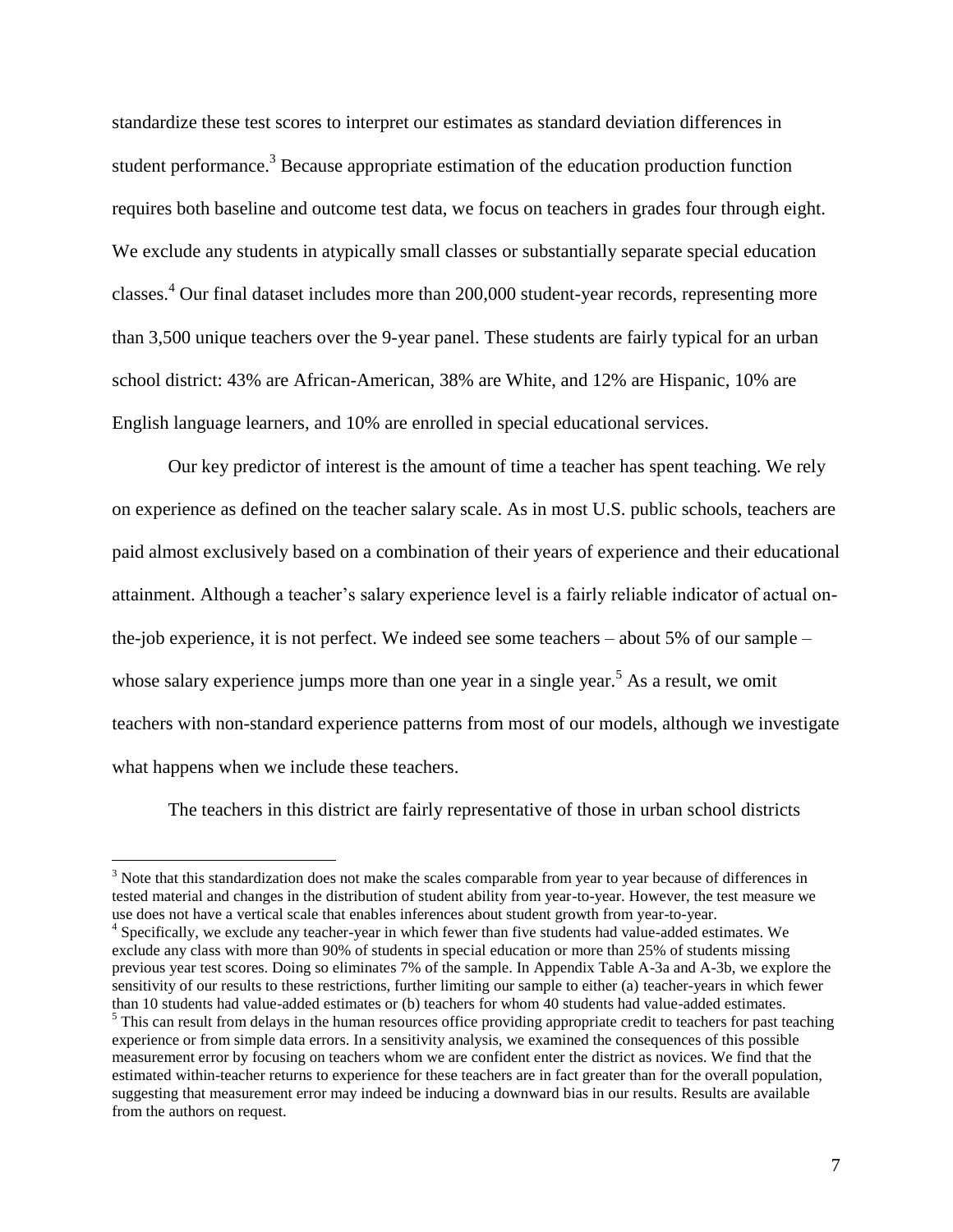across the country – the large majority of teachers are white women. Most have limited classroom experience, and the number of veteran teachers is relatively small. For example, only 19% of the district's teaching staff has more than 20 years of experience. In Figure 1, we present the distribution of student-year observations in our mathematics sample, showing that there are many more observations – and thus much greater precision – for teachers early in the career.<sup>6</sup>

#### **4. Bias in Estimating the Returns to Experience**

There are two key challenges facing researchers who seek to estimate the within-teacher returns to experience. The first involves the widely-discussed difficulties in using student achievement data to estimate teacher productivity. There are important limitations and trade-offs in specifying education production function models to estimate teacher effectiveness. We discuss these issues briefly in section 4.3 below. The second challenge involves how to specify models to estimate the within-teacher returns to experience. For teachers with standard career patterns, year and experience are collinear. This is an example of the classic age-period-cohort problem. *4.1 Returns to Experience and the Age-Period-Cohort Problem*

The collinearity between year and experience within-teacher requires researchers to make identifying assumptions to separately estimate year-to-year productivity trends and returns to experience in models that include teacher fixed effects (Deaton, 1997; Rockoff, 2004). To shed light on a central piece of this challenge, we can imagine a simple data-generating process that determines the productivity of teacher *j* in year *t*:

(1) 
$$
\pi_{ji} = \delta_j + \alpha * f(YEAR_t) + \beta * f(EXPER_{jt}) + \varepsilon_{jt}
$$

 $\overline{a}$ 

Here, a teacher's effectiveness in a given year represents the sum of her initial productivity  $(\delta_j)$ , any productivity shocks common across teachers in a given year ( $\alpha * f(YEAR_t)$ ), the

<sup>6</sup> We omit the very few teachers who ever had more than 40 years of experience. Because our sample of teachers with more than 30 years of experience is so small, we present all figures up to a maximum of 30 years.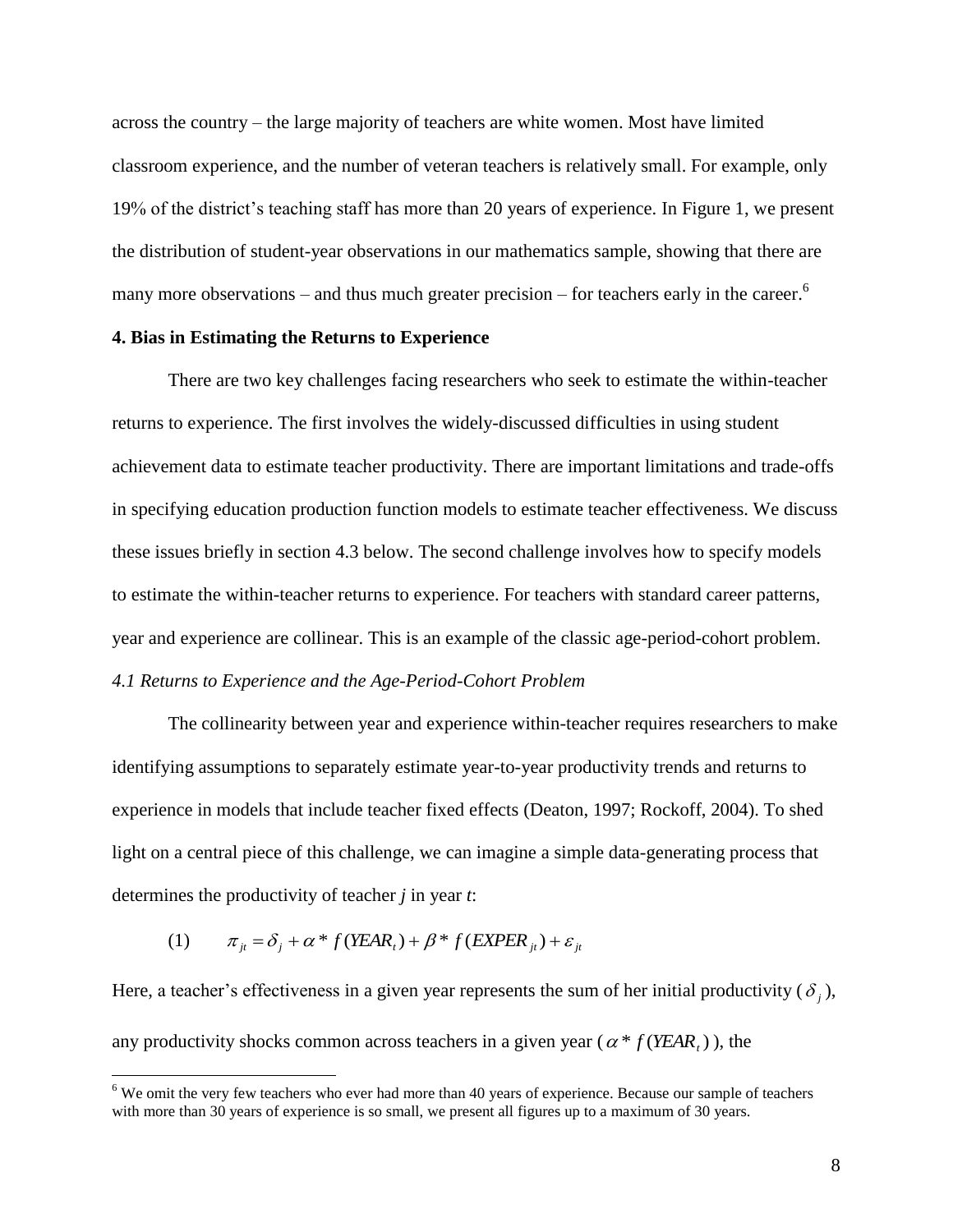incremental productivity teachers gain over the course of their career ( $\beta * f$  (*EXPER*  $_{it}$ )), and an idiosyncratic mean-zero error term  $(\varepsilon_{jt})$ . Note that all approaches implicitly assume that there are no interactions between experience and year – in other words, we explicitly define the year effects as average shocks common to all teachers.

We seek to fit models that will provide unbiased estimates of  $\beta$ . However, directly estimating a model based on equation (1) is challenging because, within teacher, experience and year are collinear, at least for teachers with standard career trajectories. Thus, all researchers seeking to estimate  $\beta$  must make an identifying assumption. The existing research has used three such models; we propose a fourth. Here, we lay out these four approaches, discuss their key identifying assumptions, and describe the potential bias associated with each. In short, the key distinctions across these approaches are (a) whether they make assumptions about the returns to experience profile itself and (b) what sample they use to identify key parameters.

In theory, one possibility would simply be to omit the year effects, implicitly assuming that they are random shocks by absorbing them into the error term. Rockoff (2004) recognized the serious limitations of this approach, given that many aspects of schools change over time. For example, if a district implements a policy that boosts student achievement (e.g., smaller class sizes) across all teachers in the district, within-teacher returns to experience would appear to be inflated. Rockoff (2004) developed a creative alternative. Relying on the literature, he saw the opportunity to identify year effects off of teachers with more than 10 years of experience because such teachers did not appear to become substantially more effective in cross-sectional models (Rivkin, Hanushek, & Kain, 2005). This *Censored Growth Model* explicitly assumes that there are no returns to experience after 10 years. Thus, this model requires an assumption about the functional form of the productivity-experience profile itself and restricts our inferences about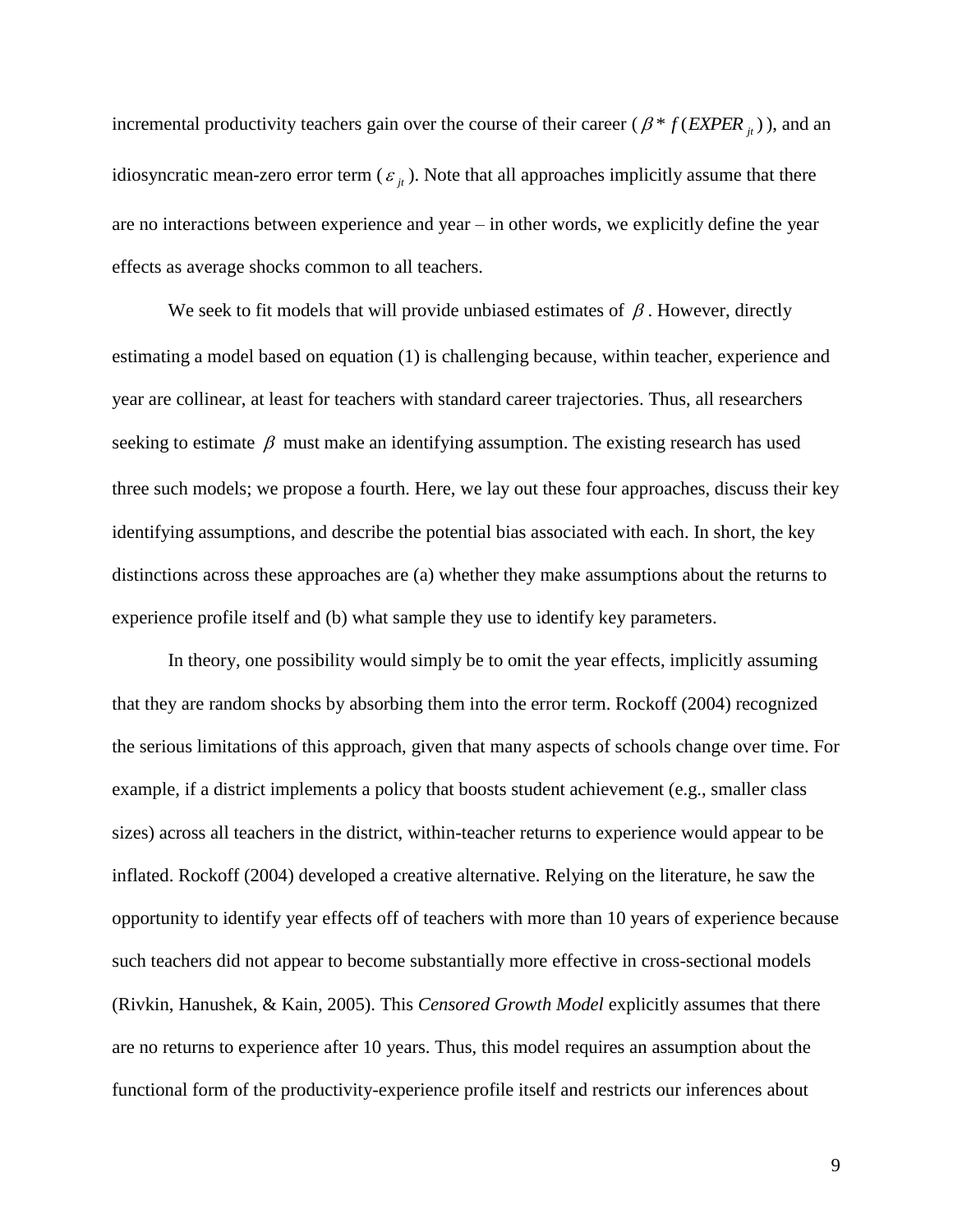teachers' returns to experience to only the first 10 years of the career.<sup>7</sup>

Rockoff's (2004) innovation enables researchers to model both year effects and the returns to experience jointly, in what we call the *Censored Growth Model*:

(2) 
$$
\pi_{ji} = \ddot{\alpha} * f(YEAR_i) + \ddot{\beta} * f(EXPER_{ji}^{CGM}) + \lambda * 1\{EXPER_{ji} > 10\} + \delta_j + \ddot{\varepsilon}_{ji}
$$

Here  $EXPER_{it}^{CGM} = \{ EXPER_{it}^{T} \text{ if } EXPER_{it} \leq 10; 10 \text{ otherwise} \}$ , and we include an indicator that experience is greater than 10. We can conceptualize this model as a two-stage approach, first estimating the year effects on the sample of teachers with more than 10 years of experience and then applying these estimated year effects to a second stage equation. Because the model explicitly assumes the coefficient on the returns to experience for teachers above 10 years of experience to be zero, it essentially omits the experience effect in this first stage. This assumption produces potentially biased estimates of the year effect, as any returns to experience after year 10 will be conflated with the year effects. Thus, the mis-estimation of the year effects produces a bias in the estimated returns to experience for early-career teachers proportional to these later-career returns to experience. If the assumption holds and teachers do not continue to improve after 10 years in the classroom, this bias is zero. However, to the extent that there are any positive returns to experience after year 10, this model understates the true returns to experience. Note that, by the same logic, any negative returns to experience after year 10 would overstate the true returns to experience.

A related approach is to specify experience as a set of indicator variables that represent ranges of experience; year effects can be identified off of teachers who fall within those ranges. For example, Harris & Sass (2011) replace *f*(*EXPERjt*) in equation (1) with dummy variables representing ranges from 1-2, 3-4, 5-9, 10-14, 15-24, and more than 25 years of experience. One

<sup>&</sup>lt;sup>7</sup> In practice, one can impose different experience cutoffs (e.g. Boyd et al., 2008) but, this model must include a range over which one cannot estimate the returns to experience.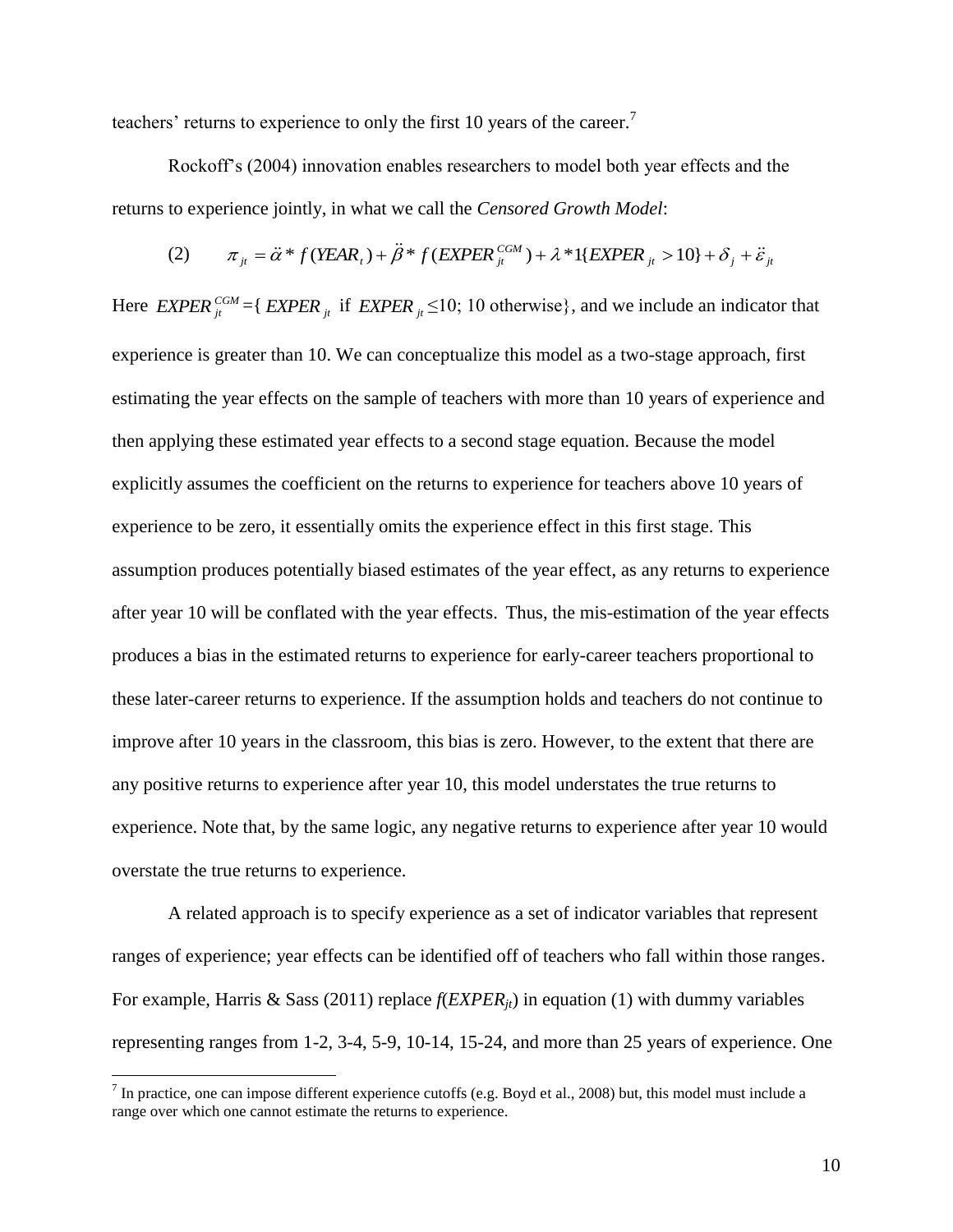advantage of this *Indicator Variable Model* is that it enables researchers to estimate the productivity-experience profile throughout the teaching career. In practice, by using within-bin variation to estimate the year effects, the *Indicator Variable Model* relies on a similar functional form assumption. In this case, it assumes that teacher productivity does not change meaningfully within each of these experience bins.

Thus, the source of bias in the *Indicator Variable Model* is analogous to that in the *Censored Growth Model.* Year effects are estimated off of teachers in certain experience bins, but, unlike the *Censored Growth Model*, these bins occur throughout the career. Any career growth in those bins will be conflated with year effects, leading to a downward bias in the estimated returns to experience; similarly, any within-teacher declines in productivity will lead to upward bias. Here, the bias is essentially a weighted average of the within-bin returns to experience across all of the bins used in the model. The extent of bias thus depends on the nature of the bins; it is more severe if the bins include segments of the career when teachers are changing their productivity substantially. For example, if these bins include ranges early in a teacher's career, when productivity is increasing rapidly, we expect this model to introduce a substantial downward bias.

Both of these models make important contributions by estimating the within-teacher returns to experience while simultaneously accounting for year effects, but they explicitly rely on assumptions about the quantity of interest – the nature of within-teacher productivity improvement. In a recent paper, Wiswall (2013) argues that these functional form assumptions are too strong and proposes an alternative approach that uses fully flexible specifications of year and experience. For teachers with discontinuous careers, year and experience are not collinear. Such career disruptions could occur for many reasons, such as when teachers take a medical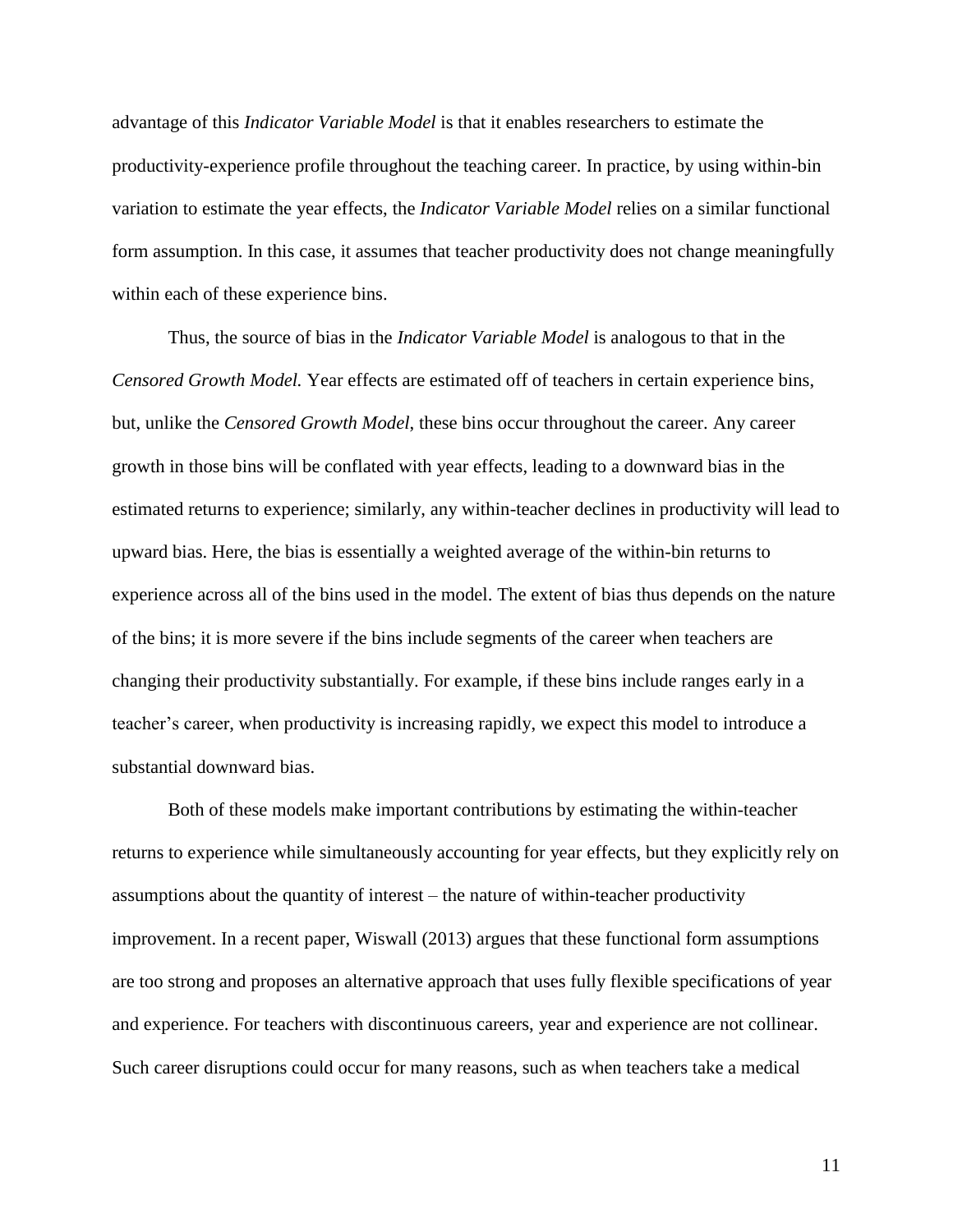leave, take parental leave, or leave the district for another job but then return (Stinebrickner, 2002; Scafidi, Sjoquist, & Stinebrickner, 2006). Wiswall (2013) explicitly identifies teacher experience effects off of these teachers with non-standard patterns. In what we call the *Discontinuous Career Model*, Wiswall directly fits a model akin to that in equation (1) using all teachers in the district, including those with discontinuous careers.<sup>8</sup>

The identifying assumption imposed by the *Discontinuous Career Model* is quite different than in the two previous models. Because teachers with standard career trajectories cannot contribute to the estimation of both year and experience effects, the available variation to estimate the within-teacher returns to experience  $(\beta)$  comes from teachers with discontinuous careers.<sup>9</sup> This is a version of the standard fixed effects assumption, where identification is based on "switchers". Here, the bias in  $\beta$  depends on several factors.

The first critical factor is the extent to which this group of teachers with non-standard careers represents the population of all teachers in the district, at least in their underlying true returns to experience. The subset of teachers with discontinuous careers may not represent the broader sample for many reasons – in other words, this is a question of external validity. This likely depends, in part, on the proportion of teachers with discontinuous careers. If only a small fraction of a district's teaching force falls into this category, as it does in our district, the estimated returns to experience will be based on a narrow, and possibly unrepresentative, group.

The second factor is whether the estimated returns to experience among these teachers reflect their true returns had they not experienced career disruptions. This is a question of internal validity – can the *Discontinuous Career Model* produce unbiased estimates of the

 $8$  Note that Wiswall (2013) uses a two-stage estimation process where he first predicts teacher-year effects and then relates those to productivity returns to experience.

<sup>&</sup>lt;sup>9</sup> We can also think of this as estimating the year effects off of these teachers with non-standard career patterns, although the potential for bias remains the same.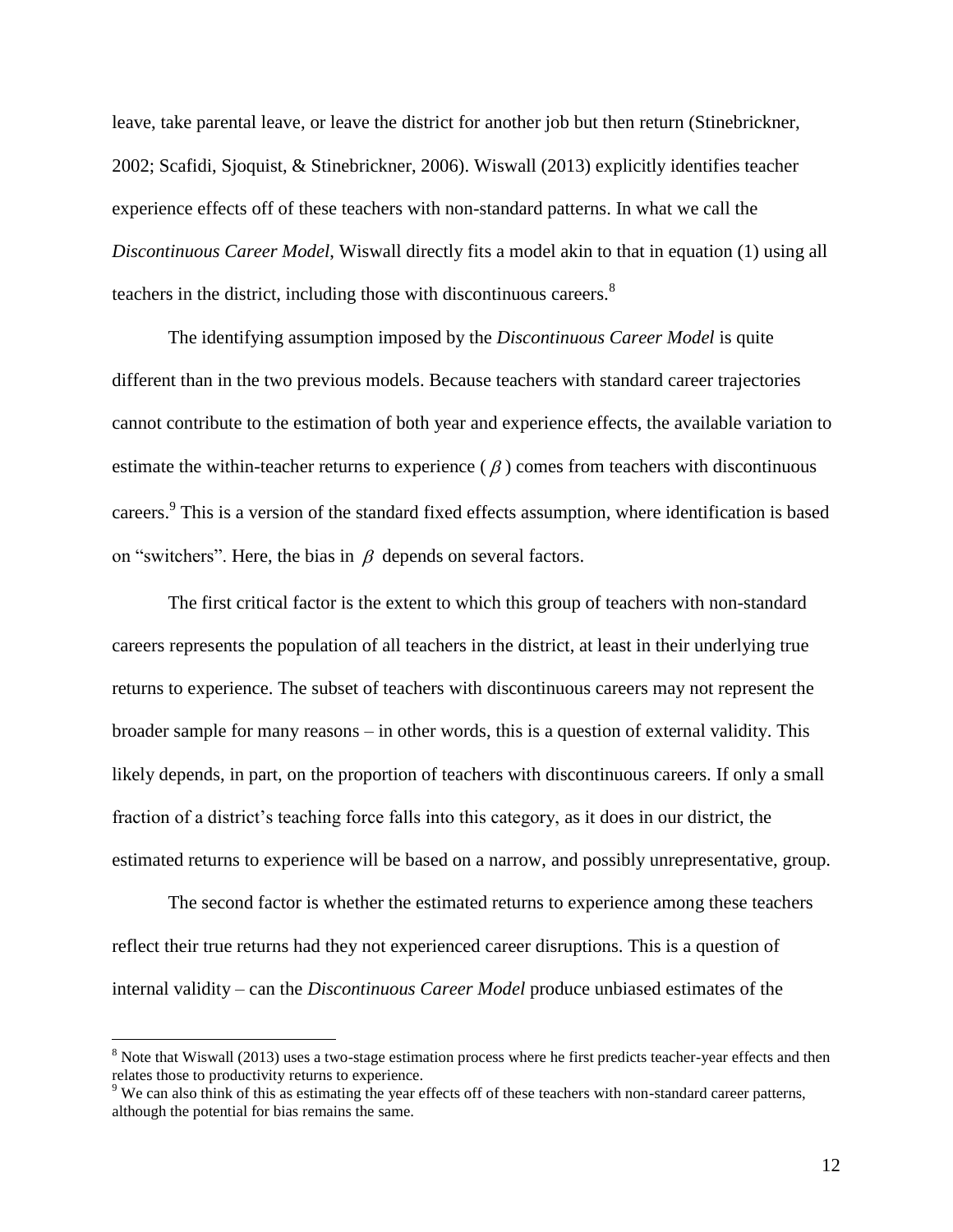*underlying* returns to experience for this subset of teachers? Here, the reason for the disruption matters substantially. There are two types of discontinuous careers: (a) teachers who take more than one year to gain a year of teaching experience because they leave the district and return, and (b) teachers who appear to have discontinuous careers because of errors in the experience variable (e.g., indicating that they gain more than one year of experience in a single calendar year). In our sample, approximately 2% of teachers have true discontinuous careers and 5% of teachers gain more than one year of "experience" in a calendar year at some point in their career.

For the first type – teachers who leave the classroom and return<sup>10</sup> – one important concern is that their productivity in the year in which they leave (or return) may not be representative of their overall career trajectory; for example, teachers who go on maternity or medical leave may experience negative shocks in these years. Thus, the years around which the discontinuous career happens may be particularly problematic. Any negative productivity shocks in the years surrounding the teacher's leave from (or return to) the classroom will lead to substantial bias in estimated returns to experience. Furthermore, teachers who experience the largest shocks in these years will contribute most to the estimation of the returns to experience. As a result, the estimated returns for this group may not reflect their true returns had they not experienced career disruptions.

The second type – teachers whose apparent experience increases more than one year in a single calendar year – is a larger concern, as it arises solely from data errors. For example, some teachers may have their experience level initially misclassified, leading them to gain several years of "experience" in a single year when the human resource data is corrected. These errors are particularly relevant to the *Discontinuous Career Model* because such teachers would

 $10$  To be clear, teachers who move to another district and then return will not have discontinuous careers if they accrue teaching experience in the other district. For these teachers, year and experience will remain collinear. In our district, teachers generally accrue salary experience if they work in another public school district in the state.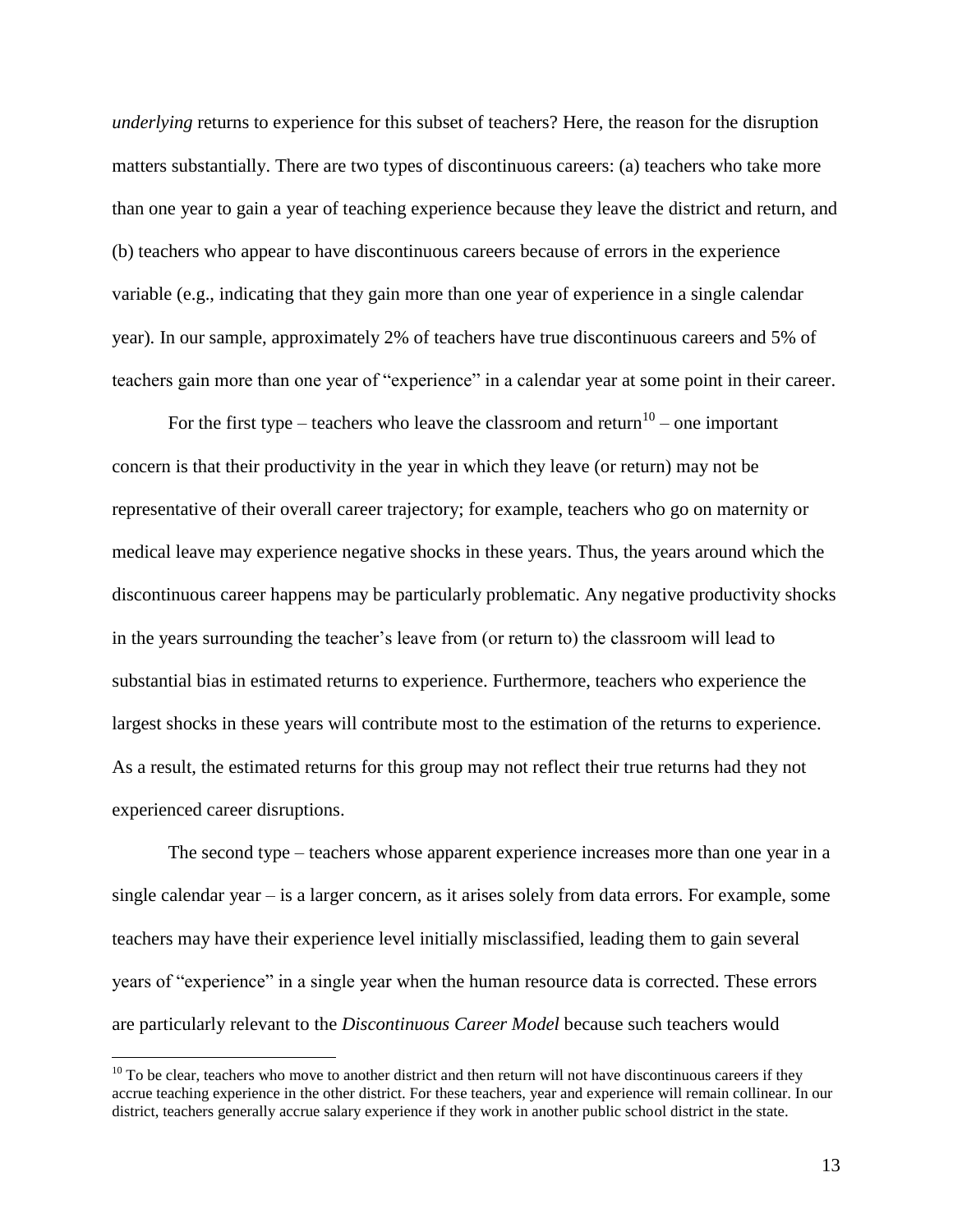contribute substantially to the estimated returns to experience if not removed from the sample. Furthermore, although not the case in our study, if a school district denied teachers a salary step increase for poor performance, we would see teachers with the same experience level in two different years. This practice would be particularly problematic for the *Discontinuous Career Model* because experience would be endogenous for teachers with discontinuous careers.

In sum, there are two key assumptions underlying the *Discontinuous Career Model*. The first involves external validity: the group of teachers with discontinuous careers must be representative of the broader population of interest. The second involves internal validity: the career disruptions must not affect the underlying returns to experience of this group.

We propose a fourth approach that uses the full sample of teachers to estimate returns to experience without making assumptions about the functional form of these returns. As such, we require a different assumption. In a two-stage process, we use cross-teacher variation to estimate the year effects before estimating the within-teacher returns to experience. In other words, we first model productivity as a function of both experience and year effects, without teacher fixed effects. In the age-period-cohort paradigm, our first-stage approach involves estimating period effects by omitting the cohort effects. We then extract the coefficients on the year effects from the first stage  $(\hat{\alpha}_i)$  and impose them in the second stage:

(3) 
$$
\pi_{ji} = \ddot{\alpha} * f(YEAR_i) + \gamma * f(EXPER_{ji}) + \mu_{ji}
$$

$$
\pi_{ji} = \hat{\alpha} * f(YEAR_i) + \ddot{\beta} * f(EXPER_{ji}) + \ddot{\delta}_j + \ddot{\epsilon}_{ii}
$$

Here,  $\hat{a}_i$  captures any year-to-year variation in average productivity across the district other than from changes in the teacher experience distribution. Coupling these estimated year effects with teacher fixed effects allows us to estimate the returns to experience on teacher productivity ( $\dddot{\beta}$ ) without imposing any restrictions on the functional form of experience.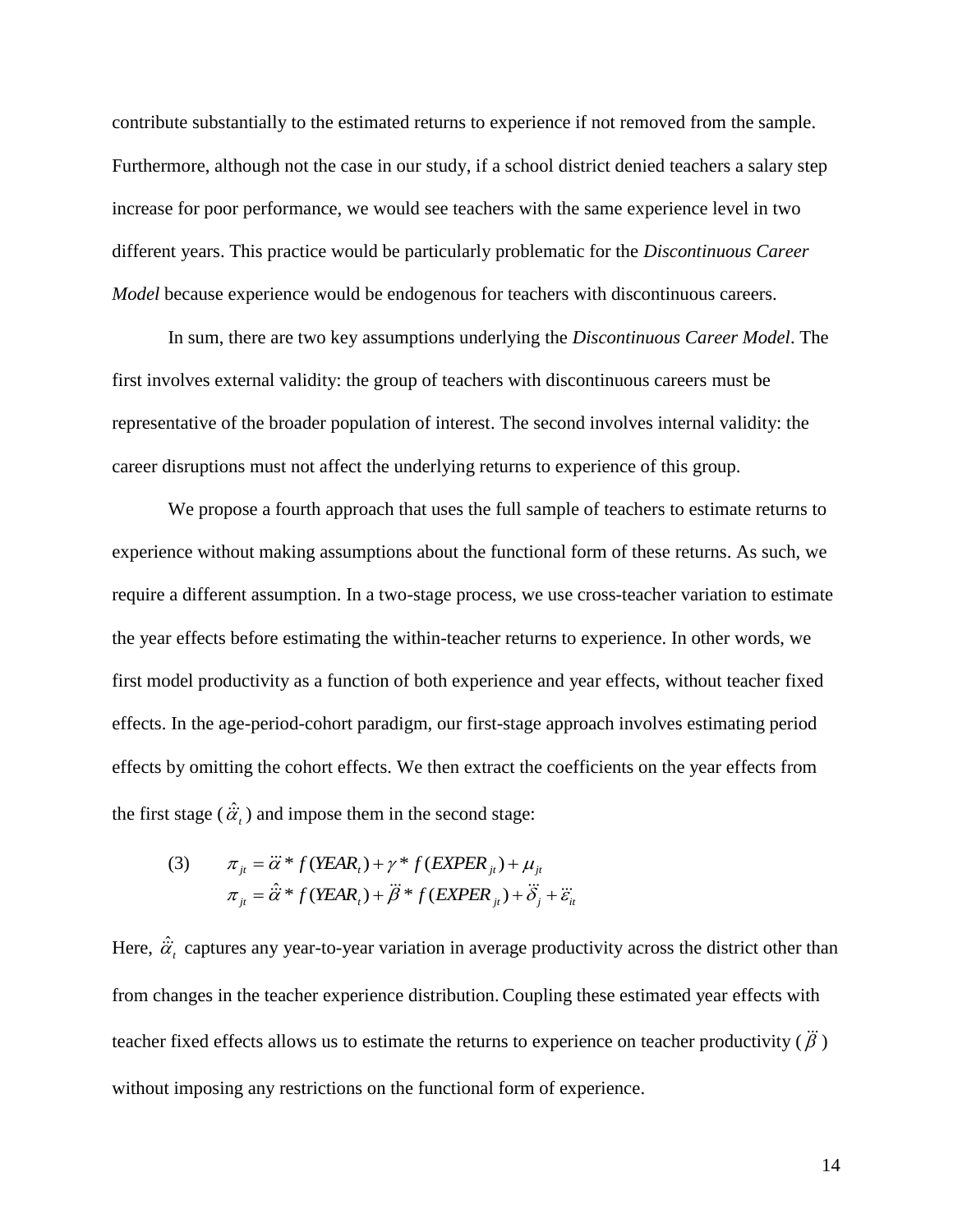This *Two-Stage Model* relies on the identifying assumption that initial teacher effectiveness (the teacher fixed effects) is not changing across years in our panel. In our first stage, the omitted variable is the teacher fixed effect. Thus, the year effects, which underpin the second stage in our analysis, will only be unbiased if, conditional on teacher experience, teacher fixed effects are uncorrelated with year:  $Cov(f(YEAR_{it}), \delta_j | f(EXPER_{it})) = 0$ . If this assumption holds, the *Two-Stage Model* will recover unbiased estimates of the population returns to experience. This approach assumes that the fixed component of teacher productivity (initial ability) is uncorrelated with year, conditional on experience. For example, this assumption means that the average productivity of a novice teacher in 2000 equals the average productivity of a novice in 2009. Importantly, our assumption must only hold over the course of our nine-year panel, rather than over the thirty year window of a long-time classroom teacher's career. If the effectiveness of teachers in the district is changing over time other than through shifts in the experience distribution, our estimated year effects – and therefore our estimated returns to experience – will be biased. More rapid change will produce bias of greater magnitude.

To review, these four models rely on different identifying assumptions. The *Censored Growth Model* and the *Indicator Variable Model* require functional form assumptions about the returns to experience profile itself. The *Discontinuous Career Model* does not make any assumptions about the returns to experience profile, but instead assumes that the average returns to experience of teachers with non-standard career profiles can be estimated without bias and is representative of all teachers in the district. By contrast, the *Two-Stage Model* uses all teachers in the district to estimate the year effects. However, it assumes that there are no productivity trends in initial teacher effectiveness over time. Note that this assumption is substantively different than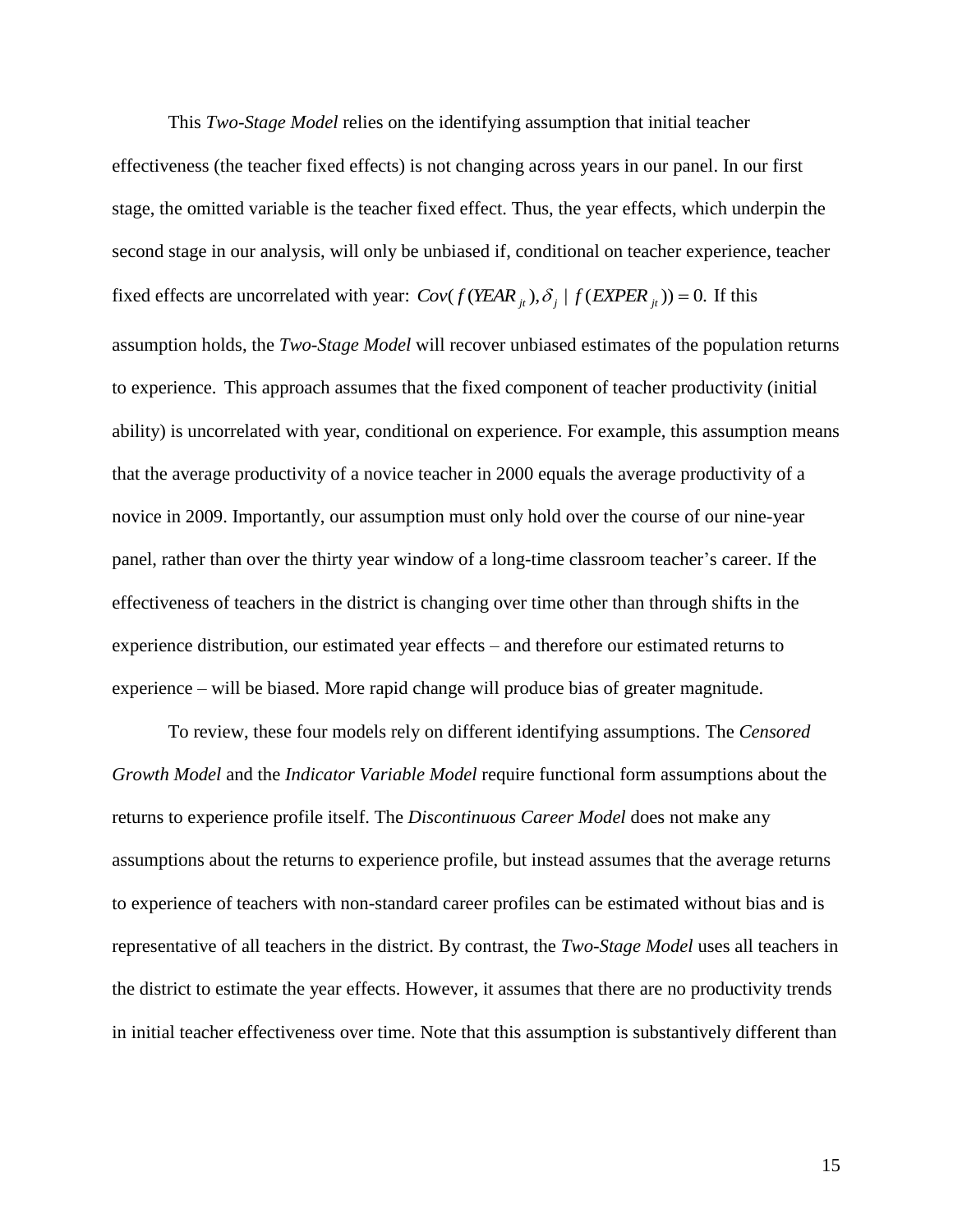that of the other approaches. $^{11}$ 

#### *4.2 Simulation*

 $\overline{a}$ 

In each of these four approaches, the magnitude and direction of the bias depends on teacher labor market patterns in the district studied. In all cases, we expect the identifying assumptions to be violated, at least to some degree, in the population. The central issue is twofold: (1) to what extent are the assumptions violated, and (2) what is the magnitude and direction of the bias induced by any such violations. To illustrate these issues more directly, we complement our discussion of the potential biases with a simulation based on the data-generating process in equation (1). Using the observed patterns of teacher experience and turnover in our dataset, we generate a value of our outcome, teacher productivity, for each teacher in each year based on their experience, the year, their simulated initial effectiveness, and random error. See Appendix A for further details.

Because the bias in the *Censored Growth Model* and the *Indicator Variable Model*  depends on the nature of the underlying returns to teacher experience, we create three different "true" productivity improvement profiles, displayed in Figure 2, that represent theoretically possible profiles of the returns to teacher experience. Profile A, in which productivity completely flattens after year 10, reflects the profile assumed by the *Censored Growth Model*. Profile B reflects more standard models of the productivity profile as they are monotonically positive but with diminishing marginal returns.<sup>12</sup> Profile C illustrates the possibility that teachers at the later stages of their careers not only cease growing but also become less effective.

Because the bias in the *Two-Stage Model* depends on trends in teacher fixed effects over

 $11$  For example, the other models can still produce unbiased estimates if there are trends in initial teacher effectiveness, as long as there are no later-career returns to experience.

<sup>&</sup>lt;sup>12</sup> Many economic production models assume monotonic, positive growth with decreasing returns ( $f$ >0,  $f$ '<0). Model A, with  $f'=0$  over some part of the profile, is thus non-standard.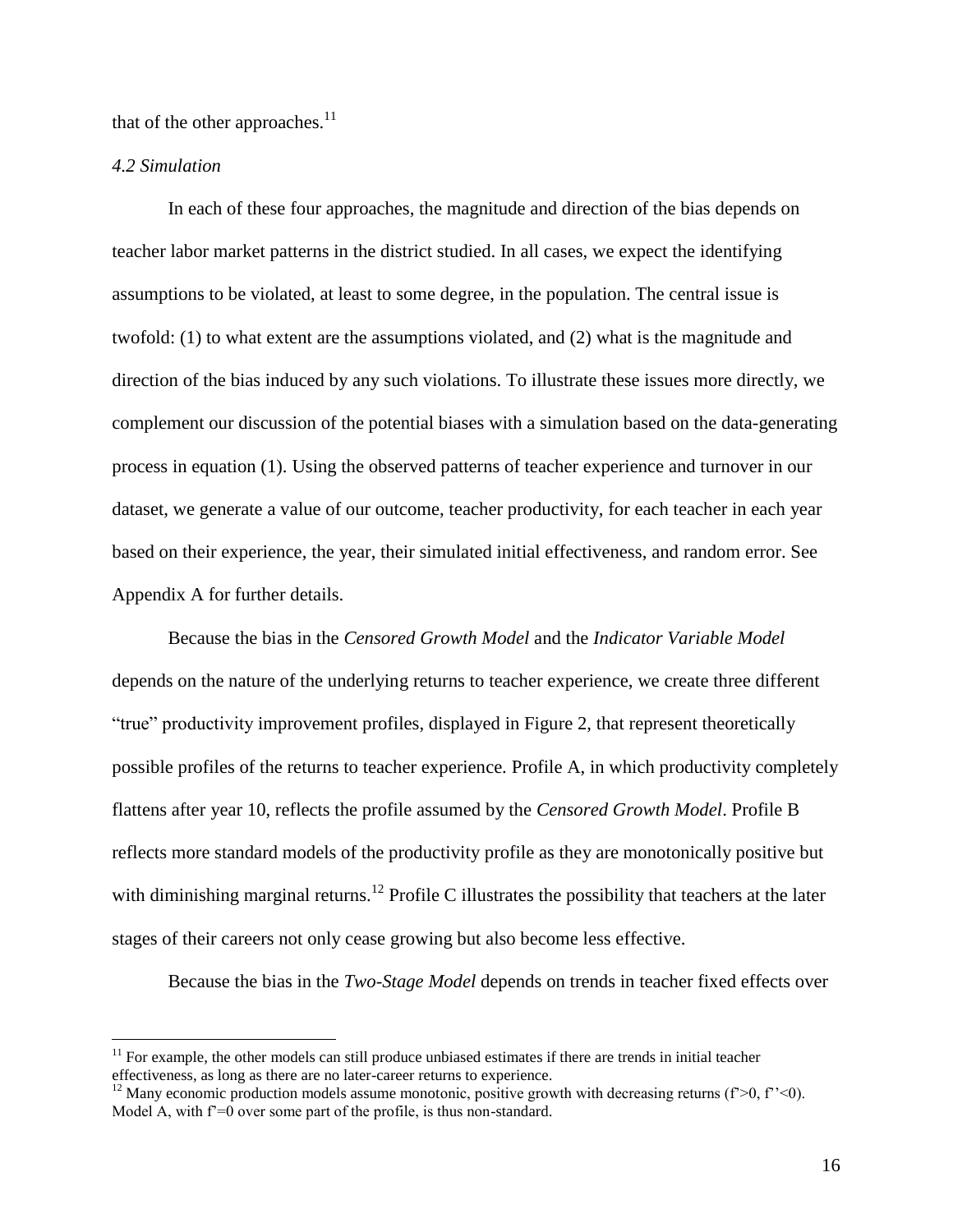time, we create two different sets of mean-zero teacher effects. The first is uncorrelated with year, while the second induces a positive correlation between teacher effects and year.<sup>13</sup> Finally, because the bias in the *Discontinuous Career Model* depends in part on assumptions about the career patterns of teachers who stop out of teaching and return, we create three sets of patterns for these teachers with discontinuous careers: one in which teachers are somewhat less effective in the year they leave the district (e.g., if they have a medical problem before they go on leave), and one in which teachers are somewhat less effective in the year they return to the district (e.g., if they have an infant at home), and one with no differences in effectiveness in these years.<sup>14</sup>

We thus create eighteen different simulated datasets (three profiles  $*$  two sets of teacher effects \* three sets of effects for teachers with discontinuous careers); in each one, we simulate an outcome for each teacher-year. We then fit each of our four models to these data. We iterate this process 1,000 times, re-creating each of the datasets and fitting the four models. We average our fitted parameter estimates to generate estimated productivity-experience profiles, and compare these estimated returns to experience to the "true" returns to experience.

#### *4.3 Measuring Educational Productivity*

 $\overline{a}$ 

We present direct estimates of the productivity returns to experience using our longitudinal student-level data. Here, a final challenge comes in measuring educational productivity itself. The assumptions underlying these models, and the challenges of using student test scores to measure teacher effectiveness, have been documented thoroughly (Todd & Wolpin, 2003; McCaffrey et al., 2004; Reardon & Raudenbush, 2009; Harris & Sass, 2006; Kane & Staiger, 2008; Koedel & Betts, 2010; Papay, 2011; Clotfelter, Ladd & Vigdor, 2006; Rothstein,

<sup>&</sup>lt;sup>13</sup> We induce a correlation of approximately 0.05 to provide an illustration of the possible bias. This is on order with the observed correlations we see in our dataset, as described below.

 $14$  Temporary shocks before and after a teacher leaves are, on average, 0.025 standard deviations in the relevant year.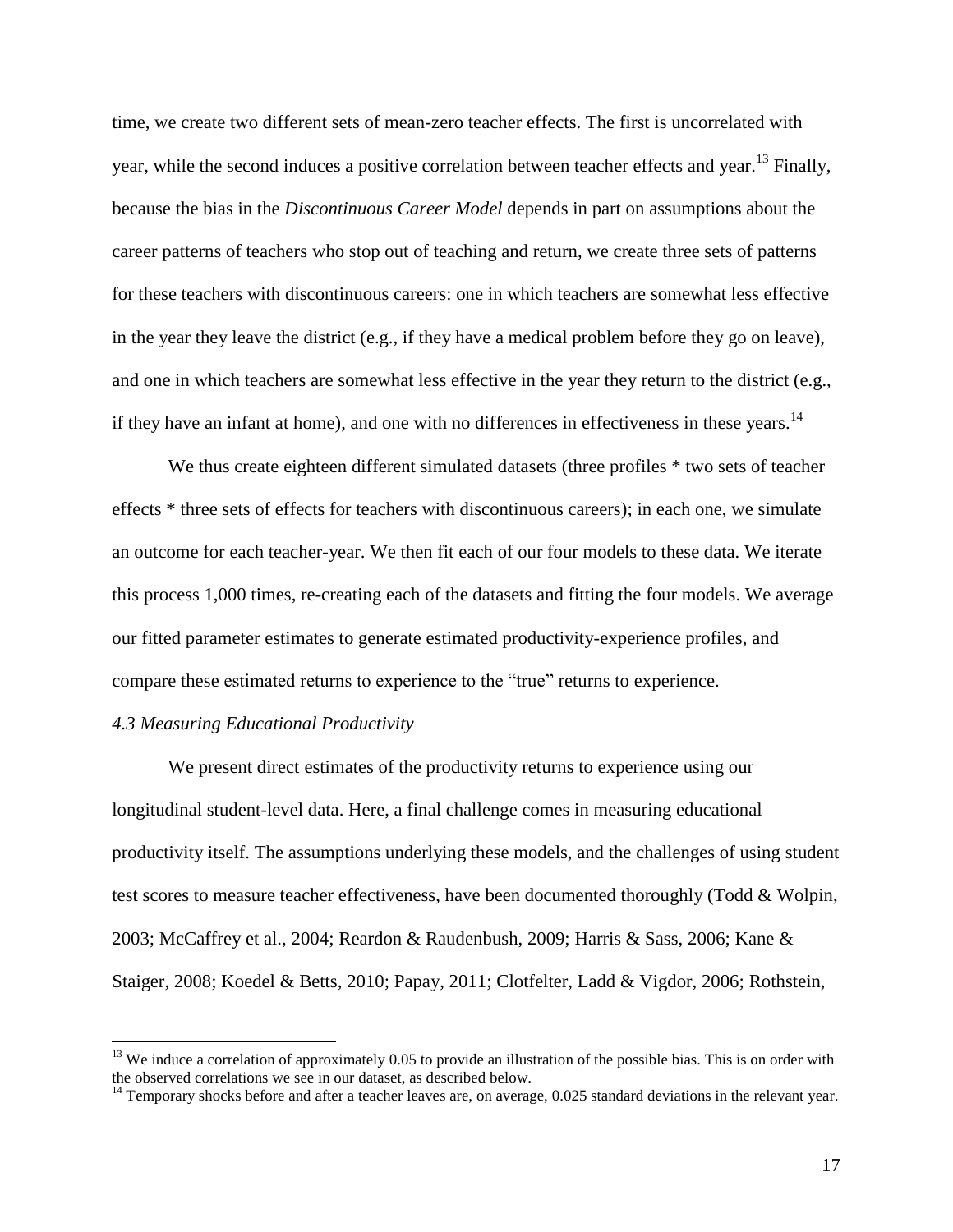2010). Two key concerns involve the extent to which test scores capture the complex nature of a group production process and the sorting of students to teachers, both of which confound attempts to isolate teachers' contributions to student achievement (Clotfelter, Ladd & Vigdor, 2006; Rothstein, 2010). Our basic model derives from standard models in this literature. We specify an education production function that controls for baseline student characteristics and several levels of fixed effects to account for differential sorting:

(4) 
$$
A_{it} = \alpha_g (g(A_{i,t-1})) + \beta(f(EXPER_{jt})) + \gamma X_{it} + \varphi P_{jt} + \varphi S_{st} + \pi_{gt} + \tau_s + \delta_j + \varepsilon_{igjst}
$$

where the outcome of interest,  $A_{it}$ , is the end-of-year test score for student *i* in year *t*. The outcome test score is modeled as a grade-specific cubic function of the student's prior year achievement,  $A_{i,t-1}$ , in both mathematics and reading, as well as other time-variant observable characteristics of the student ( $X_i$ ), their peers with the same teacher ( $P_i$ ), and their peers in the same school  $(S_{st})$ .<sup>15</sup> We include school fixed effects  $(\tau_s)$  to account for any time-invariant characteristics of schools, including the sorting of students and teachers to schools. Although our focus is on the assumptions underpinning the estimated teacher returns to experience, we explore the issue of student sorting and describe the sensitivity of our results to alternative specifications of this value-added model in more detail in Section VI.

In practice, given our estimation approach with student-level data, the year effects discussed above account for any difference in conditional achievement common to all students in a given year. In other words, we can think of them as accounting for any change in performance common across all teachers in a given year in the district. Given that the yearly shocks to student

<sup>&</sup>lt;sup>15</sup> We include indicators for the student's gender, race, limited English proficiency and special education status, and whether the student was absent more than 10% of the year. For peer and school-level characteristics, we include the means of these predictors as well as mean prior year math and reading achievement and the proportion of students missing test scores in the past year.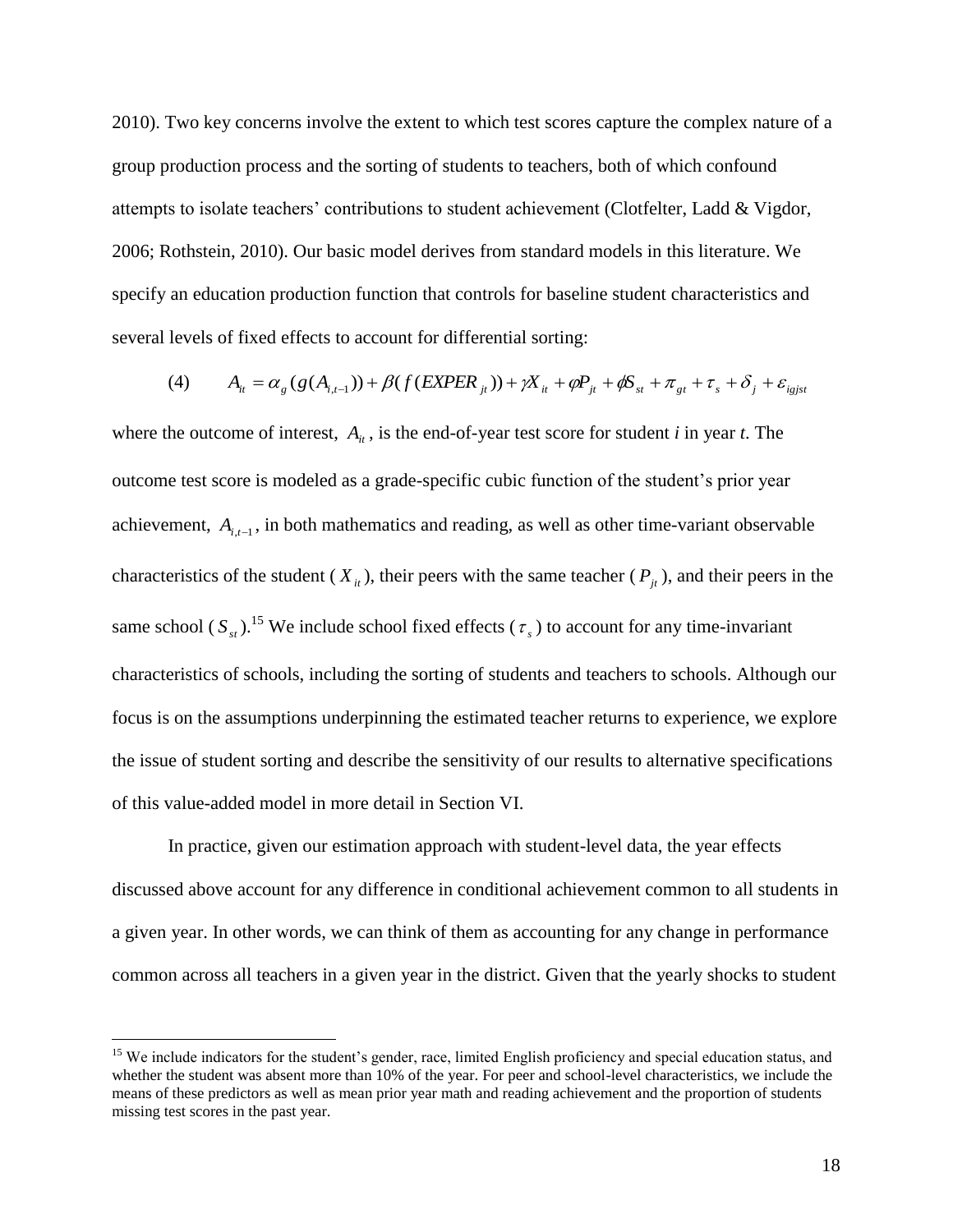achievement may vary by grade, we incorporate a full set of grade-by-year fixed effects. In most models, we specify teacher experience using a completely flexible, non-parametric specification with indicator variables for each year of experience. For the *Censored Growth Model*, we replace *EXPER*  $_{jt}$  with *EXPER*  $_{jt}^{COM}$  and an indicator that teacher experience is greater than 10. For the *Indicator Variable Model*, we specify experience as a series of dummy variables representing ranges from 1-2, 3-4, 5-9, 10-14, 15-24, and more than 25 years of experience following Harris and Sass (2011). In the *Two-Stage Model*, we model student achievement as a function of these grade-by-year effects, teacher experience indicators, and all other covariates from equation (4) except teacher fixed effects in the first stage. We then constrain the grade-by-year effects  $(\pi_{gt})$  to be equal to their estimated coefficient from the first stage, and estimate the model in equation (4) using these constrained coefficients.<sup>16</sup>

In all cases, our parameters of interest are the coefficients on the function of teacher experience  $(\beta)$ . Importantly, our sample sizes shrink substantially for teachers with more than ten years of experience; for example, our sample includes 73 teachers at 30 years of experience. Thus, our estimates of the returns to experience later in the career are quite imprecise. However, this approach enables us to examine the returns to experience without making any assumptions about functional form. In most of our figures and tables, we illustrate the trends using linear splines in experience, with knots at 2, 5, 10, 20, and 30 years of experience. These splines fit the non-parametric results well and enable more straightforward comparisons across models, smoothing the imprecise results at higher levels of experience. The nature of our results are unchanged if we specify experience with the completely flexible dummy variables.

<sup>&</sup>lt;sup>16</sup> Because we use a two-stage approach, we derive our standard errors from a clustered bootstrap approach in which we sample teachers and use all student-teacher records associated with that teacher. For other models, we present both typical and bootstrap standard errors for comparison.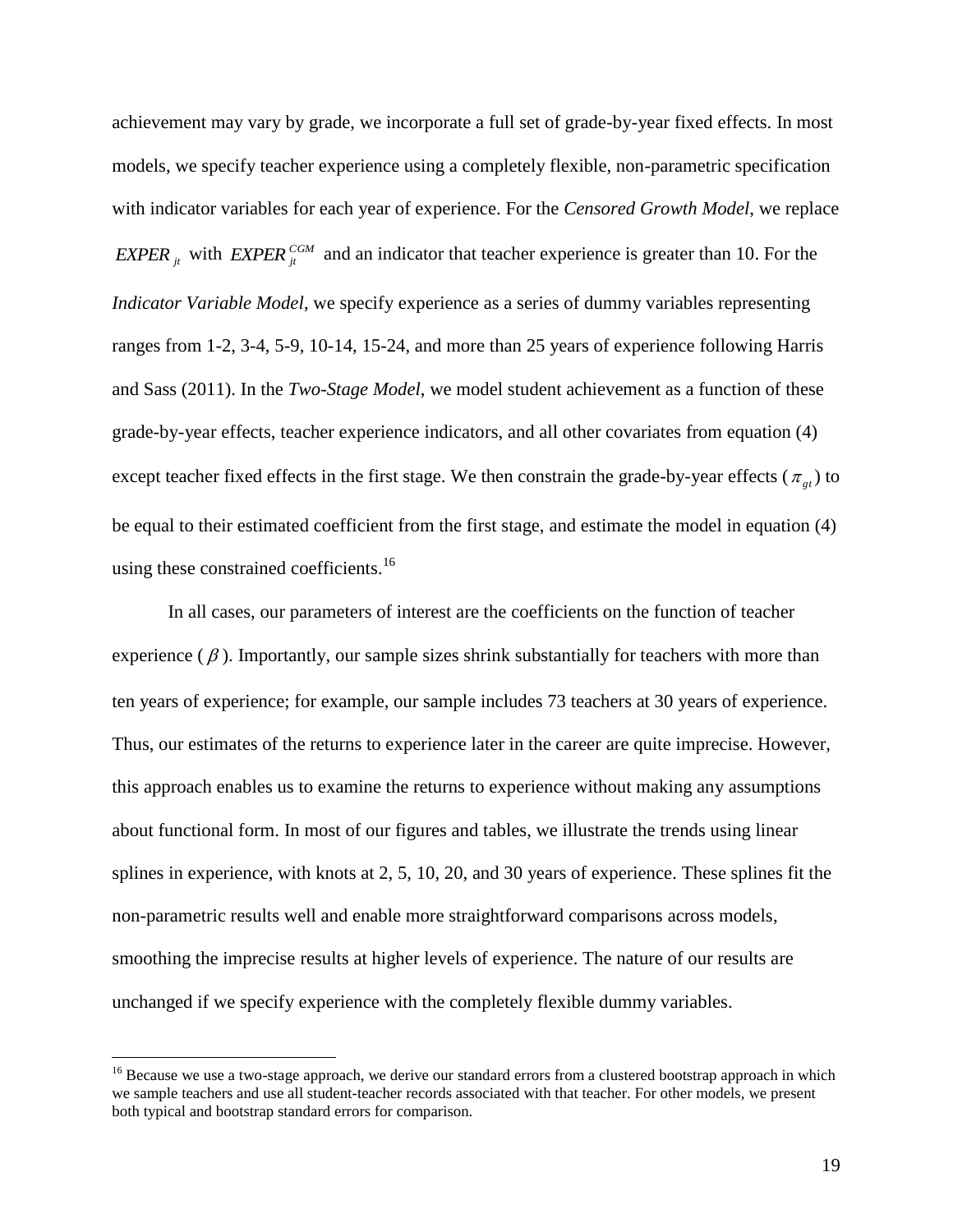#### **5. Estimated Returns to Teacher Experience**

#### *5.1 Simulation Results*

Using simulation, we can assess the predictions generated above. In Table 1, we estimate the percent bias produced by each model, across three different simulated "true" productivityexperience profiles. For the *Censored Growth Model,* the *Indicator Variable Model*, and the *Two-Stage Model*, we also present results in the case where we induce a correlation between the teacher fixed effects and year. For the *Discontinuous Career Model*, we include teachers with disruptions in their careers and induce a productivity shock before or after these disruptions. These results support our analytical assessments of possible bias described above. We present figures illustrating these trajectories in Appendix Figures B-1 and B-2.

The *Censored Growth Model* produces almost perfectly accurate estimates when the key assumption is satisfied – teachers do not improve after ten years in the classroom, as in Profile A. However, even minor violations of this assumption, where teachers experience continued returns to experience past 10 years, introduce a substantial downward bias that understates the estimated returns to experience. In Profile B, the model understates true productivity at 30 years by nearly 40%. In all profiles there is productivity improvement at some stage; as a result, the *Indicator Variable Model* substantially understates the estimated returns to experience in all of the true experience profile by as much as 68%. In both of these models, though, the degree of bias is essentially unaffected by the correlation between teacher fixed effects and year.

As expected, the extent of bias in the *Two-Stage Model* depends instead on the trend in teacher effects over time. With no trend, the *Two Stage Model* performs almost perfectly across the range of profiles. While not sensitive to differences in the underlying productivity-experience profile, it is quite sensitive to the correlation between teacher effects and year. With a positive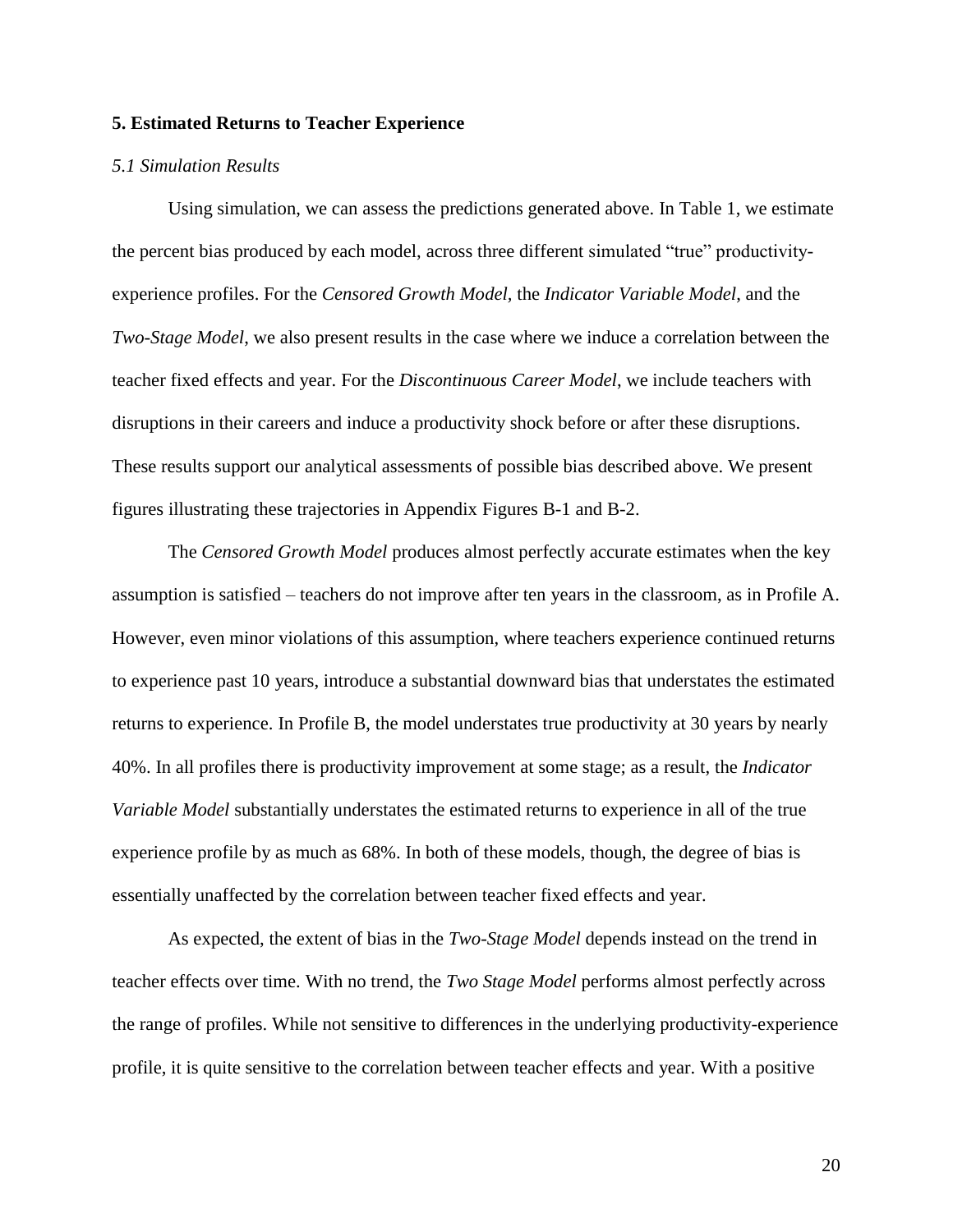correlation between teacher effects and year, the model could produce a substantial downward bias – as large as 43% at 30 years with the positive correlation we impose. With a negative correlation, however, the *Two-Stage Model* would produce an upward bias.

Finally, we examine the sensitivity of our models to assumptions concerning teachers with discontinuous careers. We find that the *Discontinuous Career Model* is quite sensitive to the assumption about these teachers; the estimated within-teacher returns to experience are affected substantially by even minor shocks to the productivity of these teachers in years around their temporary separation from the district. The small negative shocks we impose result in biases that range over 50% in either direction at 30 years. Because the other three modeling approaches do not rely on this assumption, the results with productivity shocks are robust across these scenarios and we do not present them in the table or Appendix figures.

#### *5.2 Estimated Returns to Teaching Experience from Existing Models*

 $\overline{a}$ 

Our results across all four modeling approaches support one general conclusion reached in past studies: teachers improve rapidly in their first few years of teaching. In Figure 3, we display the implied experience trajectories from the *Censored Growth Model*, the *Indicator Variable Model,* and the *Two-Stage Model* in mathematics (top panel) and reading (bottom panel). Across all three models we find that teachers improve in their ability to raise student achievement by approximately 0.08 standard deviations in mathematics and 0.05 standard deviations in reading over the first five years of their career. This represents about half of a teacher's improvement in productivity in any of the models. In Figure 4, we present analogous results from the *Discontinuous Career Model*. <sup>17</sup> Here, to replicate Wiswall's approach, we

 $17$  We present these results separately in part because they rely on a somewhat different sample, including teachers with discontinuous careers. Our estimated within-teacher returns to experience are generally consistent in our other models in both the more restricted and the larger sample. In Appendix Table A-1, we present point estimates and standard errors from the coefficients in these models, in both the more restricted and larger sample. In Appendix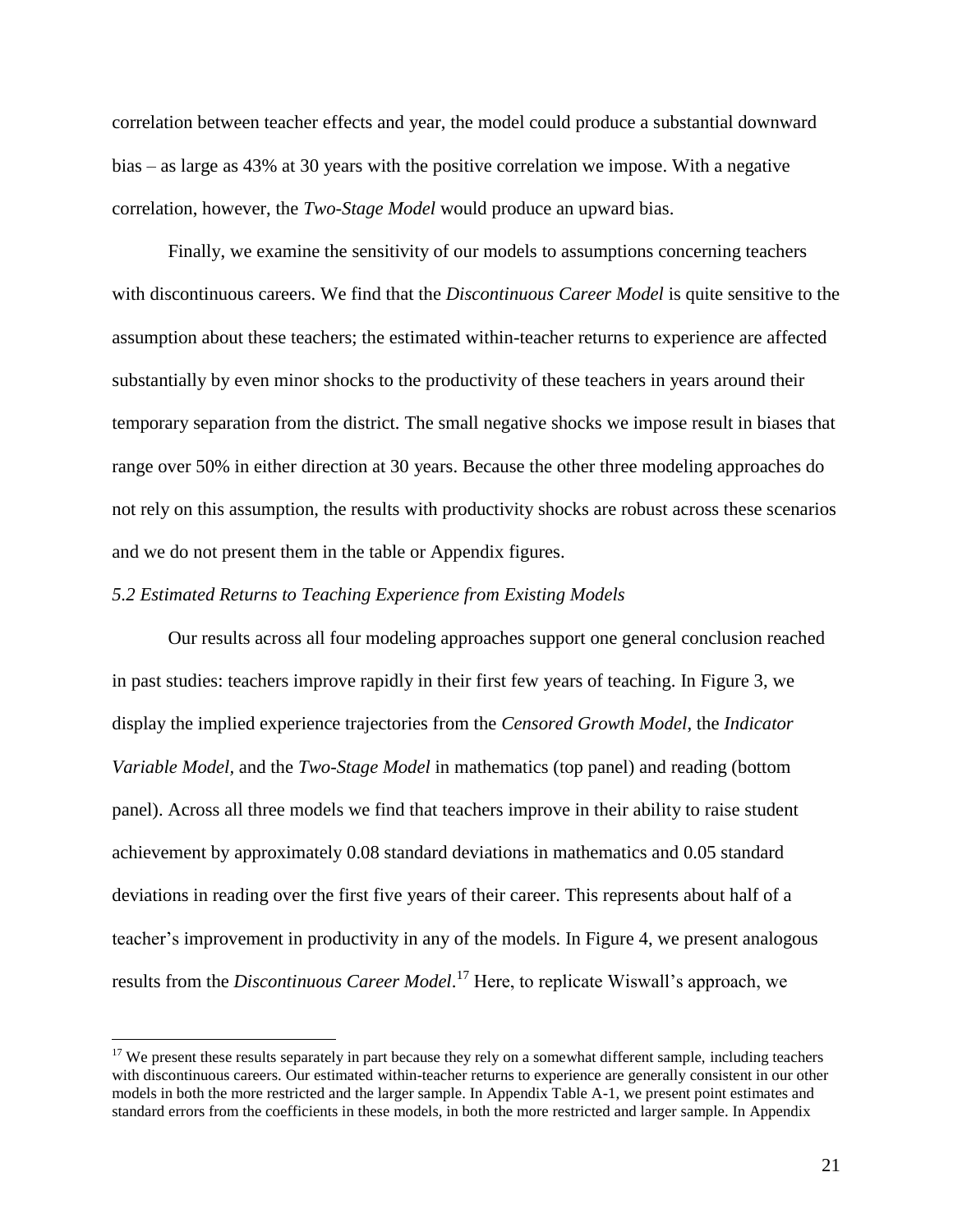present the fully flexible dummy variable specification, but we find quite similar results with our splines. The implied returns to experience are substantially larger than in other models.

After the initial years, we find consistent evidence of later career improvement, particularly in mathematics, across all models. At minimum, and consistent with Harris and Sass (2011) and Wiswall (2013), this evidence suggests that the assertion that teacher productivity improvement completely stagnates after the first 3 or 5 years in the classroom is an inaccurate characterization of the average career trajectory. Instead, we find that teachers appear to improve, at least modestly, in their ability to raise student test scores well beyond their initial years in the classroom. The extent of this later career improvement is less clear, and there appear to be important differences between the returns to experience in mathematics and in reading.<sup>18</sup>

Overall, we find larger returns to experience in mathematics than in reading. These results match well with the value-added literature where researchers have consistently found greater variability in teachers' effectiveness in mathematics than in reading (Hanushek & Rivkin, 2010). The extent of later-career improvement is also different across the two subjects and across our models. In mathematics (Panel A), the implied profiles from three models show a relatively similar pattern, although the *Censored Growth Model* and the *Indicator Variable Model* both suggest somewhat smaller changes in productivity than the *Two-Stage Model*. The profile from *Discontinuous Career Model* does not appear to flatten out over time, suggesting that teachers continue to improve at approximately the same rate from years 29 to 30 as they did from years 2 to 3.<sup>19</sup> In reading, however, the estimated profiles diverge more substantially. Again, the *Discontinuous Career Model* shows rapid and sustained improvement, while the *Censored* 

Figure B-3, we present a version of Figure 6 that includes the results from all four models in the less restricted sample, in both mathematics and reading.

<sup>&</sup>lt;sup>18</sup> Importantly, the *Censored Growth Model* explicitly assumes no returns to experience after a given experience level - 10 years in these estimates. Thus, it cannot inform questions about career improvement after this point.  $19$  These results mirror the returns to experience that Wiswall (2013) finds in mathematics.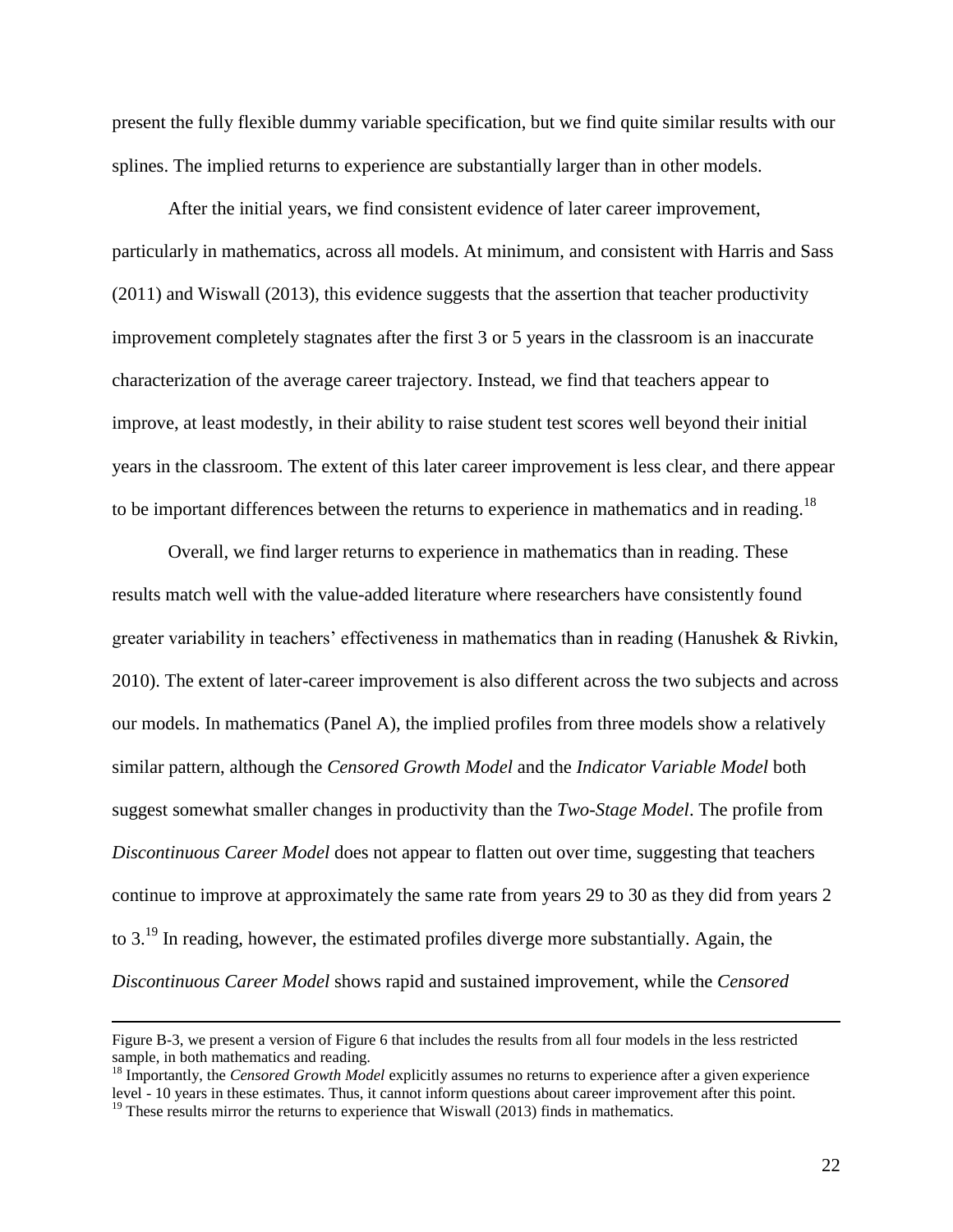*Growth Model* and the *Two-Stage Model* show more limited improvement. However, the *Indicator Variable Model* shows no improvement from year 3 to year 30.

#### *5.3 Examining Identifying Assumptions*

 $\overline{a}$ 

The validity of the inferences from these four models depends on the extent to which the identifying assumptions are met. We show that the assumptions of each model are violated in our data, some to a greater degree than others. In most cases, these violations appear to impart a downward bias on our results. For parsimony, we focus our attention on mathematics. The results in reading are comparable, and we present analogous figures in Appendix B-4.

The identifying assumption in the *Censored Growth Model* – that teachers do not improve after 10 years of experience – can be tested in at least two ways. First, we can look at the extent of improvement near the censoring point. Here, it appears that teachers continue to improve from years 5 to 10, so the assumption that they stop improving precisely at ten years is likely violated. We can conduct a more robust test by recognizing that, if teacher returns to experience are truly flat after ten years, we should arrive at similar estimates regardless of the experience range of teachers used. In Panel A of Figure 5, we present results from this model, censoring experience at 10, 15, and 20 years. The estimates derived from these different models vary substantially; shifting the cutoff from 10 to 15 or 20 years dramatically affects the implied productivity-experience profile.<sup>20</sup> This suggests that the returns to teaching experience are not flat after 10 years and provides additional evidence of continued career improvement.<sup>21</sup>

We can use similar logic to test the assumption underlying the *Indicator Variable Model*.

 $^{20}$  Interestingly, our implied profile from the model with a 20-year cutoff lies below the model with a 15-year cutoff. This would result if increases in productivity beyond 20 years exceed that between 15 and 20 years.

<sup>&</sup>lt;sup>21</sup> We supplement this visual analysis with a statistical test. Again, the *Censored Growth Model* assumes no differences in productivity after 10 years. As such, we modify the model by adding two dummy variables: one to indicate that teachers have between 11 and 15 years of experience and one to indicate that they have between 16 and 20 years. We reject the null hypothesis that these dummies are jointly zero in both mathematics ( $F_{2,226413}=5.95$ ;  $p=0.003$ ) and reading ( $F_{2,225444}=4.80$ ;  $p=0.008$ ). This result confirms what the figure shows – that the returns to experience are non-zero after 10 years of experience.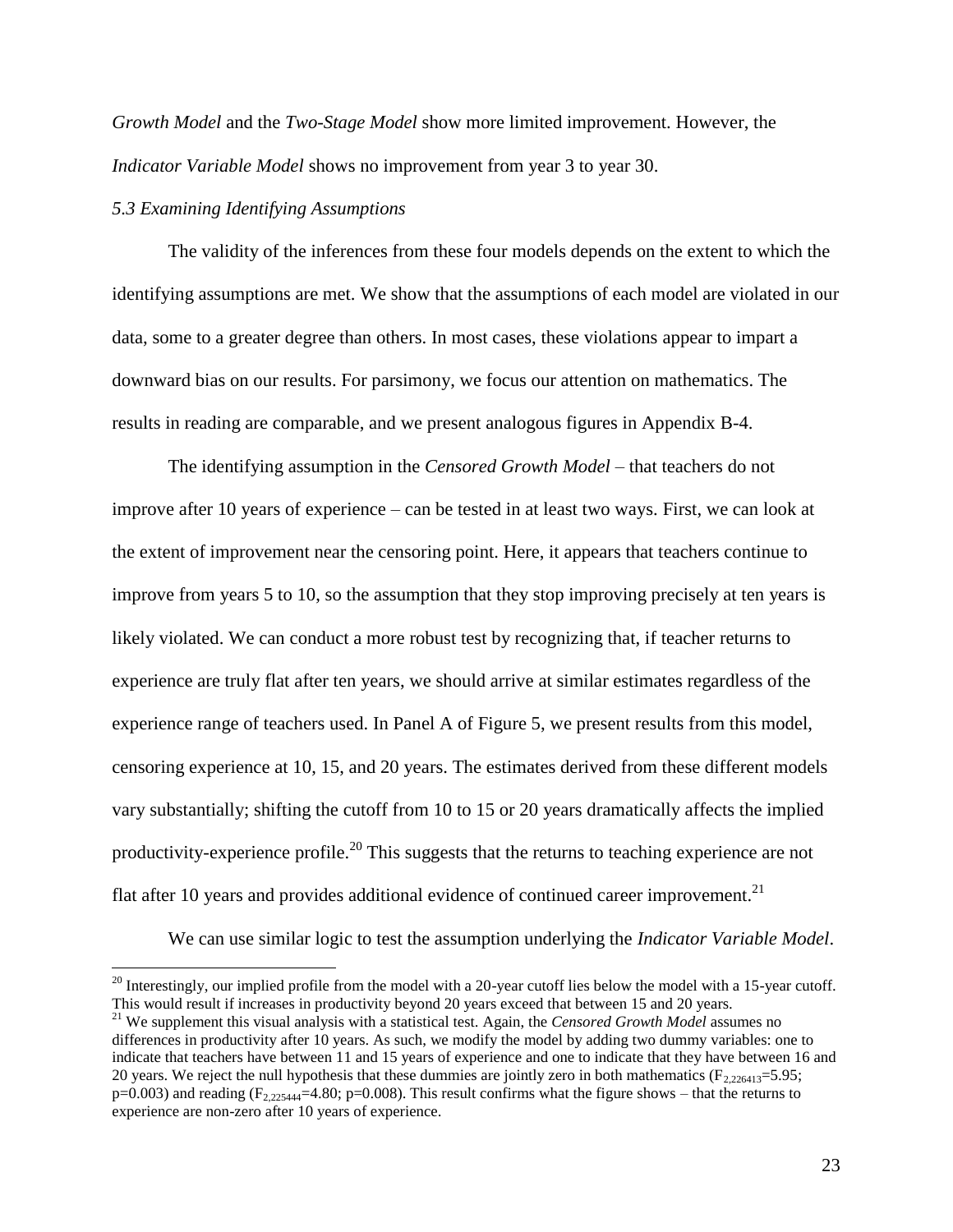Here, we vary the intervals that we use to create the teacher experience bins, particularly early in the career, and present the results in Panel B of Figure 5. In the extreme case, we use a fully flexible dummy specification for the first 9 years of teaching experience.<sup>22</sup> Not surprisingly, as the bins get narrower, the estimated returns to experience grow steeper *and* the extent of latercareer improvement increases. Again, these results suggest a violation of the key assumption on which the *Indicator Variable Model* is based and suggest that teachers do continue to improve after the first years of their career.

Next, we assess the assumption underlying our *Two-Stage Model*, that initial teacher effectiveness  $(\delta_i)$ , conditional on experience, is not changing over the range of our panel, or that  $Cov(f(YEAR<sub>t</sub>), \delta<sub>j</sub> | f(EXPER<sub>j<sub>t</sub></sub>) = 0$ . There are several reasons why this assumption may be violated. Researchers have shown that the increasing labor market opportunities for women and minorities over the past several decades and wage compression in teaching have reduced the probability that the highest-performing college graduates enter teaching (Corcoran, Evans, & Schwab, 2004; Hoxby & Leigh, 2004).<sup>23</sup> On the other hand, recent efforts in the district such as targeted recruitment efforts, reduced barriers to entry through alternative pathways, and improvements in teacher preparation programs may have improved the average initial effectiveness of new teachers. As a result, we cannot determine *a priori* the direction of this bias.

We examine this assumption in three ways. First, we fit models that include a set of teacher characteristics, such as indicators of a teacher's race, gender, certification pathway, and college selectivity, in addition to experience in the first stage. Here, our estimated year effects

 $^{22}$  As seen in Appendix Table A-2, we can reject the null hypothesis that each dummy variable for early-career experience is zero. In addition, we compare this more flexible model to the basic specification. Here, we see in mathematics (but not in reading) a significant difference between the estimates within bins. For example, we find that productivity in the second year is statistically different from that in the first  $(F_{1,266407}=30.14; p<0.001)$ . This suggests that the less flexible model indeed obscures some within-bin returns to experience early in the career in mathematics that would bias downward the results.

 $23$  Importantly, it is less clear to what extent average initial teacher effectiveness has changed.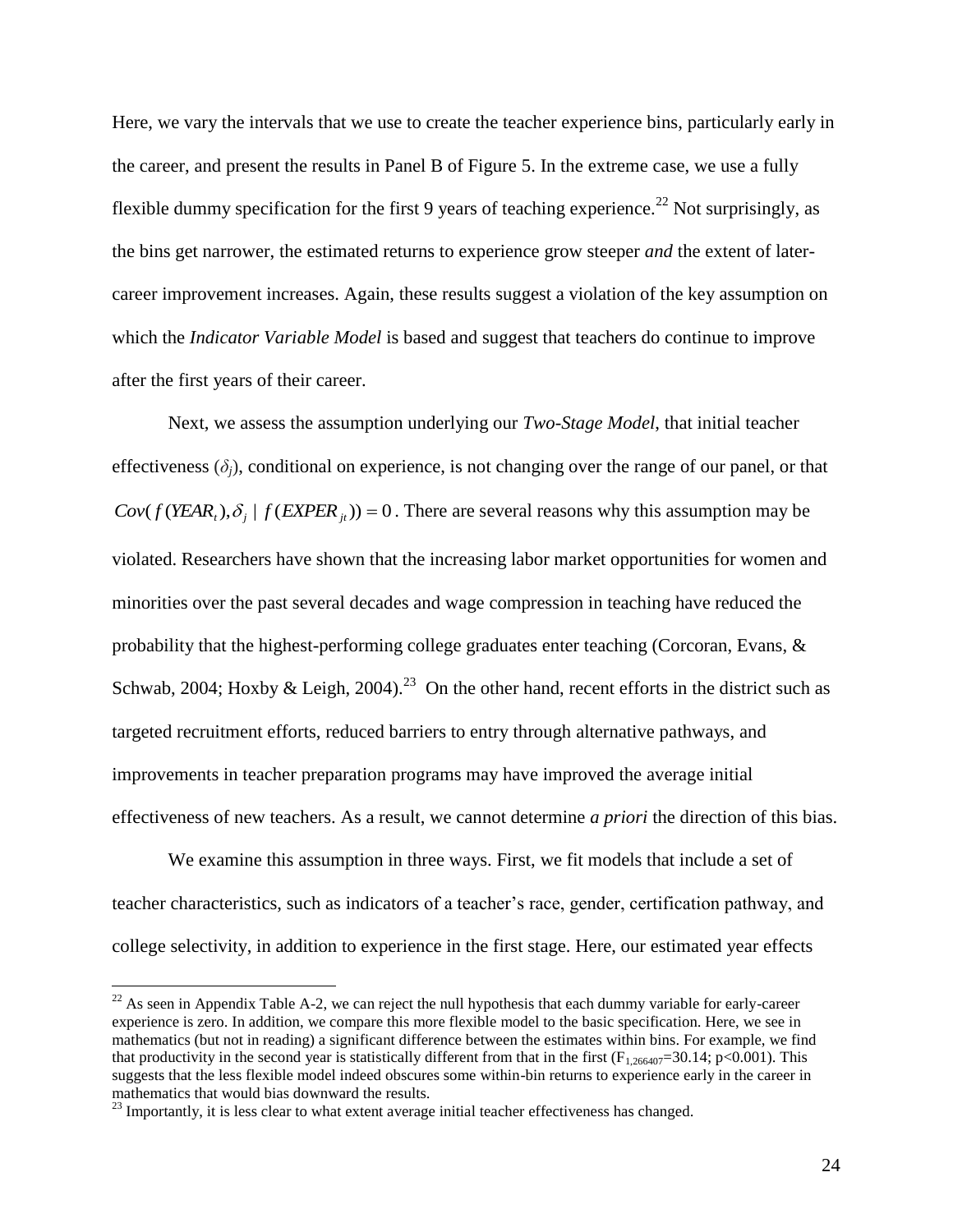are purged of effects from changing demographics of the teaching work force over time. Our results with these models are nearly identical to the primary results presented above, suggesting that any changes in teacher effectiveness that would affect our results must be uncorrelated with trends in these teacher demographics. This test is necessarily weak, though, because observable teacher characteristics are not strong predictors of teacher effectiveness (Rockoff et al., 2011).

Second, we examine explicitly the covariance between observable teacher fixed effects and year, conditional on experience. We begin by fitting the basic value-added model in equation (4), including a full set of experience dummies but excluding the year effects. We estimate a fixed effect, conditional on experience, for each teacher across the full panel of data. We then regress these estimated teacher fixed effects on a set of year indicators. The joint F-test on these year indicators enables us to examine whether teachers' (estimated) initial effectiveness is changing over time. In mathematics, we find no evidence that our assumption has been violated  $(F_{(9,10297)} = 0.61$ ; p=0.79). However, in reading this test rejects our null hypothesis ( $F_{(9,10463)} =$ 5.09; p<0.0001). We fine a modest positive correlation (r=0.061, p<0.0001), suggesting that the initial effectiveness of English teachers is improving over time. As seen in the simulation, this correlation would be sufficient to introduce a moderate downward bias in our results in reading.

In the test above, we exclude year effects when estimating teacher fixed effects to avoid partialling out any true differences in effectiveness correlated with year, which is what we seek to examine. However, excluding year effects may bias our estimated teacher effects. Ideally, we are seeking an unbiased absolute measure of teacher's true initial effectiveness that can be compared across our panel. Although such a measure is not available, we can use information about teachers before they enter the classroom, such as the selectivity of their undergraduate institution, as a noisy proxy for effectiveness that is uncorrelated with both year and experience.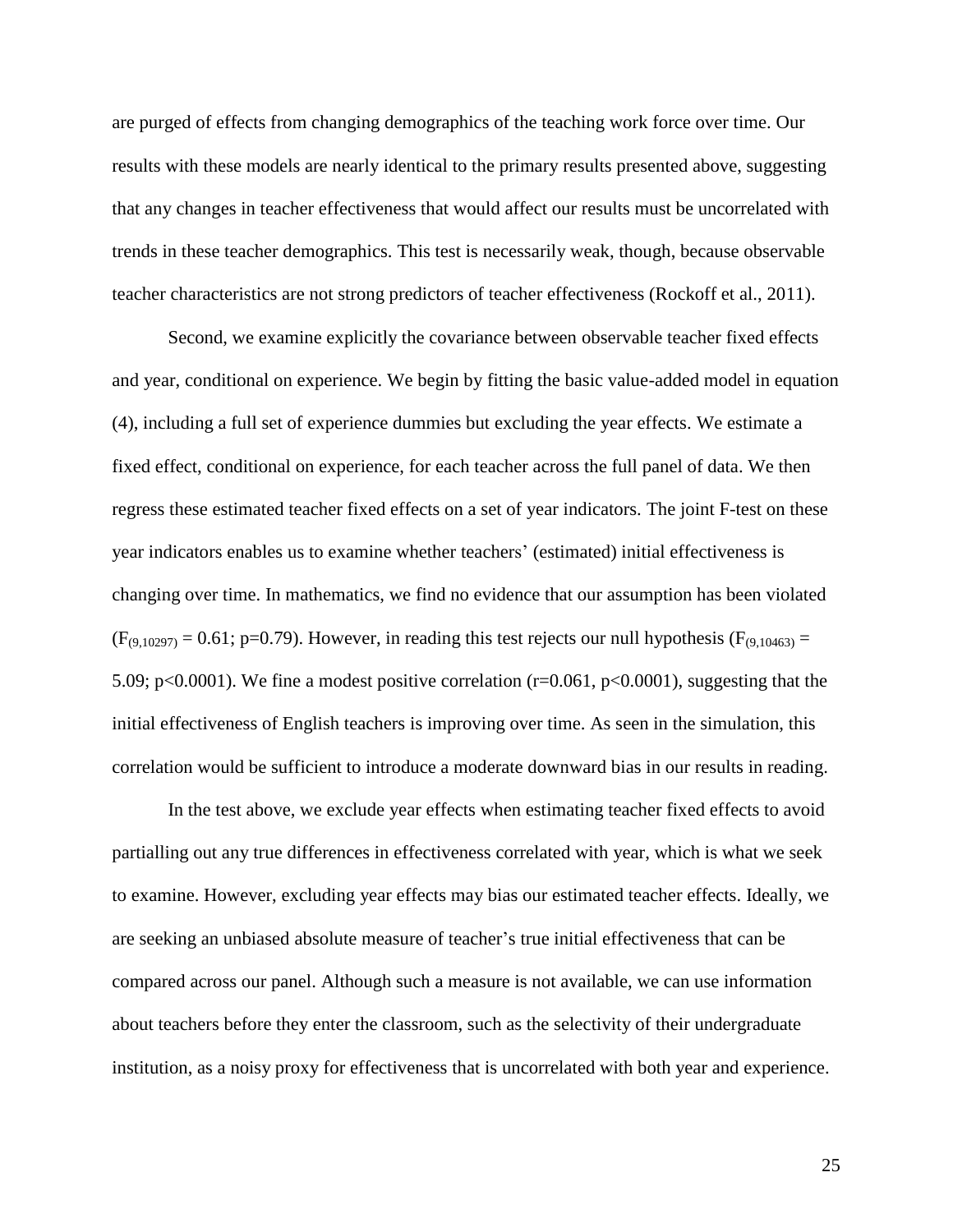We can thus interpret any trend in college selectivity within experience level over time as evidence of bias in our model. We regress the Barron's selectivity ranking of each teacher's undergraduate institution on year, controlling flexibly for teacher experience.<sup>24</sup> We find small but statistically significant relationships in both mathematics  $(-0.0098; p=0.032)$  and reading  $(-0.0098; p=0.032)$ 0.0133; p=0.006). The magnitude of these relationships suggests that the competitiveness of teachers' undergraduate institutions improves by 0.1 rating point every 10 years. The direction of this trend again suggests improvements in initial effectiveness that could induce a downward bias in the estimated returns to experience from this model.

Finally, the key assumption for the *Discontinuous Career Model* involves the sample used. In Panel C of Figure 5, we compare the results from our "full" sample, which excludes teachers who have discontinuous careers because they gain more than one year of "experience" in a single calendar year, to one that includes all teachers in the dataset, even those with data entry errors in experience. Clearly, the results from these two models are quite different, suggesting that the construction of the sample of teachers with discontinuous careers matters a great deal. The identification off of data entry errors in the full sample leads to a substantially different inference about teachers' returns to experience.

Given that the returns to experience in the *Discontinuous Career Model* are identified off a small and potentially unrepresentative sample of teachers – those who leave the classroom and then return – we test the underlying assumption in more detail. In particular, we examine whether teachers with discontinuous careers experience productivity shocks in the years before or after they return, given their overall career trajectories. In other words, we fit modified versions of our main *Discontinuous Career Model*, but also include a predictor that indicates

<sup>&</sup>lt;sup>24</sup> The Barron's ranking ranges from 1 ("most competitive") to 5 ("least competitive"). We observe ratings for approximately 85% of teachers in our sample.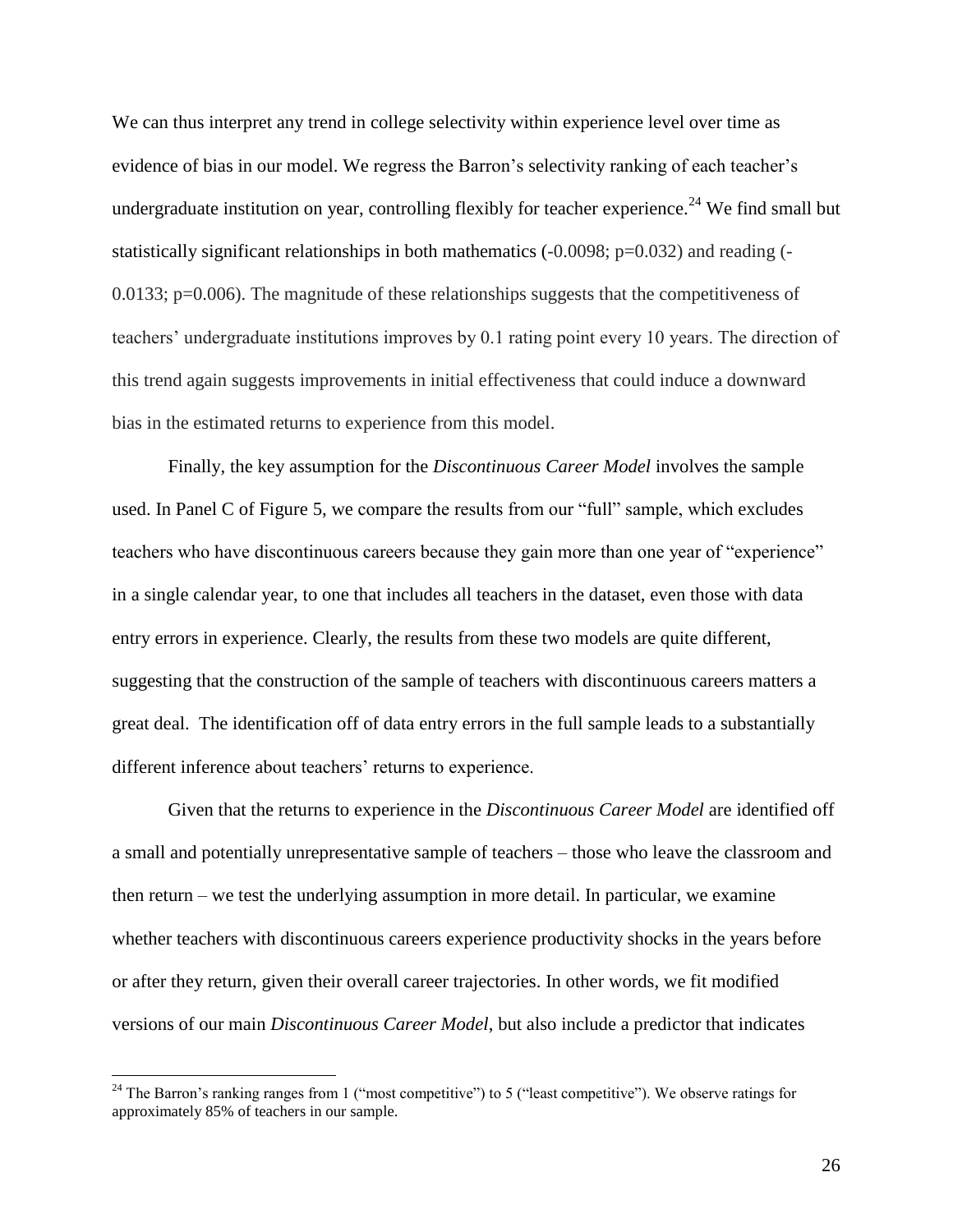whether the teacher left the district after the current year or returned to the district in the current year. The coefficients on these predictors indicate whether teachers with career disruptions experienced productivity shocks in these years. In mathematics, at least, we find evidence of shocks that suggest the potential for substantial bias: teachers are less effective by 0.030 standard deviations (*p*=0.035) in the years they leave and 0.020 standard deviations (*p*=0.181) in the year they return, compared to their productivity in other years.

#### *5.4 Returns to Experience Estimates across Models*

While all four models are subject to some types of bias, taken together they provide a more complete picture of the productivity returns to teaching experience. In Figure 6, we present the results from what we consider to be the most robust specifications of the three models that identify estimate using teachers with standard career trajectories: the *Censored Growth Model* censored at 20 years of experience, the *Indicator Variable Model* with dummy variables for experience early in the career, and the *Two-Stage Model*. Despite somewhat imprecise estimates after 10 years of experience, we find consistent evidence for later-career productivity improvements across nearly all models, particularly in mathematics. Figure 4 represents our preferred specification of the *Discontinuous Career Model*, although we interpret these results more cautiously given the sensitivity of the model to sample construction (e.g. Figure 5 Panel C) and the uniquely steep and linear returns to experience profile it produces.

In Table 2, we summarize the implied returns across different ranges of experience from these models. Here, three key patterns emerge. First, as noted above, we find large and statistically significant early-career returns to experience across models in both mathematics and reading. Second, we find consistent evidence of growth in later stages of the teaching career, particularly in mathematics. From year 5 to year 15, in mathematics, we find statistically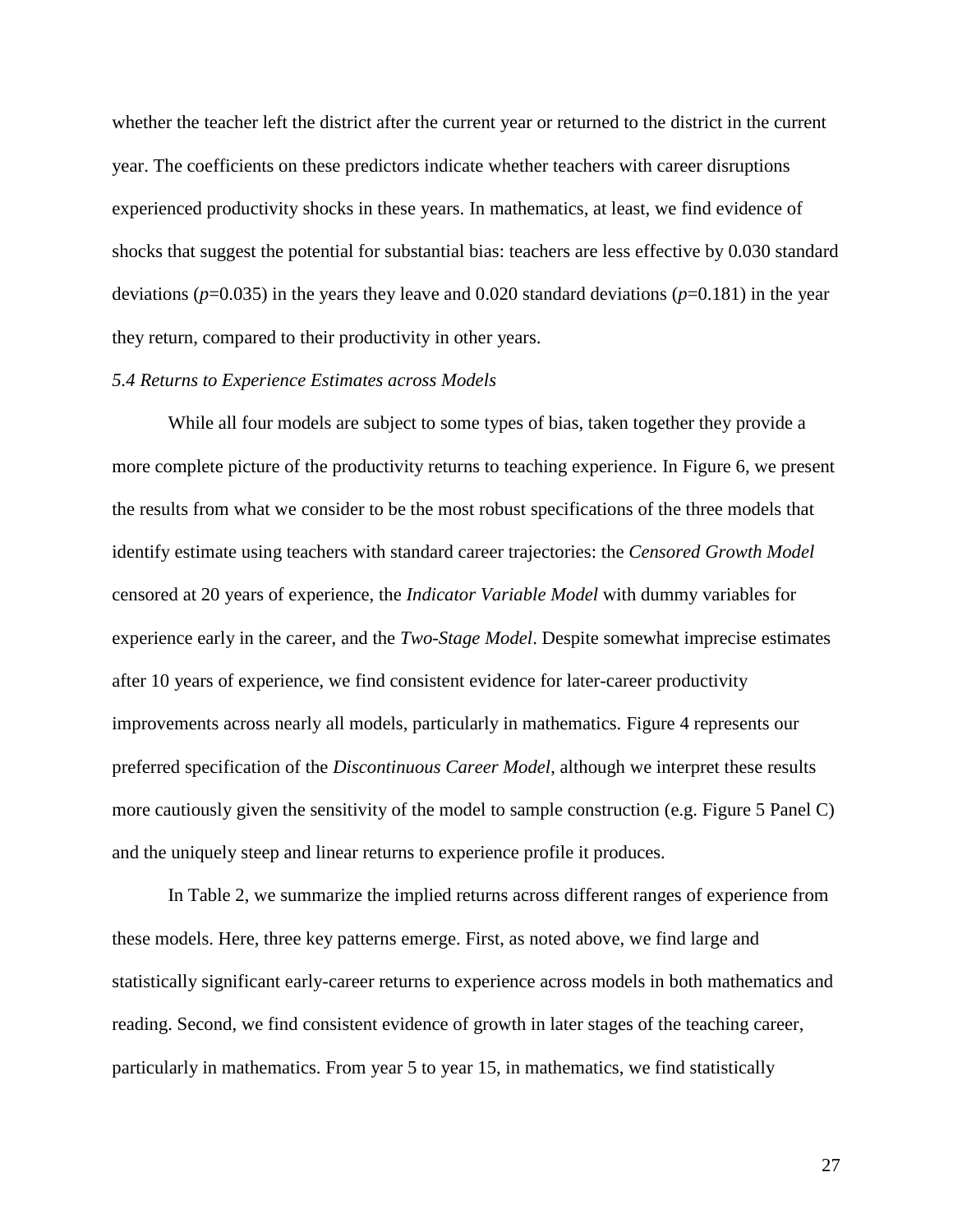significant improvements in teacher effectiveness between 0.033 and 0.051 standard deviations. These estimates imply returns over this 10-year period of approximately 45% to 60% of the effectiveness teachers gain in their first five years. In reading, we see less consistent evidence. Both the *Censored Growth Model* and the *Two-Stage Model* show improvements of 0.022 to 0.032 standard deviations from years 5 to 15, but these estimates are not statistically significant. In both subjects, the *Discontinuous Career Model* shows substantial improvement, implying returns of 108% in mathematics and 101% in reading over the same period. Third, the point estimates from most models suggest continued returns to experience after 10 years, particularly in mathematics, but here our limited statistical power yields very imprecise estimates. Results from the *Two-State Model* and the *Indicator Variable Model* suggest gains of approximately 0.03 SD from years 10 to 25, but only the Indicator Variable Model estimates are significant*.*

These returns to experience are substantial, particularly relative to other correlates of teacher effectiveness. Past research has found that very few observable teacher characteristics predict future performance (Wayne & Youngs, 2003; Rockoff, et al., 2011). The predictive power of those few characteristics that are related to teacher effectiveness is very small. For example, average differences across licensure type are commonly found to be less than 0.03 standard deviation (Kane, Rockoff, & Staiger, 2008), while National Board Certification (Clotfelter, Ladd, & Vigdor, 2007) and performance on a test of mathematical content knowledge (Rockoff et al., 2011) are associated with positive differences of approximately 0.02 standard deviations. Our estimates of returns to experience that teachers accrue after five years on the job are comparable or even larger than these teacher characteristics commonly used in the teacher hiring processes.

#### **6. Threats to Validity**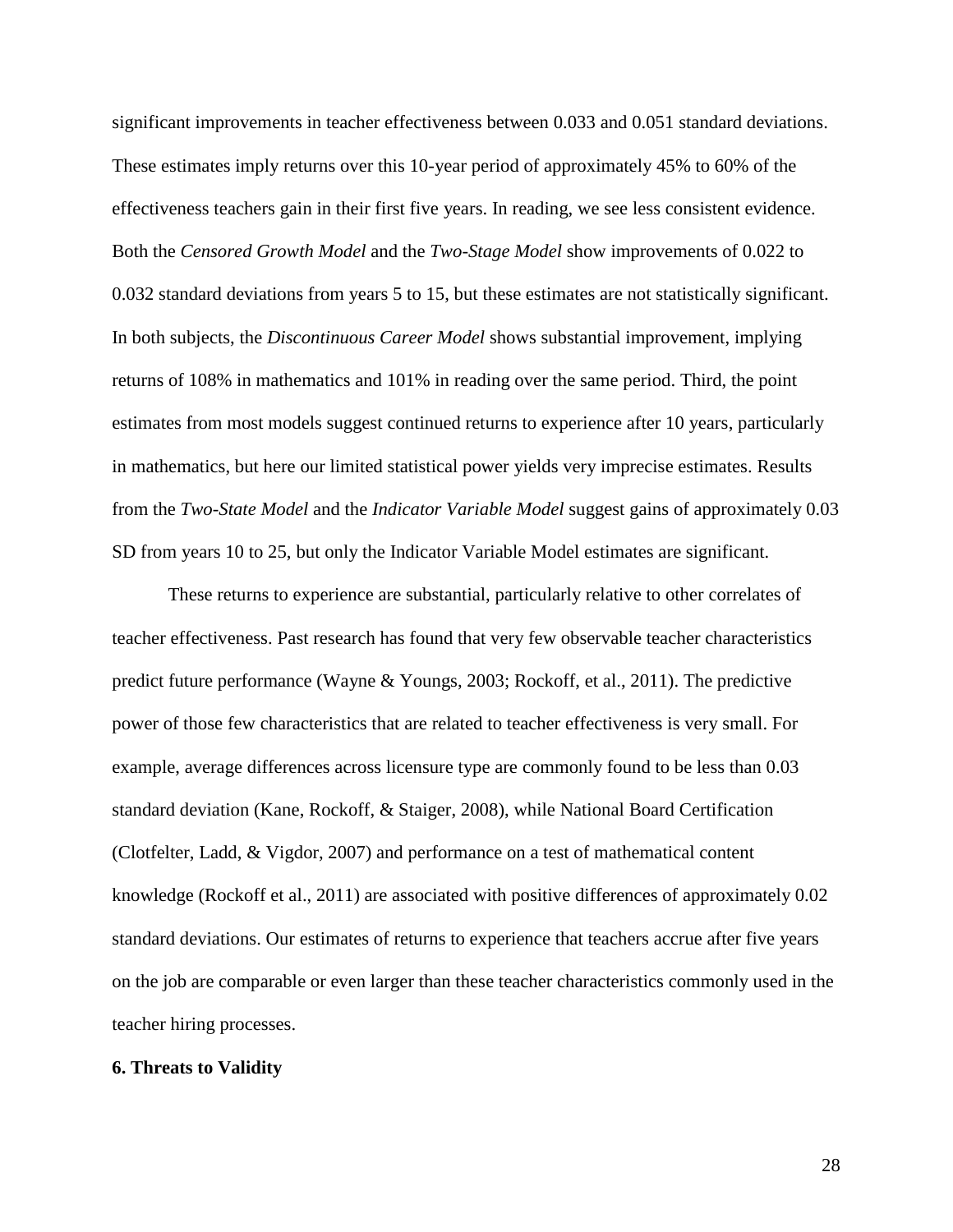#### *6.1 Sample Attrition*

Attrition from teaching – and from the district – presents another potential challenge. Many teachers choose to leave teaching and thus are censored from the dataset. Using teacher fixed effects to focus on within-teacher variation helps to resolve the challenge posed by censoring by accounting for any differences in underlying teacher characteristics related to the probability of attrition. For example, if a teacher's decision depends on her *level* of effectiveness, our estimates will not be biased because we are only examining within-teacher returns to experience; including the teacher fixed effect alleviates this concern. But, to the extent that teachers' decisions to leave are related to their improvement in effectiveness over time that is uncorrelated with fixed teacher attributes, attrition may be problematic. If so, our estimates will reflect the returns only for those teachers who stay in the district.

Although we can never know how teachers who left the district would have performed had they stayed, we can use the best information available – their returns to experience during their time in the district – to quantify the nature of this attrition challenge. If teachers who leave have been improving at different rates than teachers with the same level of experience who stay, our estimates likely do not reflect the overall returns to experience for all teachers. We first estimate teacher productivity in each year using a modified version of equation (4) where we include teacher-year effects instead of teacher effects and we omit teacher experience. From these teacher-year effects, we calculate two different measures of productivity changes described below. We also define an indicator  $(ATTRIT_{it})$  for whether teacher *j* left the district after year *t*. We then fit models of the following form in a teacher-year dataset:

#### (5)  $\triangle PRODUCTIVITY$ <sub>*it*</sub> =  $\alpha$ ATTRIT<sub>*it*</sub></sub> +  $\beta$ <sup>\*</sup>  $f$ (EXPER<sub>*it*</sub>) +  $\mu$ <sub>*it*</sub>

If our estimate of  $\tau$  is statistically significant, it suggests sample attrition may be driving the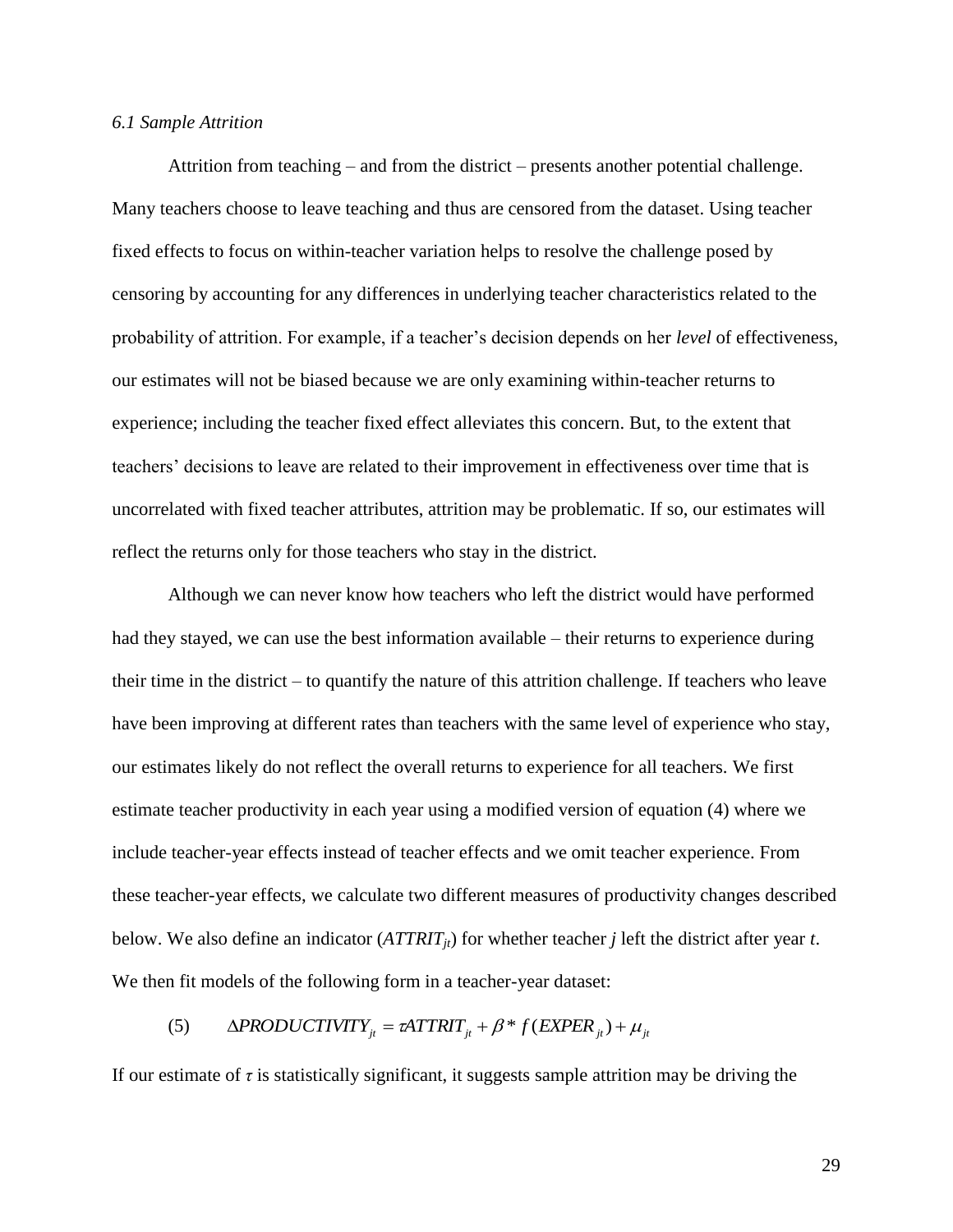results we find.

We calculate two different measures of recent changes in productivity to include as outcomes. First, we compare the change in estimated productivity for each teacher from year *t-1* to year *t*. This simple method provides us with the largest possible sample and is a reasonable estimate of the instantaneous change in productivity for teachers at that level of experience. However, this method ignores the possible correlation between productivity in year *t* and a teacher's decision to leave. For example, having a challenging group of students in a particular year may affect estimates of a teacher's effectiveness as well as her decision whether to return the following year. Teachers who are planning to leave at the end of the year may also "check out", reducing their effort. Or, teachers who face some sort of external shock such as a health issue, the sudden illness of a loved one, or a divorce may not perform as well and may be more likely to leave teaching. In any of these situations, our estimates of teacher productivity improvement would be biased and our results may falsely suggest that teachers who leave would have improved less quickly than those who stay. To address these possible issues, we also look at the lagged change in productivity from year *t-2* to *t-1*. Unfortunately, this measure is unavailable for teachers who leave after only two years on the job.

Importantly, most teachers who leave the district do so in the first few years. For example, 26% of first-year teachers leave the district each year, compared to 10% of teachers with 10 to 20 years of experience. We can obviously say nothing about the potential returns to teaching experience for teachers who leave the classroom after their first year. However, for other teachers, we find only limited evidence that the returns to experience differ between teachers who leave and those who stay. In Table 3, we present estimates of *τ* from equation (5). In the top row, we see that teachers who leave the district may be improving over the past year at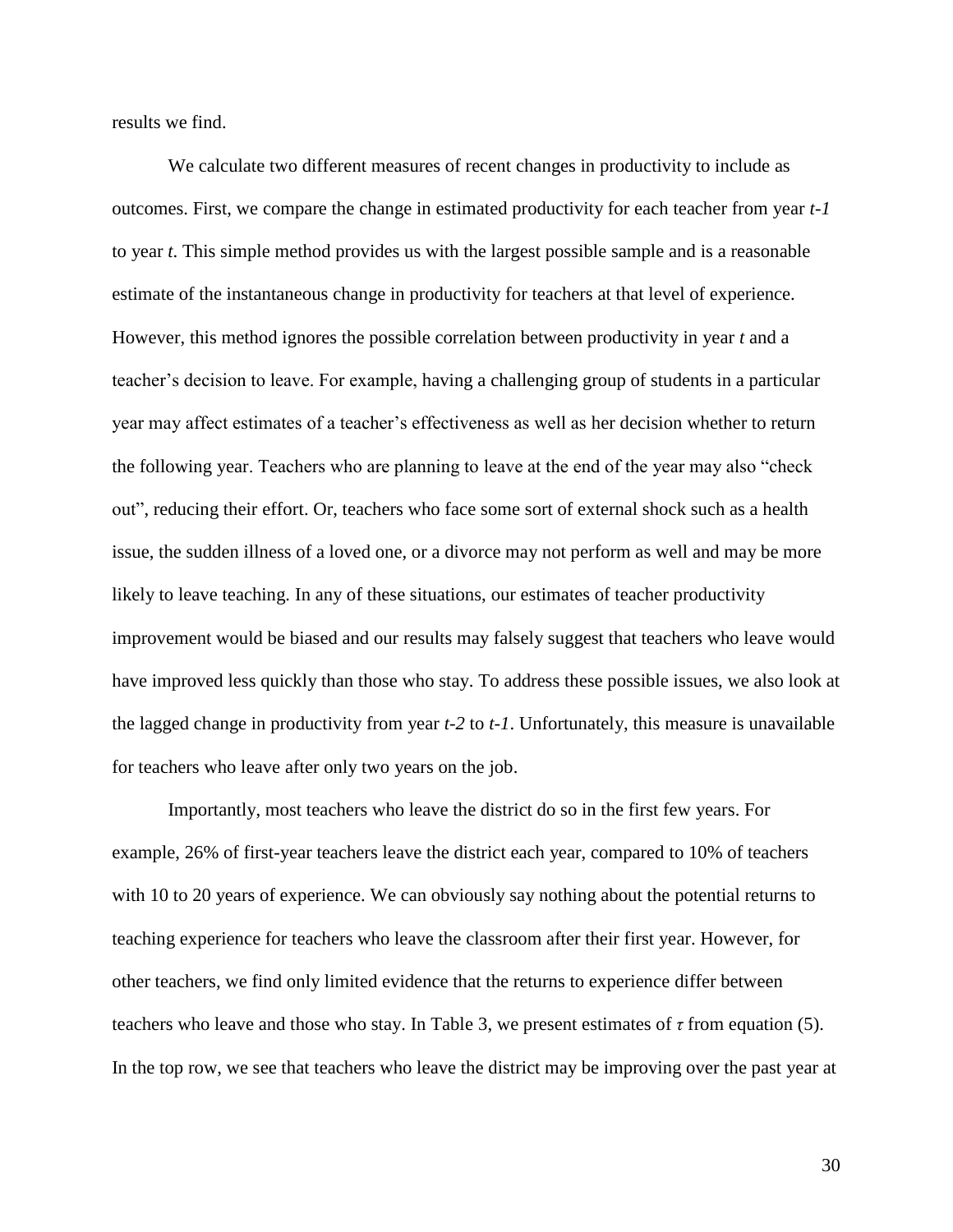a somewhat slower rate than those who stay, particularly in mathematics. However, given our concern about a possible negative shock in a teacher's final year that is correlated with their decision to leave, we also examine the lagged measure of change in productivity. In both mathematics and reading, we find that the estimates are very nearly zero when we use productivity changes from time *t-2* to *t-1* as our outcome, suggesting that teachers who leave do not have different long-term trajectories than those who stay.

We also examine heterogeneity in these differences across levels of experience. For example, early career teachers who leave the district may be improving more slowly than their peers who stay, but mid-career teachers who leave may be those who are improving more rapidly and possibly have better outside opportunities. If so, our estimates may be biased differently for teachers with different levels of experience. We test this hypothesis by including the interaction of *ATTRIT<sub>jt</sub>* and a full set of experience dummies and conducting a set of General Linear Hypothesis tests on these interaction terms. As seen in the bottom panel of Table 1, we find no evidence that the difference in returns to experience between leavers and stayers varies by teacher experience. Thus, a very cautious reading of these results would suggest that teachers who leave the district may be improving at slightly lower rates than those who stay, indicating that our estimated returns to experience may slightly overstate the returns for all teachers, including those who leave. These differences, however, are not large enough to change our substantive conclusions.

### *6.2 Sorting of Students to Teachers and Specification of the Educational Production Function*

Although recent research suggests that our education production function modeling approach is robust to a variety of potential threats (Chetty, Friedman, & Rockoff, 2014), we cannot be sure that we have fully accounted for every threat posed by student sorting. This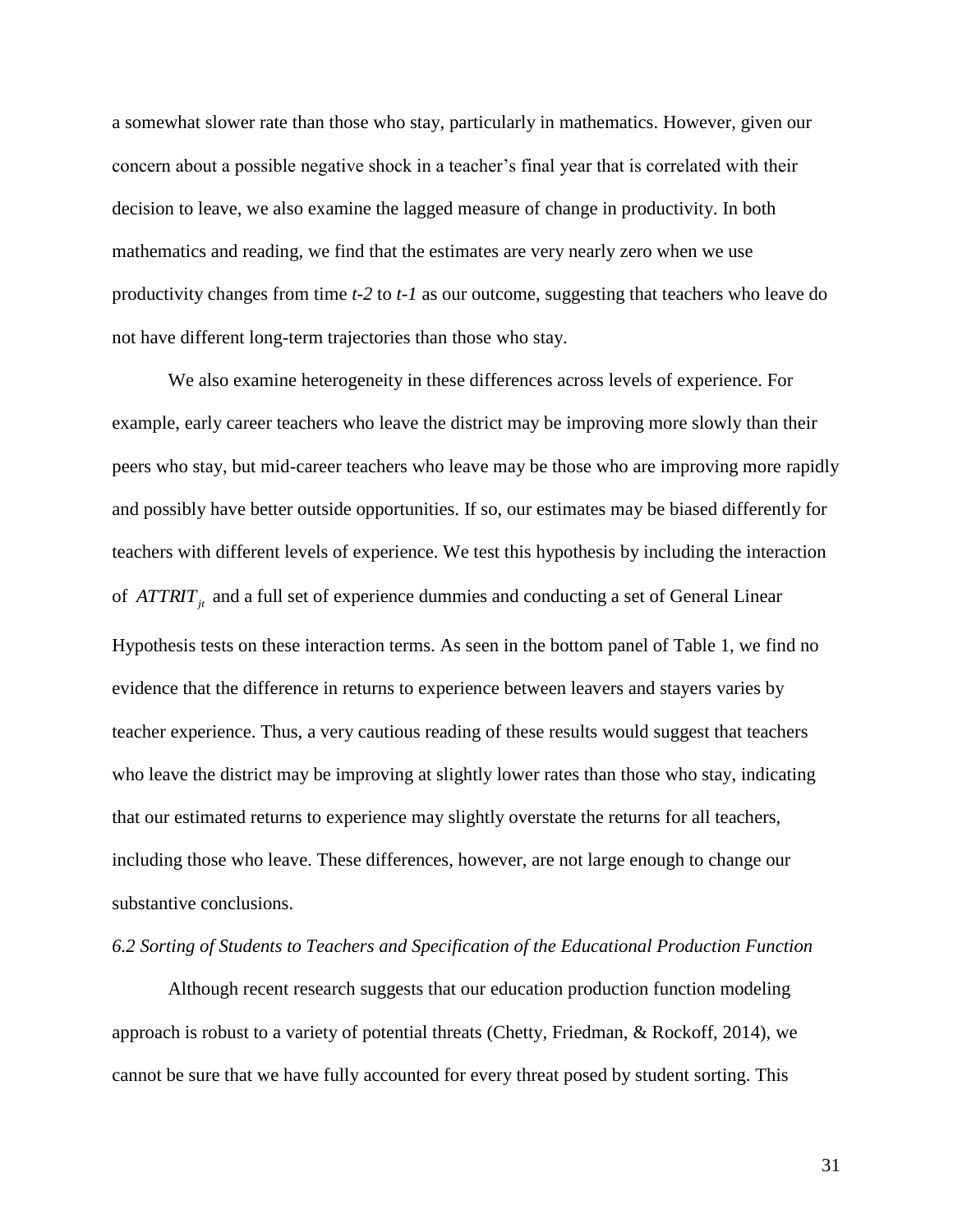challenge is particularly important for our work because more experienced teachers tend to teach more advantaged students (Clotfelter, Ladd, & Vigdor, 2006). This pattern holds in our sample as well, especially for novices. For example, in our sample, novice teachers teach students with past test scores that are 0.20 standard deviations lower than teachers with more than ten years of experience in mathematics, and 0.19 standard deviations lower in reading. This differential sorting of students to teachers based on teacher experience is thus an important threat.

Fortunately, several factors mitigate against this challenge in our analysis. First, all of our results derive from models with teacher fixed effects. As such, cross-sectional differences in student characteristics by experience overstate the challenge we face, which is the potential of differential sorting within teachers over the course of our panel. Second, our key inferences about returns to experience come in the later stages of teachers' careers. For these later-career results to be affected, we would need the same teacher to systematically teach different types of students after year ten. Not surprisingly, we find much less evidence of differential sorting among teachers after the first few years in teaching. In fact, among teachers with more than ten years of experience, we find no relationship between past student performance and experience. If we regress past student test scores on a linear term for teacher experience for teachers with more than ten years of experience, the coefficient on experience is close to – and not statistically distinct from – zero in both mathematics (0.0007) and reading (-0.0002). Thus, the sorting of teachers to students does not appear to drive our estimates of later career improvement.

Furthermore, some of the sorting that does exist is driven by the sorting of students and teachers to schools. For example, within schools, novice teachers are assigned students whose past test scores are 0.10 standard deviations lower than more experienced teachers in mathematics and reading, a reduction of almost half the magnitude observed across schools. In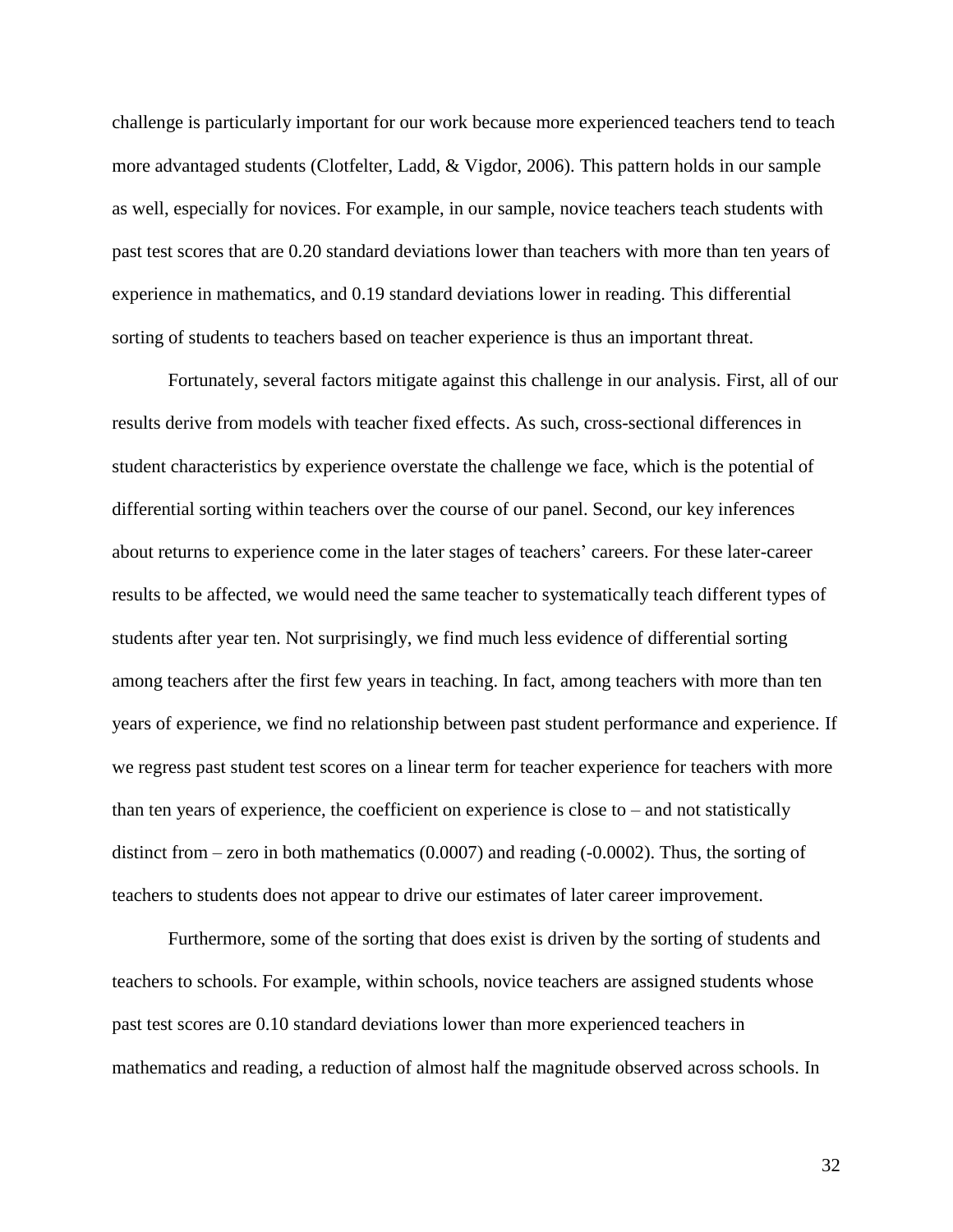our preferred specification, we include school fixed effects that explicitly compare teachers in the same school. We also test the sensitivity of our results by including school-level averages of student characteristics to account for differences across schools.

We include a wide range of student, peer, and school characteristics in our educational production function in equation (4) in attempt to address these sorting challenges. Here, we examine the sensitivity of our results to our decisions in specifying these models. Past assessments of the importance of modeling choices find that results are rather insensitive to many such decisions, except the decision to include school fixed effects (McCaffrey et al., 2004; Harris & Sass, 2006). However, as explained by Todd and Wolpin (2003), our strategy in equation (4) may prove problematic because a student's prior year achievement is measured with error. Given that the purpose of the controls is to account for non-random sorting of teachers to students, the processes schools use to assign students to teachers determine the appropriate correction. To the extent that schools use test scores, themselves, in the assignment process, equation (4) offers an appropriate specification. If they use other proficiency measures (such as academic grades or teacher recommendations), of which test scores are a noisy measure, then the issue of measurement error in an independent variable may prove problematic.

We follow Todd & Wolpin (2003) and Jackson & Bruegmann (2009), using a twicelagged outcome to instrument for the once-lagged outcome. Given that the sample with twicelagged outcomes is necessarily restricted, we take the coefficients on the lagged test scores from the 2SLS model and use them as coefficients on the lagged scores in the full sample (Jackson & Bruegmann, 2009). We find nearly identical results using this approach, although we prefer our standard model because of increased sample size and precision.

#### **7. Discussion and Conclusion**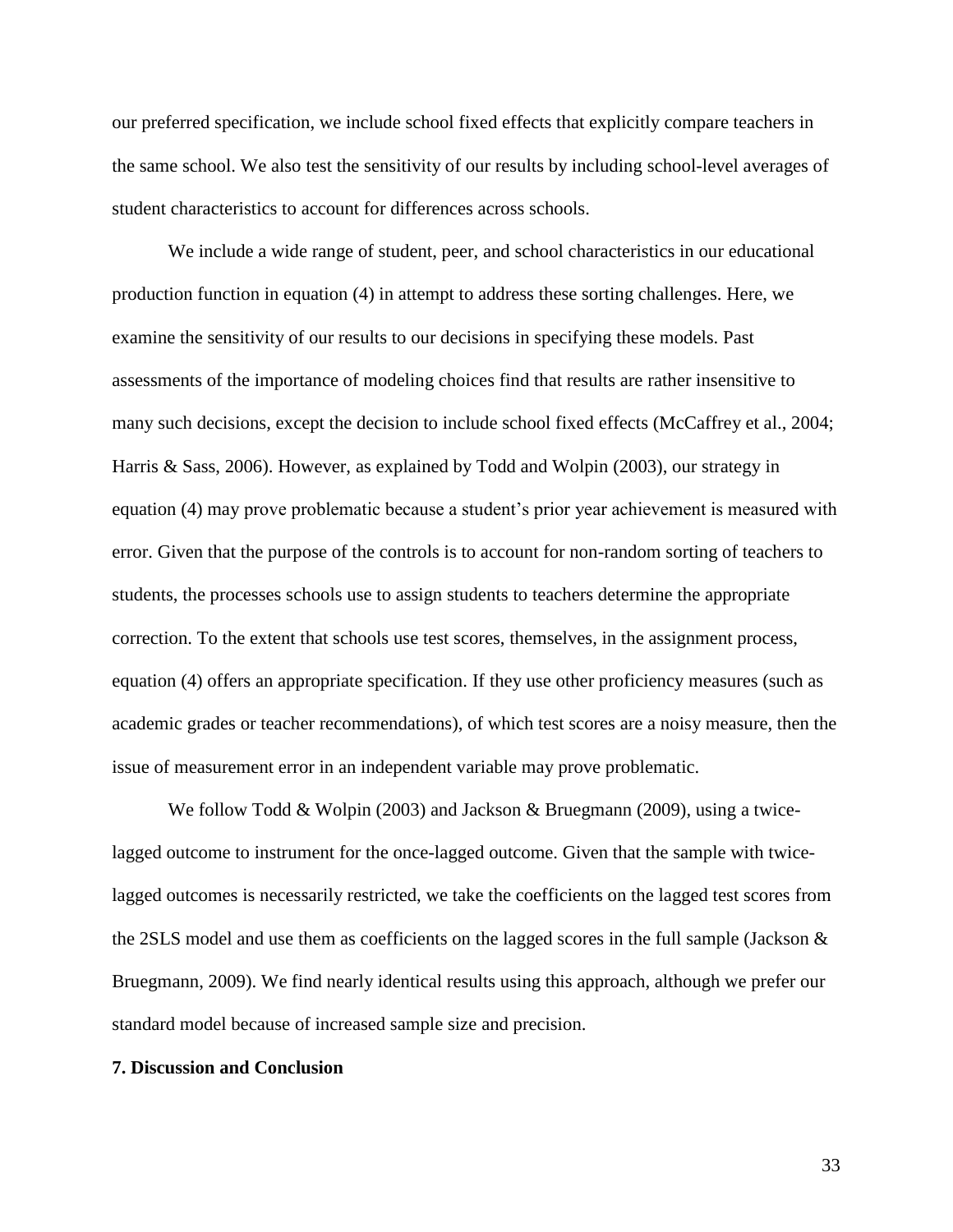In this paper, we contribute to the literature on the productivity returns to experience in several ways. We describe the identifying assumptions of three modeling approaches used to estimate the within-teacher returns to experience, and we introduce a fourth approach. We then document how violations of the assumptions underlying these four models can reconcile the divergent evidence they produce. In our dataset, three of these approaches appear to produce downwardly-biased estimates of the within-teacher returns to experience, and in some models, this bias is quite substantial. We find consistent evidence across models that teachers improve most rapidly during their first several years on the job but also continue to improve their ability to raise student test scores beyond the first five years of their careers. This directly contradicts the standard policy conclusion that teachers do not improve after the first three to five years of their career. Finally, we find suggestive evidence across multiple modeling approaches that teachers continue to improve even later in their careers, particularly in mathematics.

Our findings have several important implications for research and policy. They illustrate how collinearity in fixed effects models requires careful attention to potential sources of bias. While "switchers" in these models often provide useful sources of variation, at times such variation is oddly constrained and these switchers may not reflect the broader inferences of interest. This has implications not only for models that seek to include experience, year, and teacher fixed effects, but also, for example, grade, year, and student fixed effects, because grade and year are collinear within students who follow traditional course trajectories. Of course, year and experience (or grade and year) are not in and of themselves collinear – they only become issues when included in models with teacher (or student) fixed effects. Researchers should be aware of these challenges given that attempts to reduce potential biases by including increasingly fine-grained sets of fixed effects can, in some cases, introduce new biases.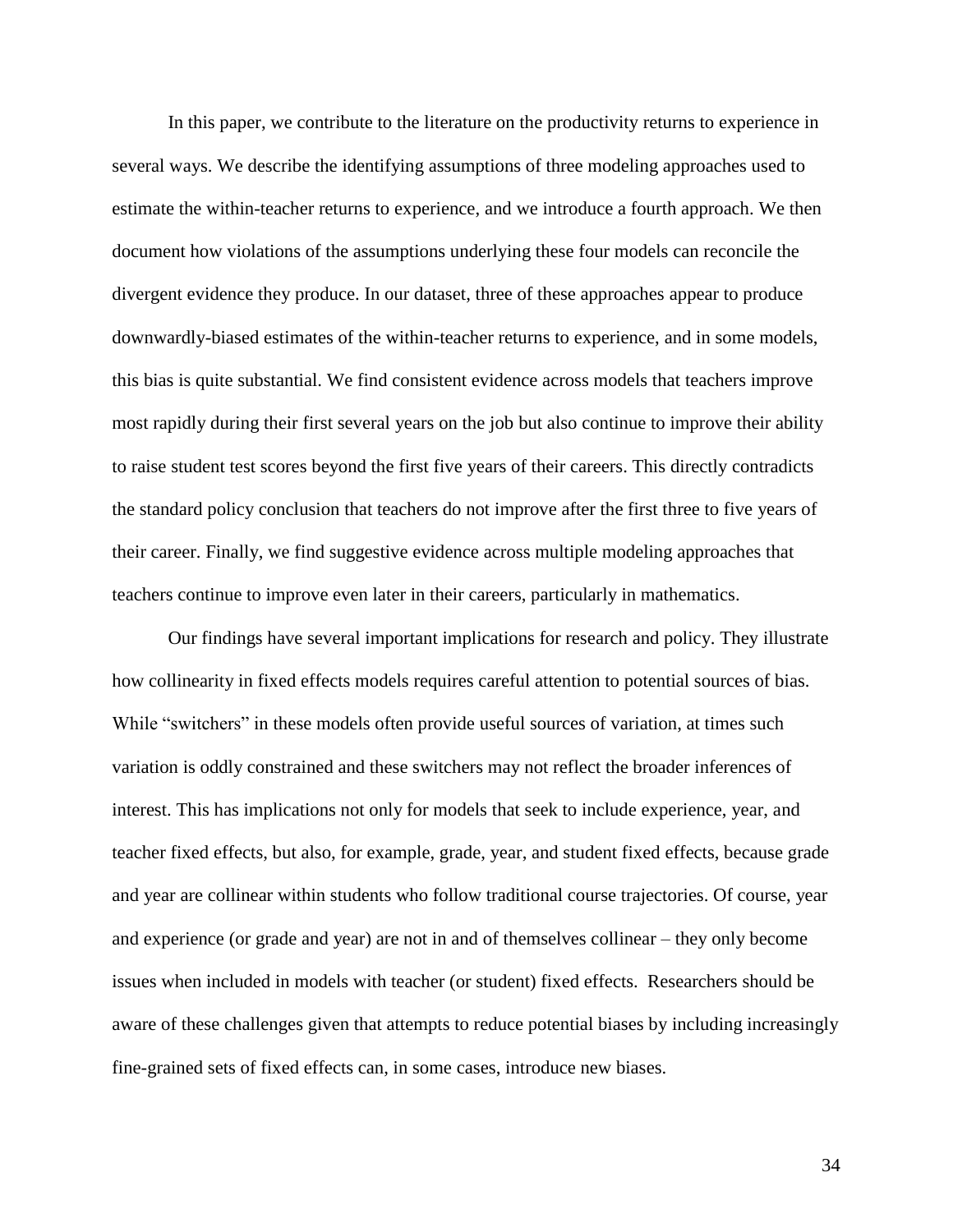Our results also point to three key extensions for future research. One, despite using data from a relatively large school district, we do not have sufficient statistical power to detect even relatively substantial later-career returns to experience. Using the estimates and standard errors from our *Two-Stage Model* in mathematics, our results suggest that we would need a sample of teachers that is approximately four times larger to detect such the returns to experience we find between years 10 and 25 at traditional levels of significance. Fortunately, given increasing availability of large-scale datasets, achieving the power necessary to detect effects would be possible using panel data from the largest districts, such as New York City, Los Angeles, or Chicago, or mid-size to large states.

Second, the district we examine is only one of many large urban districts in the country. The pattern of returns to experience might well be different in other contexts with different local teacher labor market conditions. Other districts with different policies and professional development programs may not demonstrate returns that are as great, or they may in fact be greater elsewhere. Exploring these relationships in different contexts, with larger datasets, would provide fruitful guidance to policymakers.

Third, our focus on average trends also likely obscures substantial heterogeneity in teacher productivity-experience profiles. Individual teachers necessarily have distinct profiles, which result from personal characteristics and the interaction of these individuals with their colleagues and their school context. Some organizations likely provide the conditions under which employees can continue to develop, while others do not (Kraft & Papay, 2014). Understanding the characteristics of employees, colleagues, and organizations that best promote continued productivity improvement should remain a high priority for researchers.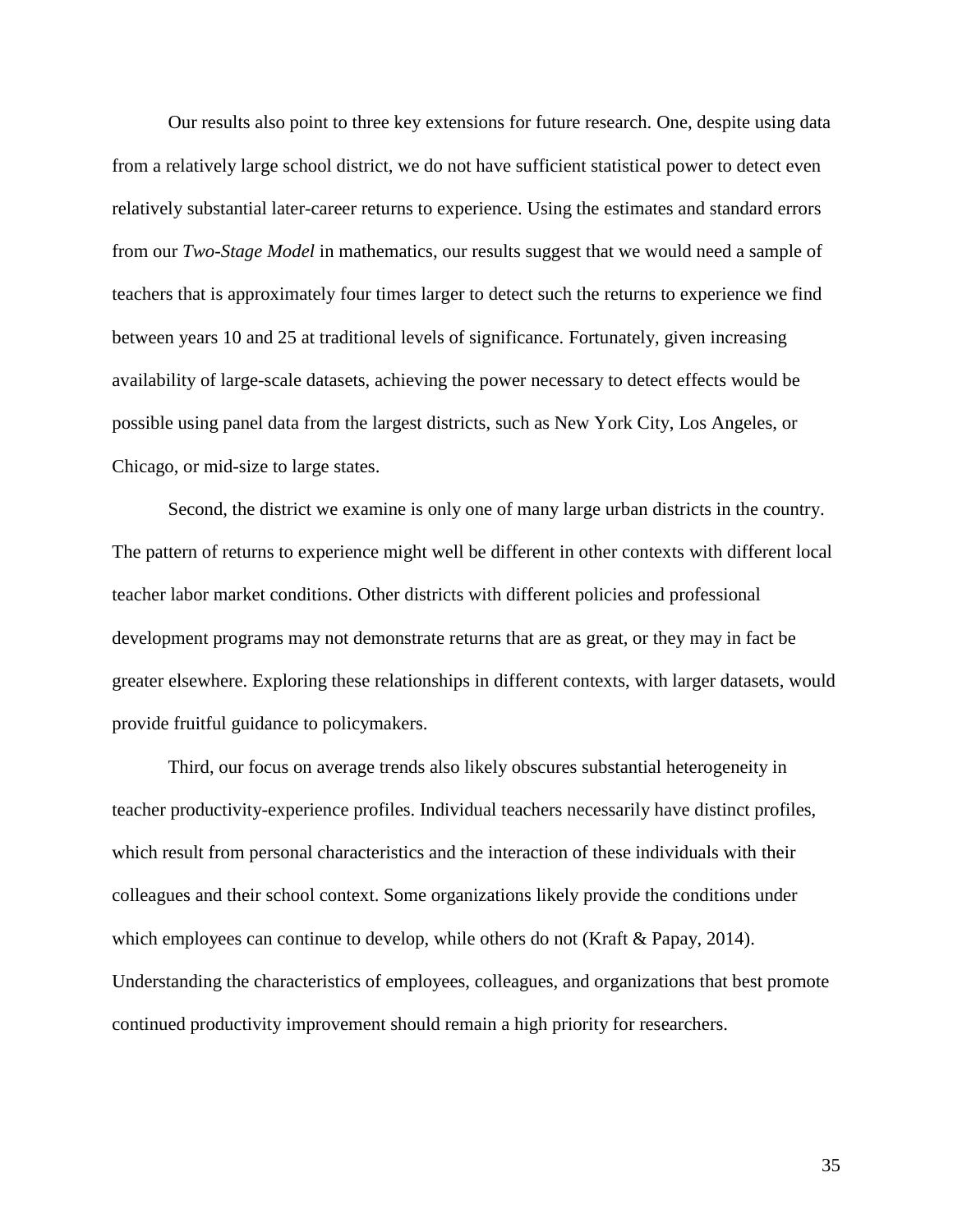Nonetheless, our results provide strong evidence of average productivity growth after five years and, at a minimum, indicate that the nature of later-career returns is not a settled question as has been assumed in the literature. The patterns that we find are largely consistent with results from the broader economic literature that employee wages rise with job tenure. It is also likely an understatement of the true returns to experience for several reasons. First, in our data the identifying assumptions required across multiple models appear to be violated in ways that impose a negative bias, particularly in reading. Second, our measure of productivity is necessarily limited. Schooling is a group production process where many teachers contribute to student outcomes, and raising student test scores is only one important educational outcome. For example, Carrell & West (2011) find that in higher education, more experienced professors have less success in promoting student short-term test-score growth than their less experienced colleagues, but they contribute substantially more to their students' lasting knowledge and academic skills. Finally, particularly as schools become more collaborative workplaces, peer productivity spillovers are increasingly important. For example, using data from North Carolina, Jackson & Bruegmann (2009) find that a one standard deviation difference in average peer productivity is associated with a 10 to 20% increase in a teacher's own effectiveness. Given that our models do not account for any productivity spillovers or other effects of veteran leadership in schools, they likely understate the total returns to experience.

Our findings that teachers continue to improve in their productivity beyond the early stages of their career and, at least suggestively, throughout their career are striking for several reasons. There has been substantial debate over the extent to which rising wage-experience profiles reflect improvements in employee productivity, particularly for employees after their first years on the job. In the district we study, the wage-experience profile remains relatively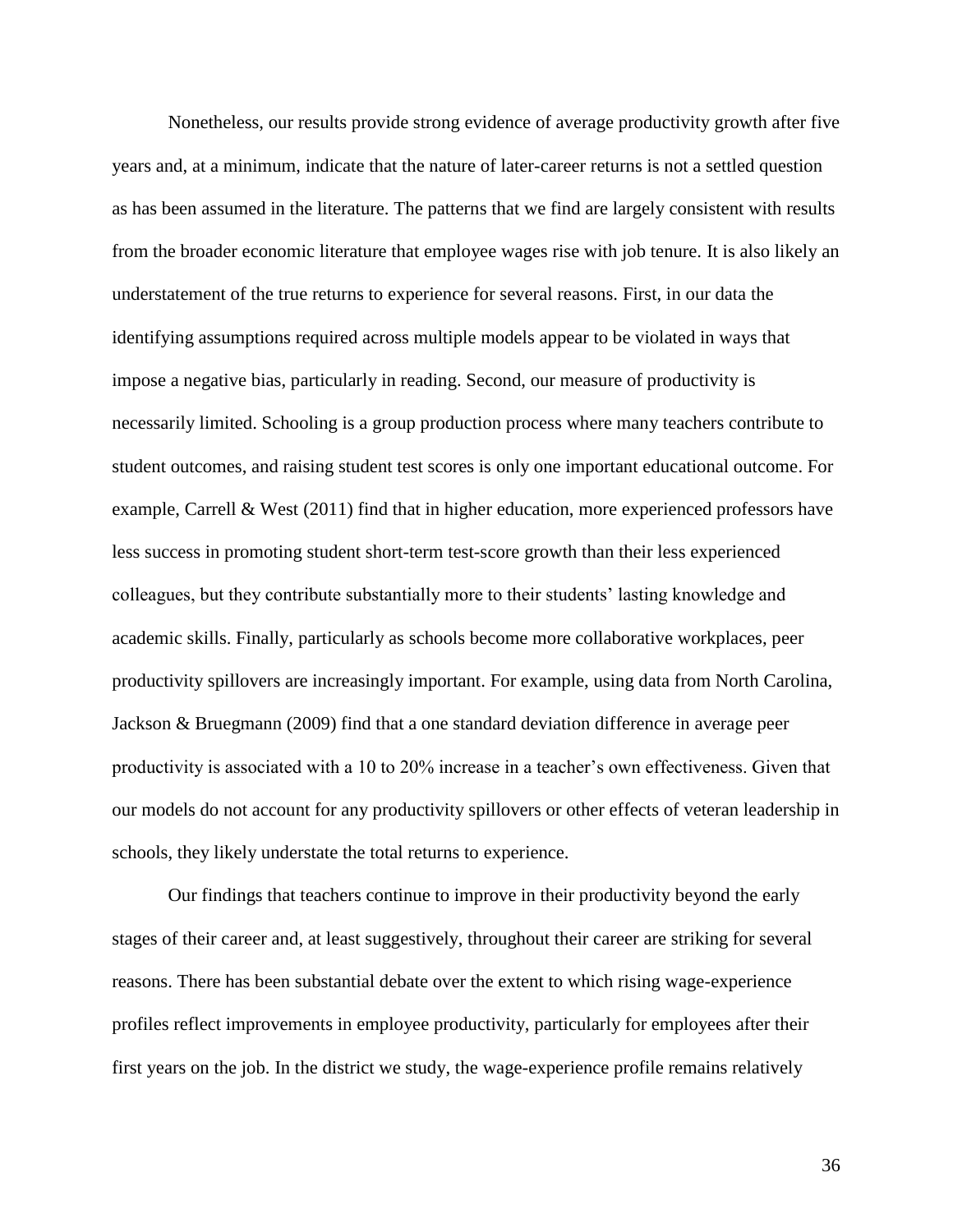linear throughout the career, while we see clearly diminishing marginal productivity returns to experience. Teacher compensation contracts are likely doing many other things than simply rewarding productivity such as encouraging loyalty. However, our findings of continued returns to experience suggest that at least part of the observed relationship between wages and experience may reflect true productivity improvement.

Education policymakers regularly argue that the research literature is conclusive on this topic: teachers do not improve in their ability to raise student test scores after the first three or so years in the classroom. This has led policymakers to pursue reforms that ignore teacher experience or seek to remove it entirely as a factor in teacher personnel policies. Our results suggest a re-evaluation of such policies.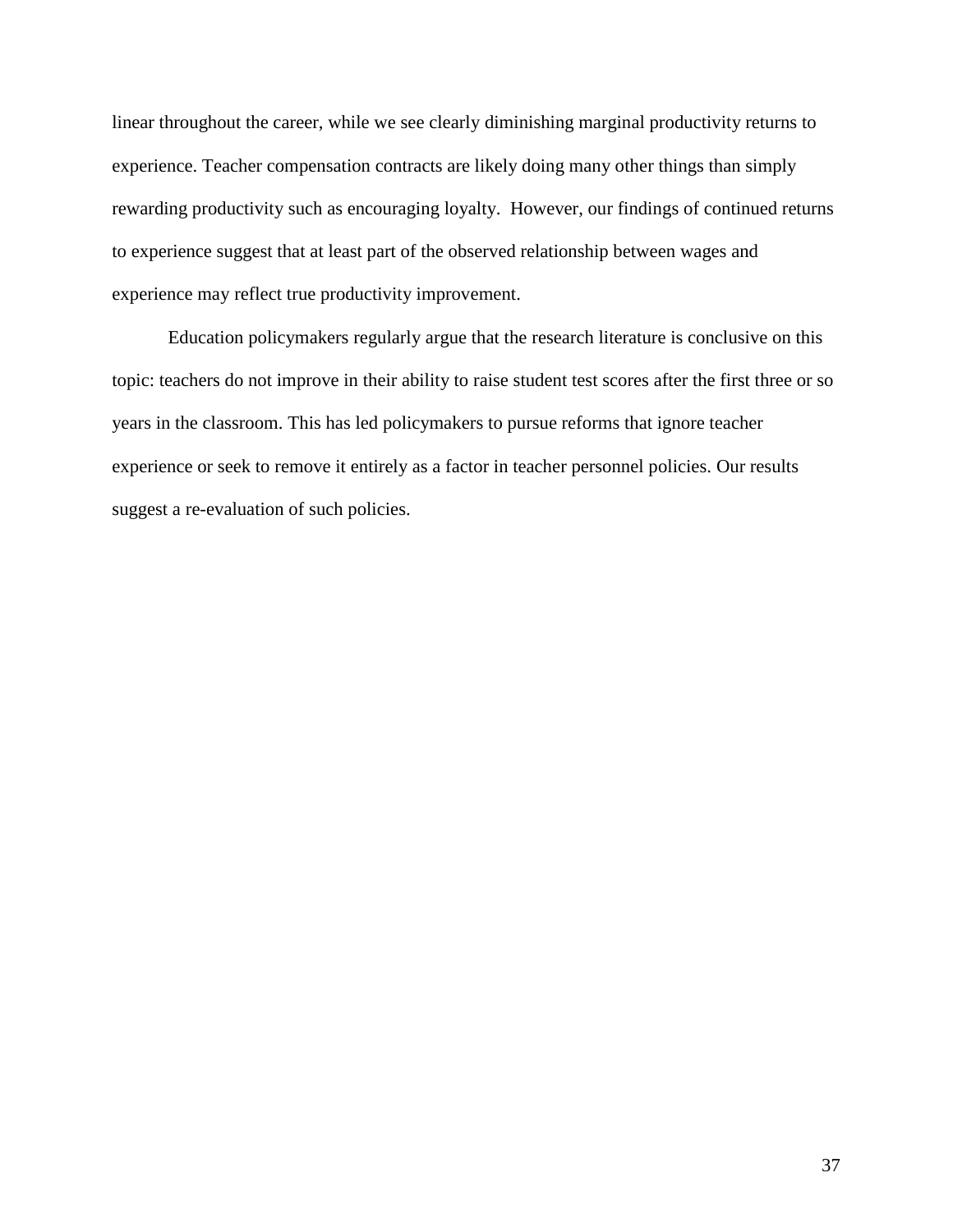# **Acknowledgments**

We would like to thank the Center for Education Policy Research at the Harvard Graduate School of Education for providing the data we use in this paper. We are especially grateful to Sarah Cohodes, Jon Fullerton, Jason Grissom, Lawrence Katz, Richard Murnane, and Doug Staiger for their valuable feedback on earlier drafts. Any errors and omissions are our own.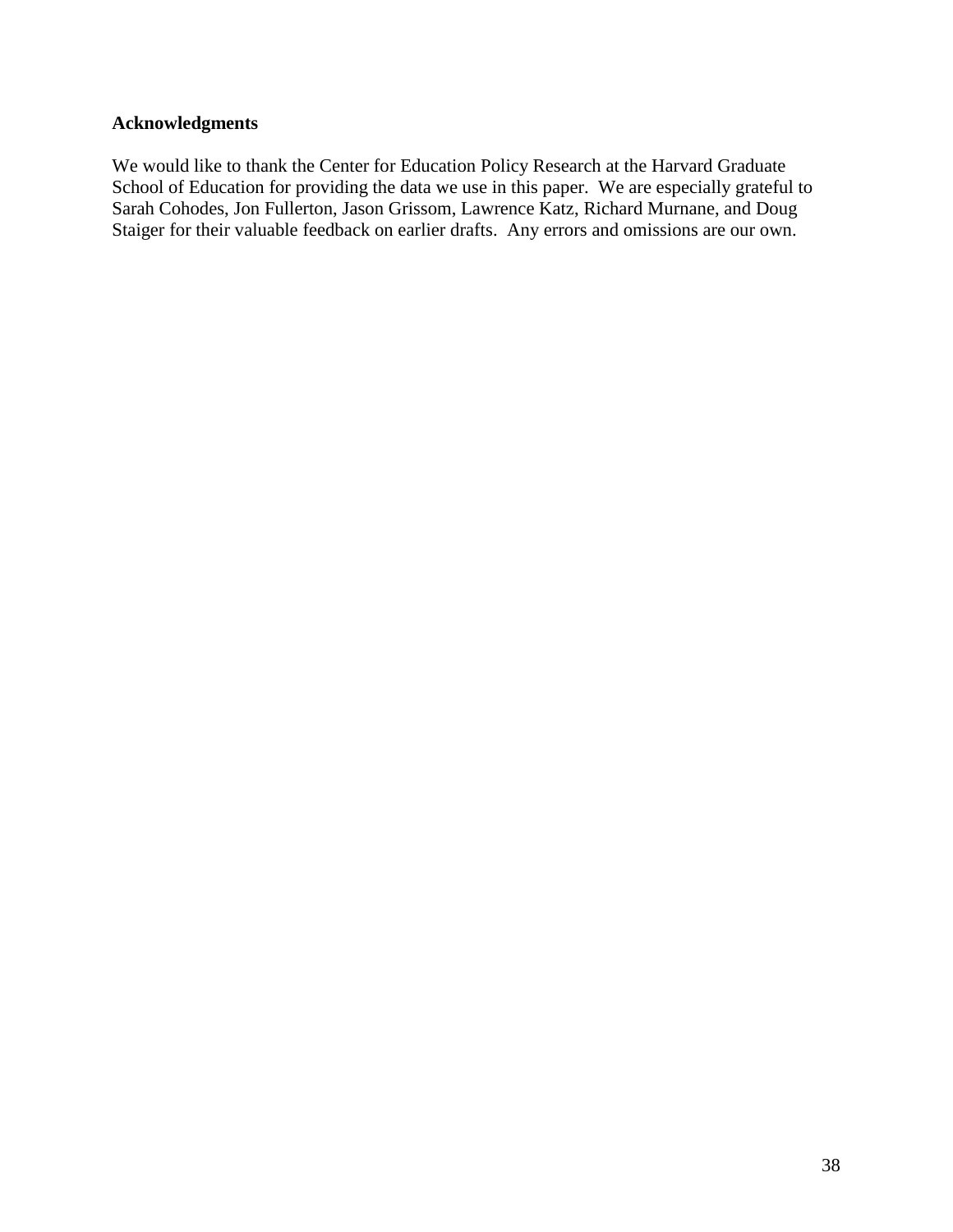### **References**

- Allen, J.P., Pianta, R.C., Gregory, A., Mikami, A.Y., & Lun, J. (2011). An interaction-based approach to enhancing secondary school instruction and student achievement. *Science, 333*, 1034-1037.
- Becker, G. (1993). *Human Capital*, 3rd ed. Chicago: University of Chicago Press.
- Boyd, D., Lankford, H., Loeb, S., Rockoff, J., & Wyckoff, J. (2008). The narrowing gap in New York City teacher qualifications and its implications for student achievement in high-poverty schools. *Journal of Policy Analysis and Management, 27*(4), 793-818.
- Carrell, S.E. & West, J.E. (2011). Does professor quality matter? Evidence from random assignment of students to professors. *Journal of Political Economy, 118*(3), 409-432.
- Chetty, R. Friedman, J. & Rockoff, J. (2014). Measuring the impacts of teachers I: Evaluating bias in teacher value added estimates. *American Economic Review, 104*(9): 2593-2632.
- Clotfelter, C.T., Ladd, H.F., & Vigdor, J.L. (2006). Teacher-student matching and the assessment of teacher effectiveness. *Journal of Human Resources, 41(4),* 778-820
- Clotfelter, C.T., Ladd, H.F., & Vigdor, J.L. (2007). Teacher credentials and student achievement: Longitudinal analysis with student fixed effects. *Economics of Education Review, 26*, 673- 682.
- Corcoran, S.P., Evans, W.N., & Schwab, R.M. (2004). Changing labor-market opportunities for women and the quality of teachers, 1957-2000. *American Economic Review*, *94*(2), 230-235.
- Deaton, A. (1997). *The analysis of household surveys: A microeconometric approach to development policy*. Baltimore, Maryland: John Hopkins University Press.
- Hansen, M. (2009). How career concerns influence public workers' effort: Evidence from the teacher labor market. *Urban Institute Working Paper 40*.
- Hanushek, E. A., & Rivkin, S.G. (2010). Generalizations about using value-added measures of teacher quality. *American Economic Review, 100*(2), 267-271.
- Harris, D. & Sass, T. (2006). Value-added models and the measurement of teacher quality. Unpublished Manuscript.
- Harris, D. & Sass, T. (2011). Teacher training, teacher quality, and student achievement. *Journal of Public Economics, 95*, 798-812.
- Hoxby, C.M. & Leigh, A. (2004). Pulled away or pushed out? Explaining the decline of teacher aptitude in the United States. *American Economic Review, 94*(2), 236-240.
- Huberman, M. (1992). Teacher development and instructional mastery. In A. Hargreaves & M. G. Fullan (Eds.), *Understand Teacher Development*. New York, Teachers College Press, pp.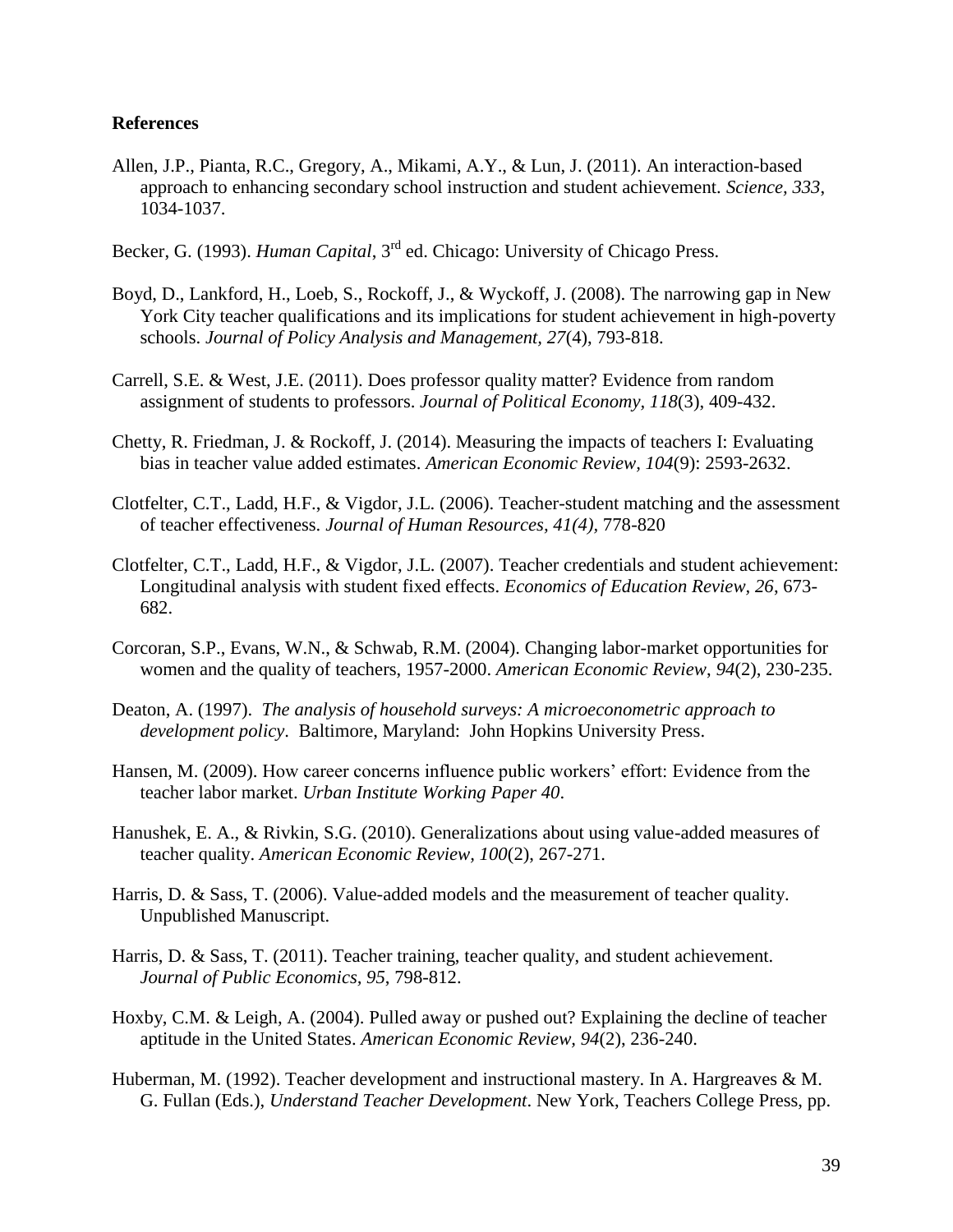122-142.

- Jackson, C.K. & Bruegmann, E. (2009). Teaching students and teaching each other: the importance of peer learning for teachers. *American Economic Journal: Applied*, *1*(4), 85-108.
- Johnson, S.M. & the Project on the Next Generation of Teachers. (2003). *Finders and Keepers: Helping new teachers survive and thrive in our schools.* San Francisco: Jossey-Bass.
- Kane, T.J., & Staiger, D.O. (2008). Estimating teacher impacts on student achievement: An experimental evaluation. NBER Working Paper No. 14607.
- Kane, T.J., Rockoff, J.E., & Staiger, D.O. (2008). What does certification tell us about teacher effectiveness? Evidence from New York City. *Economics of Education Review, 27*, 615-631.
- Rice, J.K. (2013). Learning from experience? Evidence on the impact and distribution of teacher experience and the implications for teacher policy. *Education Finance and Policy, 8*(3): 332– 348.
- Koedel, C. & Betts, J. (2010). Value added to what? How a ceiling in the testing instrument influences value-added estimation. *Education Finance and Policy, 5*(1), 54-81.
- Kraft, M.A., & Papay, J.P. (2014). Can professional environments in schools promote teacher development? Explaining heterogeneity in returns to teaching experience. *Educational Evaluation and Policy Analysis, 36*(4), 476-500*.*
- Matsumura, L. C., Garnier, H. E., & Resnick, L. B. (2010). Implementing literacy coaching: The role of school social resources. *Educational Evaluation and Policy Analysis, 32*(2), 249-272.
- McCaffrey, D.F., Lockwood, J.R., Koretz, D., Louis, T.A., & Hamilton, L.A. (2004). Models for value- added modeling of teacher effects. *Journal of Educational and Behavioral Statistics*, *29*(1), 67-101
- Murnane, R.J. & Phillips, B.R. (1981). Learning by doing, vintage, and selection: Three pieces of the puzzle relating teaching experience and teaching performance. *Economics of Education Review, 1*(4), 453-465.
- Neuman, S. B., & Cunningham, L. (2009). The impact of professional development and coaching on early language and literacy instructional practices. *American Educational Research Journal, 46*(2), 532-566.
- Ost, B. (2014). How do teachers improve? The relative importance of specific and general human capital. *American Economic Journal: Applied Economics, 6*(2): 127-51.
- Papay, J.P. (2011). Different tests, different answers: The stability of teacher value-added estimates across outcome measures. *American Educational Research Journal,48*(1), 163-193.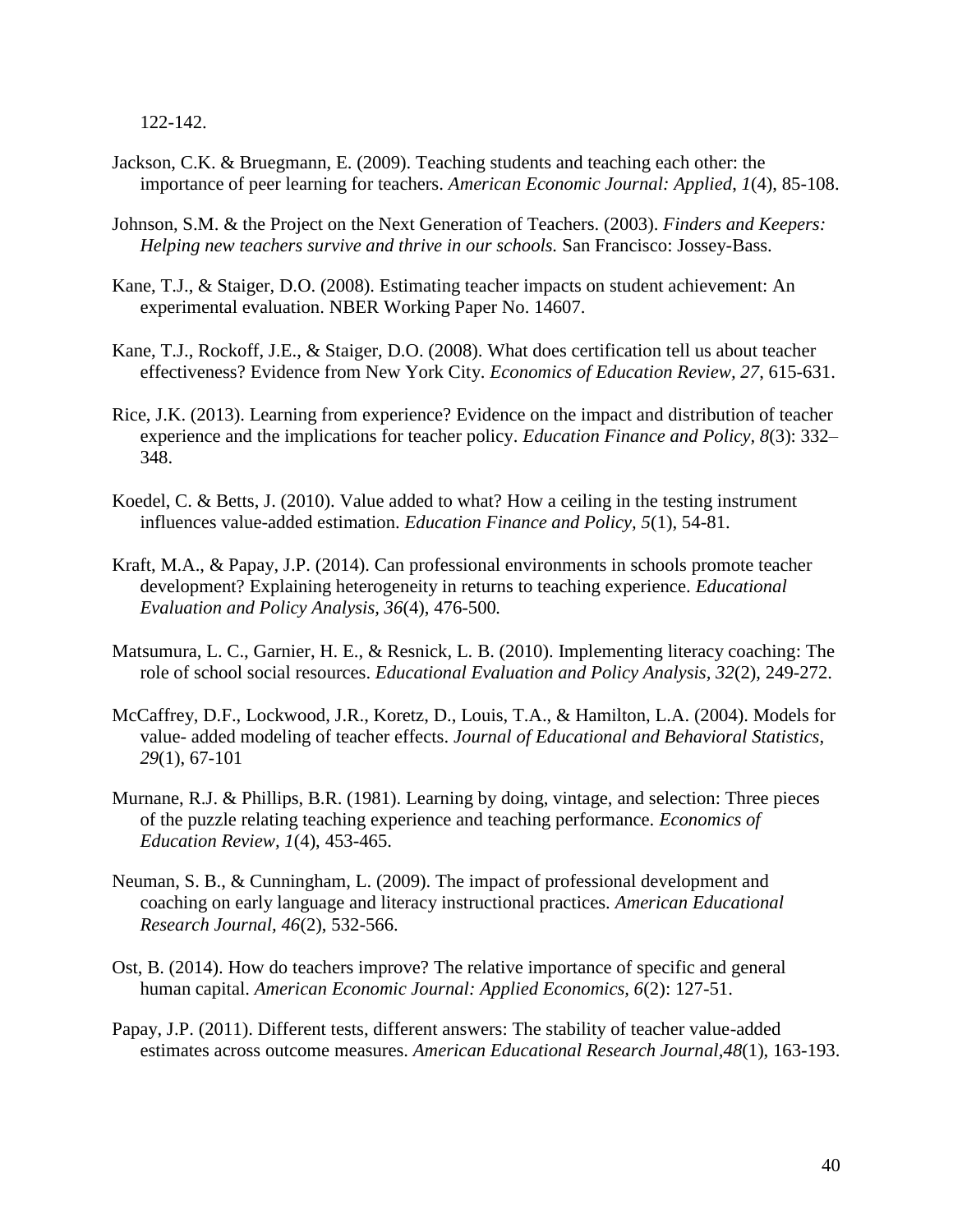- Powell, D. R., Diamond, K. E., Burchinal, M. R., & Koehler, M. J. (2010). Effects of an early literacy professional development intervention on head start teachers and children. *Journal of Educational Psychology, 102*(2), 299-312.
- Reardon, S. F., & Raudenbush, S. W. (2009). Assumptions of value-added models for estimating school effects. *Education Finance and Policy, 4*(4), 492–519.
- Rivkin, G., Hanushek E., & Kain, J. (2005). Teachers, schools, and academic achievement. *Econometrica*, *73*( 2), 417-458.
- Rockoff, J.E. (2004). The impact of individual teachers on student achievement: Evidence from panel data. *American Economic Review*, *94*(2), 247-252.
- Rockoff, J.E., Jacob, B.A., Kane, T.J. & Staiger, D.O. (2011). Can you recognize an effective teacher when you recruit one? *Education Finance & Policy, 6*(1), 43-74.
- Rothstein, J. (2010). Teacher quality in educational production: Tracking, decay, and student achievement. *Quarterly Journal of Economics*, *125*(1), 175-214.
- Scafidi, B., D.L. Sjoquist, and Todd R. Stinebrickner. 2007. Race, poverty, and teacher mobility." *Economics of Education Review, 26*:145-159.
- Stinebrickner, T. R. (2002). An Analysis of Occupational Change and Departure from the Labor Force: Evidence of the Reasons that Teachers Leave. *Journal of Human Resources,* 37 (1), 192-216.
- Taylor, E.S., & Tyler, J.H. (2012). The effect of evaluation on teacher performance. *American Economic Review, 102*(7), 3628-51.
- TNTP. (2012). *The Irreplaceables*. New York, NY: Author.
- Todd, P.E. & Wolpin, K.I. (2003). On the specification and estimation of the production function for cognitive achievement. *The Economic Journal*, *113*(485), F3-F3.
- Wayne, A.J., & Youngs, P. (2003). Teacher characteristics and student achievement gains: A review. *Review of Educational Research, 73*(1), 89-122.
- Wiswall, M. (2013). The dynamics of teacher quality. *Journal of Public Economics*. *100*, 61-78.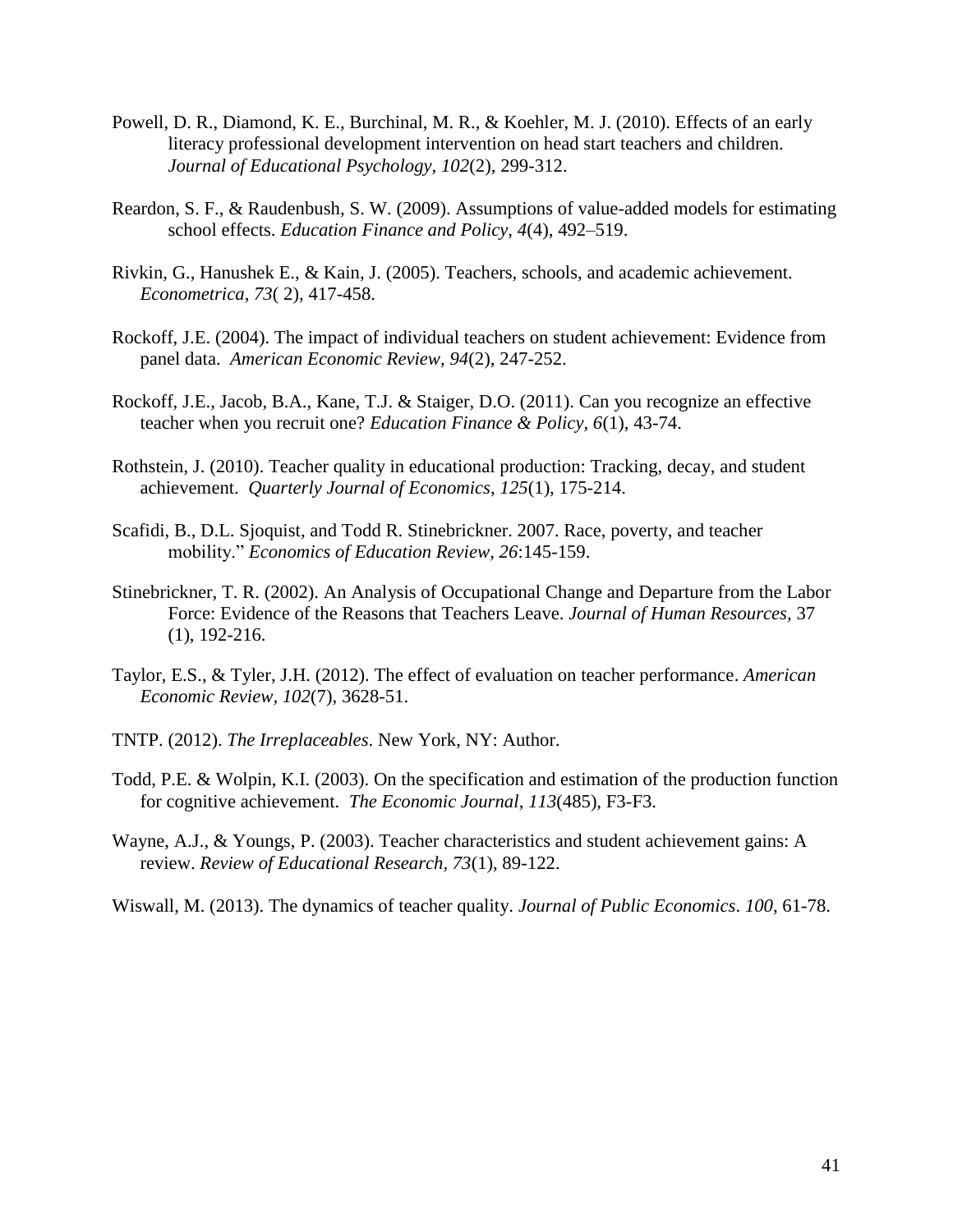*Figure 1*. Distribution of student-year observations in mathematics estimation sample, by teacher experience level.

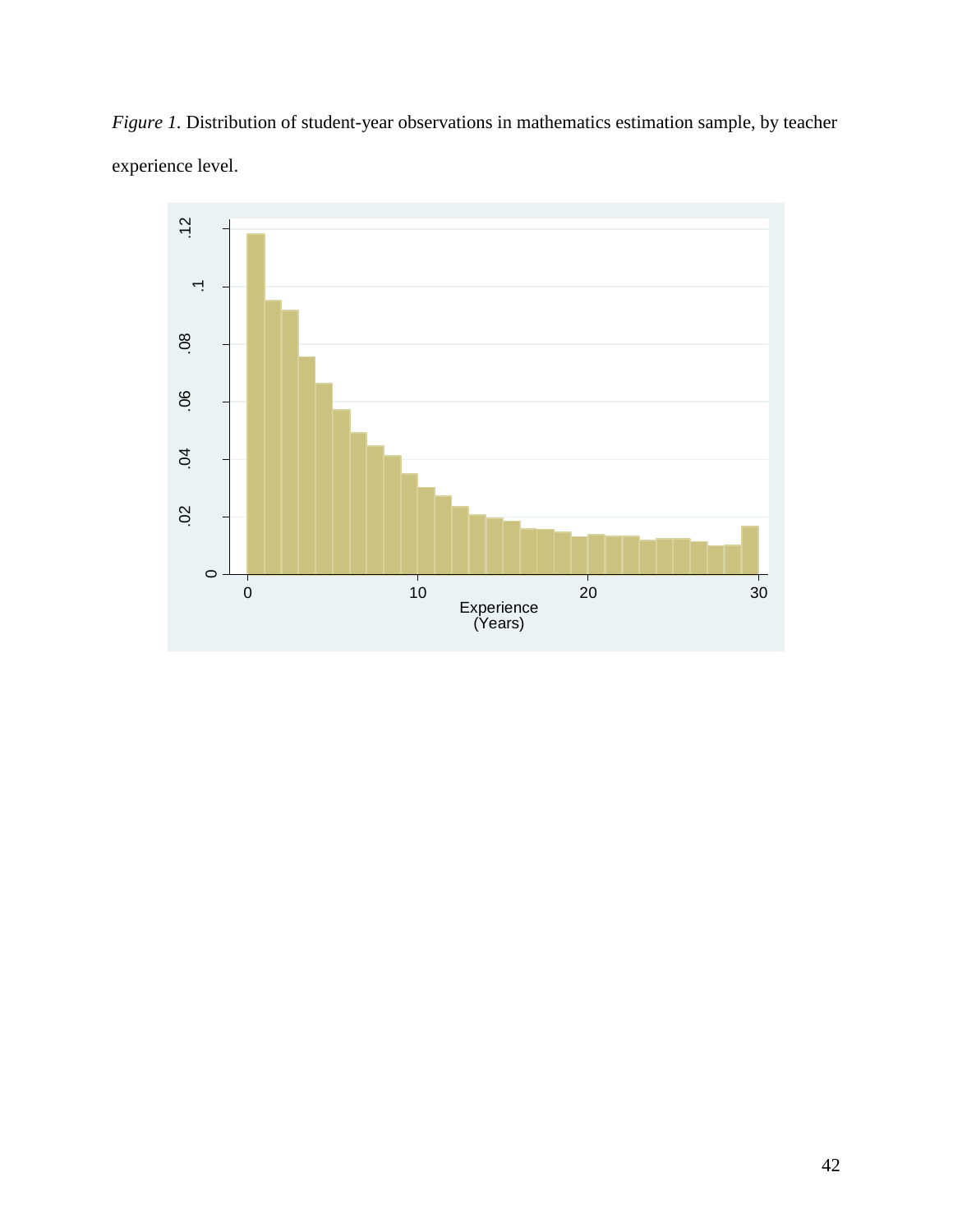

*Figure 2.* Series of plausible "true" productivity-experience profiles for teachers used in the simulation.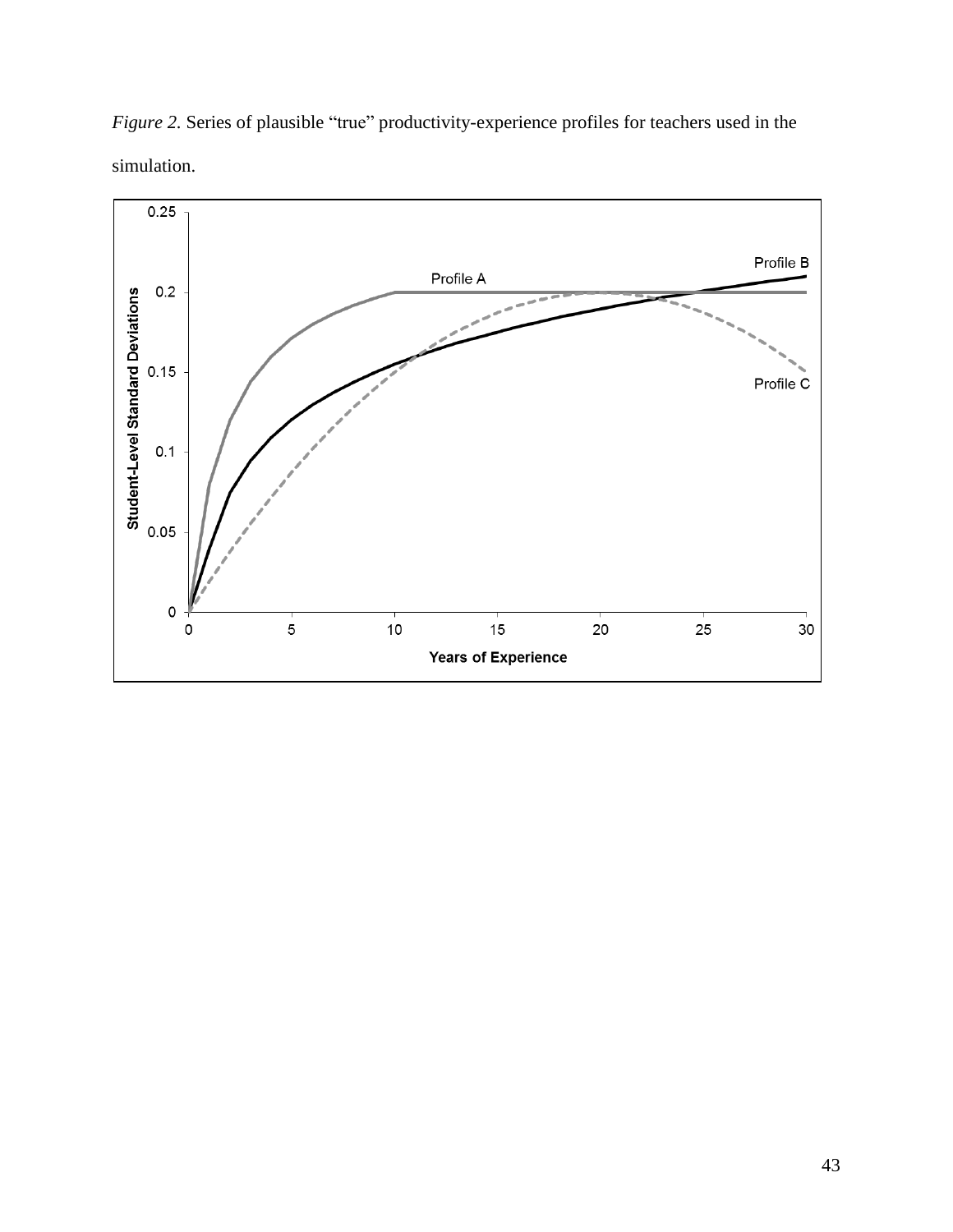*Figure 3*. Estimated productivity-experience profile using the *Censored Growth Model*, the *Indicator Variable Model*, and the *Two Stage Model* in mathematics (top panel) and reading (bottom panel), from equation (4).

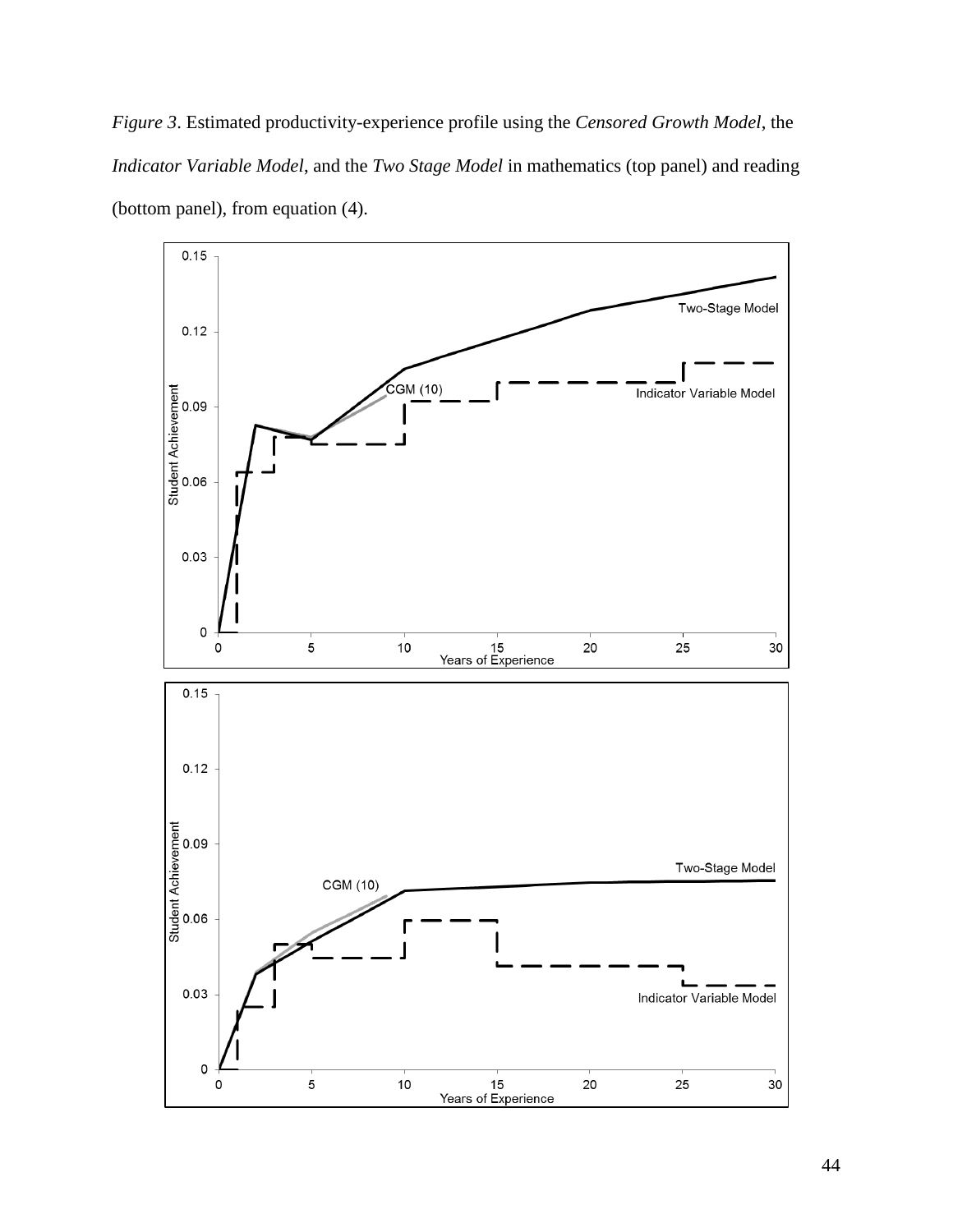

*Figure 4.* Estimated productivity-experience profile using the *Discontinuous Career Model*, in mathematics and reading.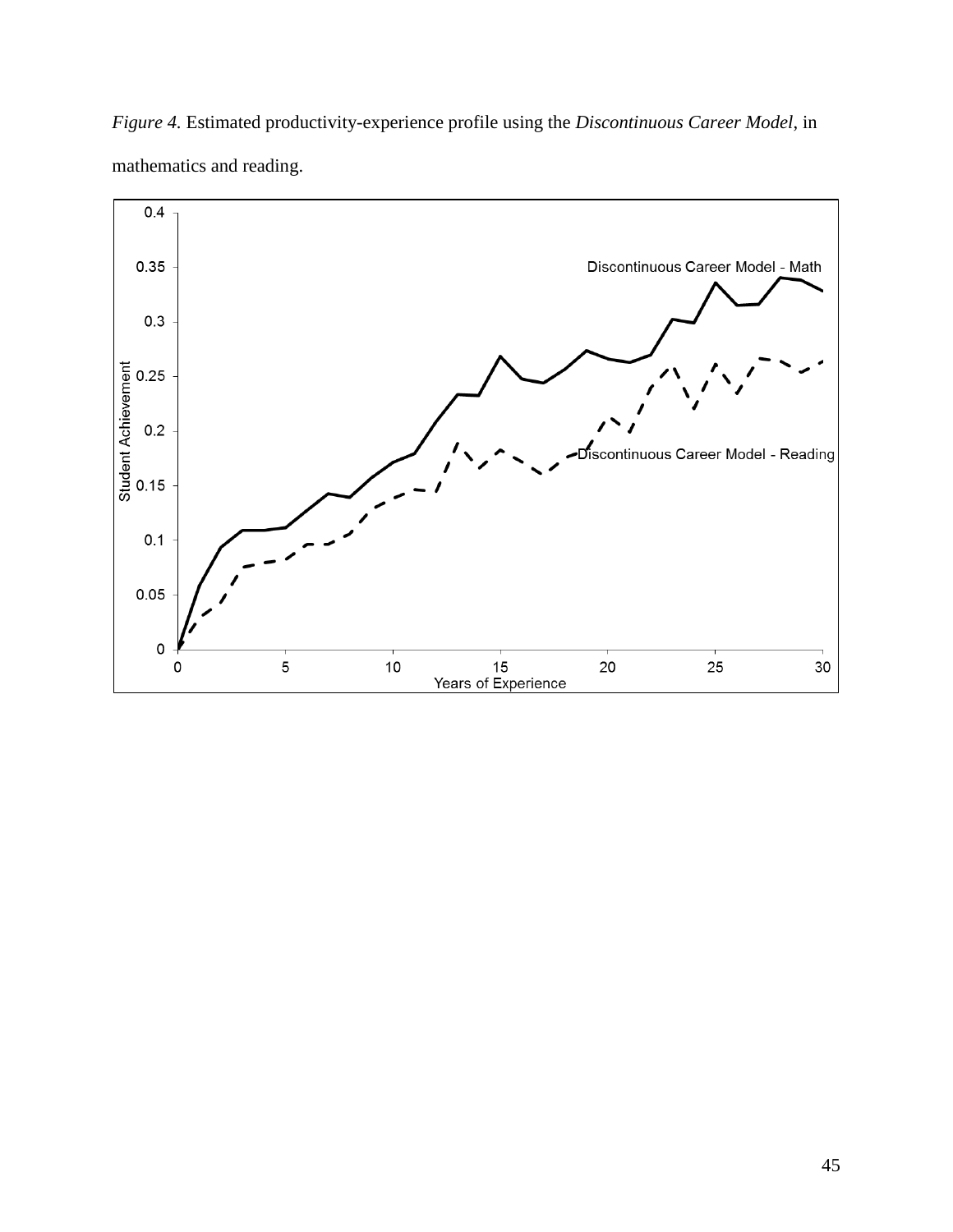*Figure 5A.* Estimated productivity-experience profiles in mathematics using the *Censored Growth Model*, with cutoffs at 10, 15, and 20 years of experience.

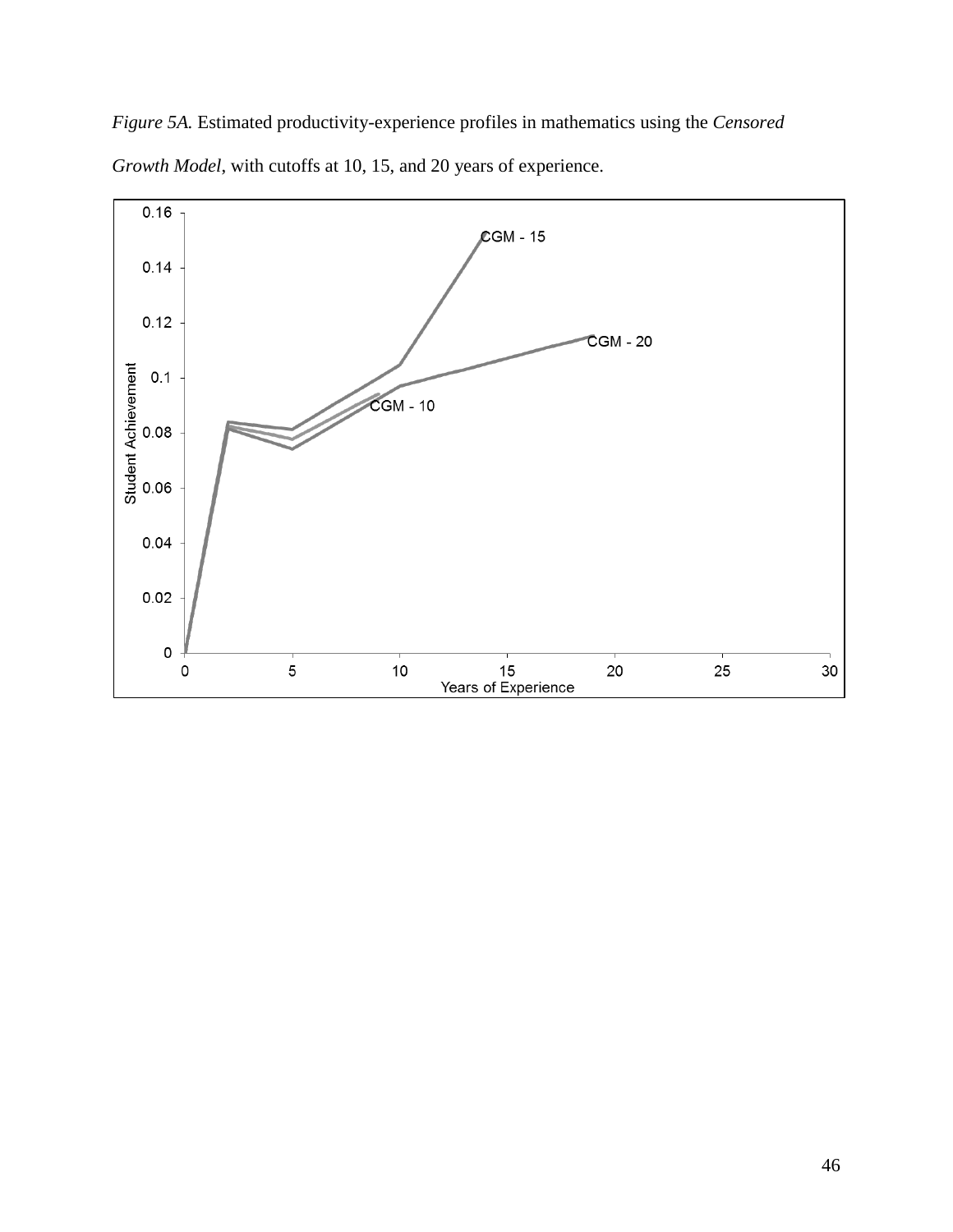Figure 5B. Estimated productivity-experience profiles using the *Indicator Variable Model*, with different functional form specifications of experience during the first 10 years of the teaching career.

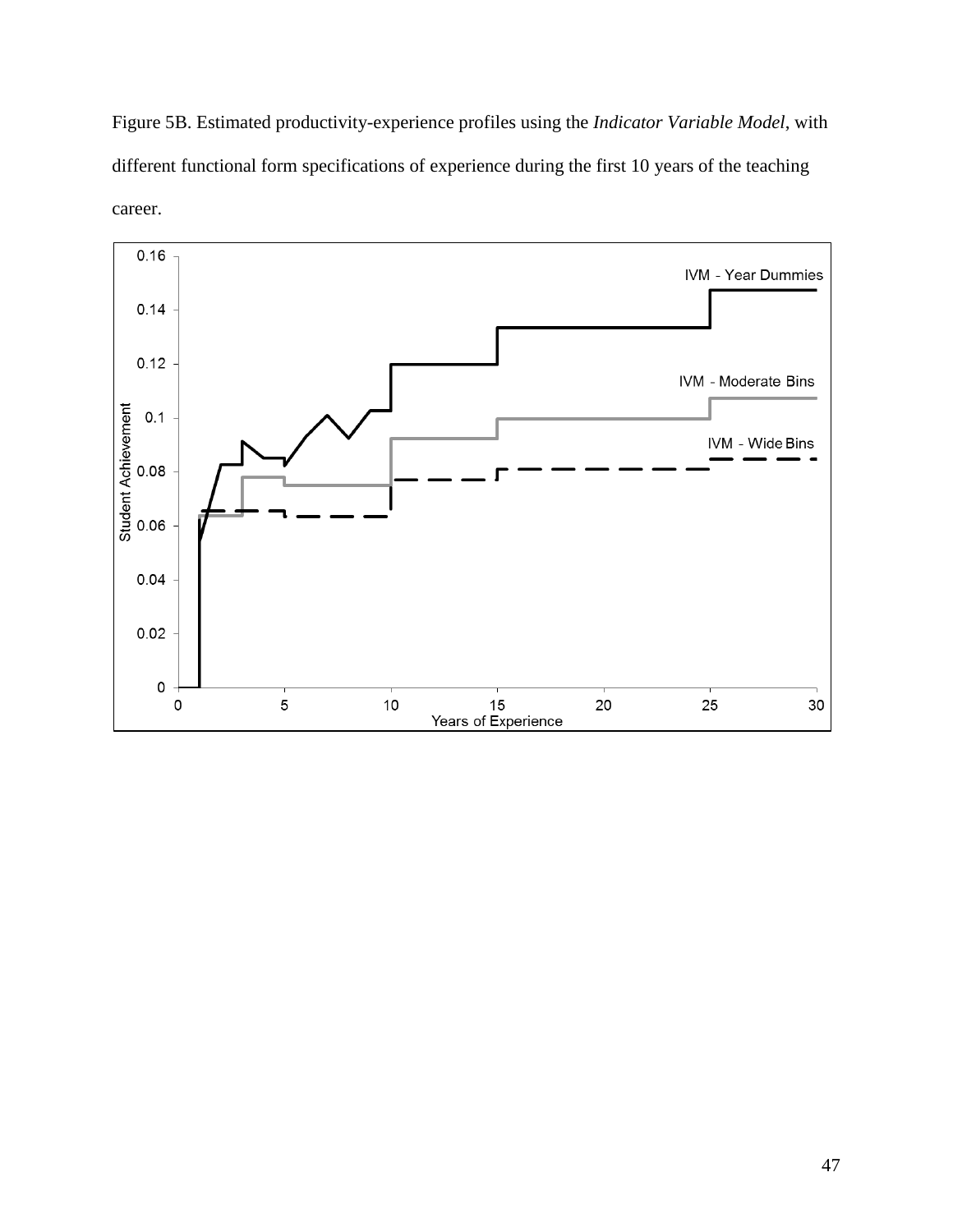Figure 5C. Estimated productivity-experience profiles using the *Discontinuous Career Model*, from the full sample and a subsample excluding teachers who gain more than one year of teaching experience in a calendar year, in mathematics.

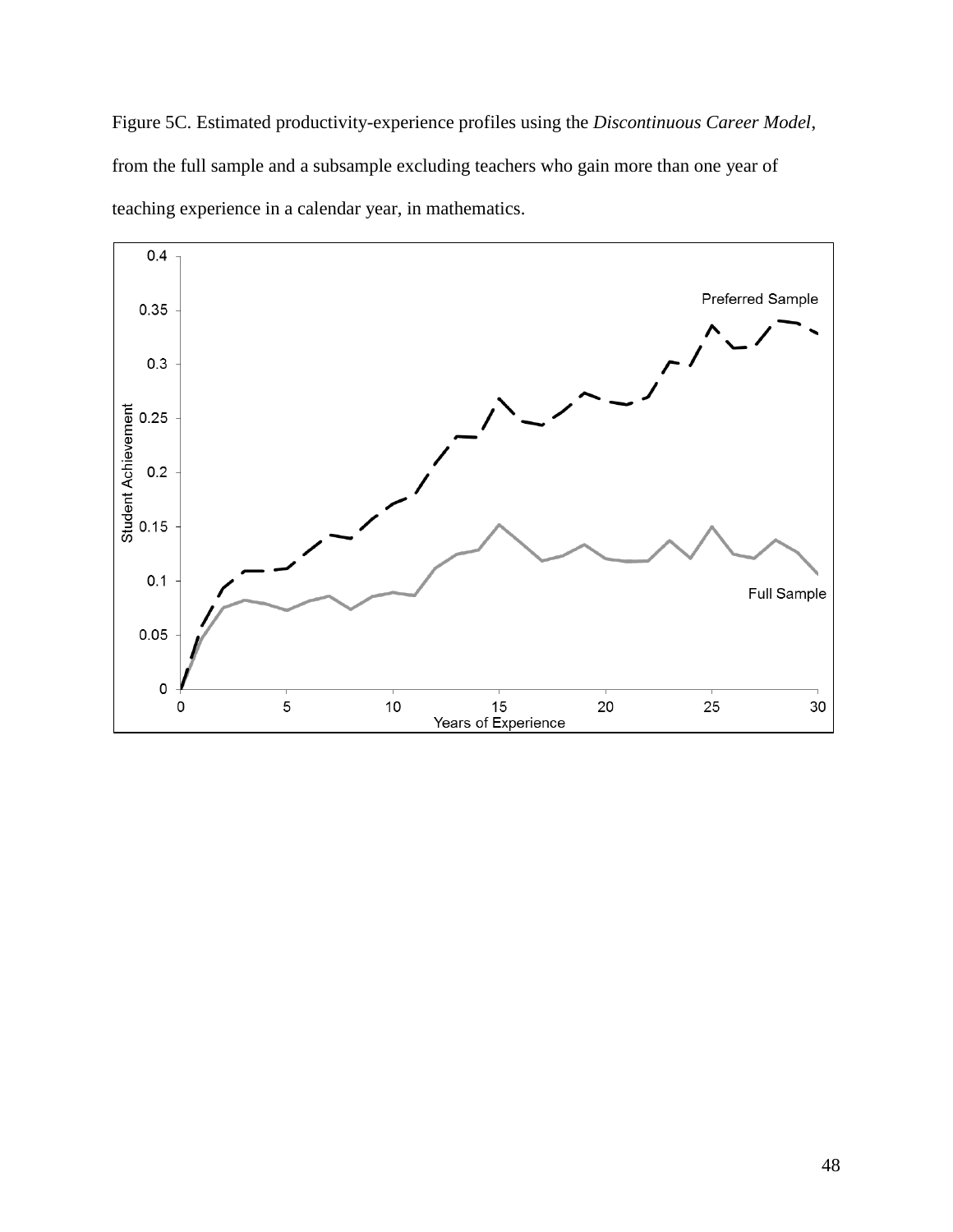*Figure 6*. Estimated productivity-experience profiles using preferred versions of the *Censored Growth Model*, *Indicator Variable Model*, and *Two-Stage Model*, in mathematics (top panel) and reading (bottom panel).

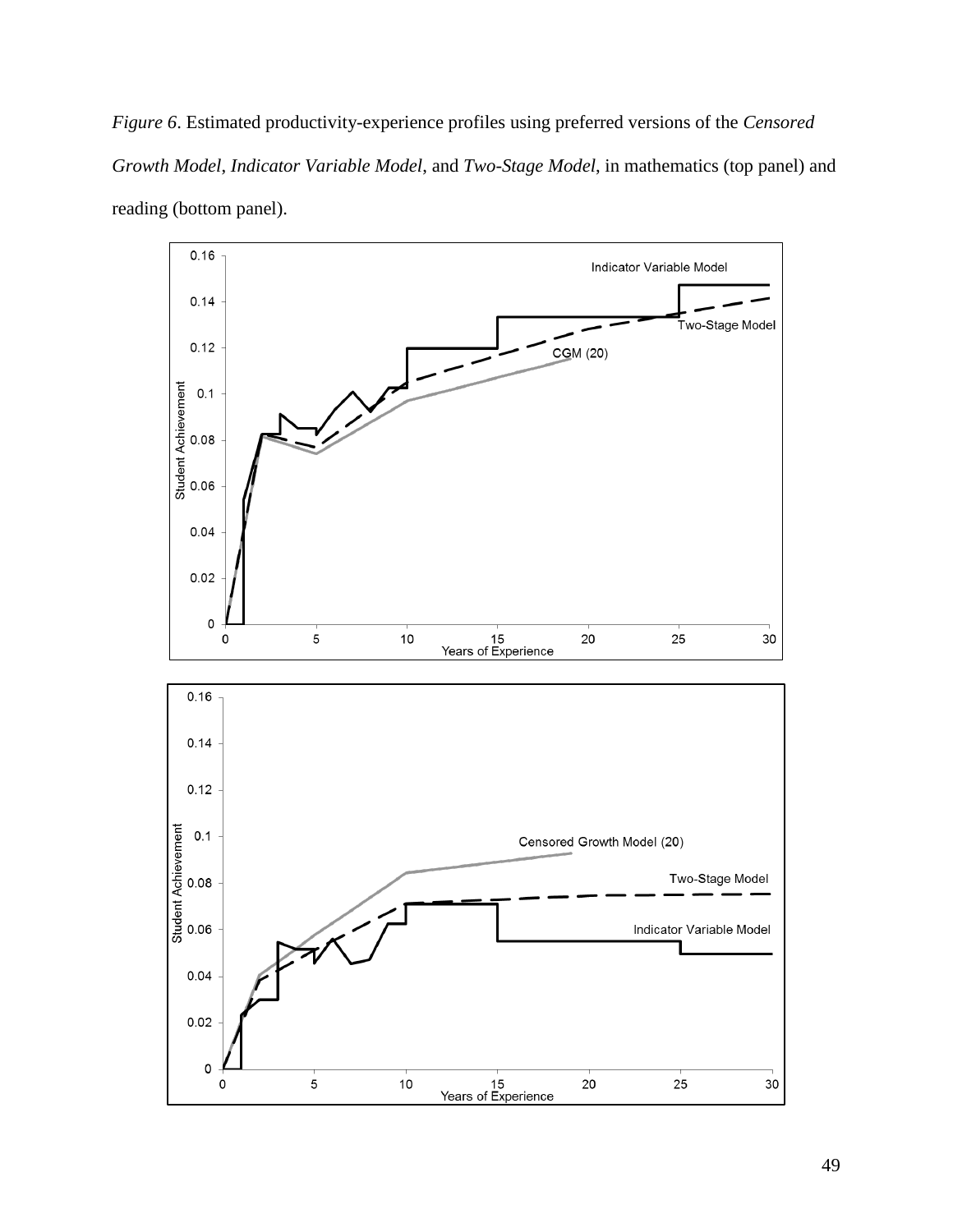| Model                           | Profile       | <b>Teacher Fixed</b> | <b>Years of Experience</b> |          |           |          |
|---------------------------------|---------------|----------------------|----------------------------|----------|-----------|----------|
|                                 |               | Effect               | 5                          | 10       | 20        | 30       |
| <b>Censored Growth Model</b>    | $\mathbf{A}$  | No trend             | $-2.1%$                    | $-1.1%$  | $-1.1%$   | $-1.1%$  |
|                                 |               | Trend                | $-2.1%$                    | $-1.2%$  | $-1.2%$   | $-1.2%$  |
|                                 | B             | No trend             | $-10.2%$                   | $-16.8%$ | $-32.0%$  | $-38.6%$ |
|                                 |               | Trend                | $-10.2%$                   | $-17.0%$ | $-32.2%$  | $-38.7%$ |
|                                 | $\mathsf{C}$  | No trend             | $-4.2%$                    | $-3.8%$  | $-27.8%$  | $-3.8%$  |
|                                 |               | Trend                | $-4.2%$                    | $-4.0%$  | $-28.0\%$ | $-4.0%$  |
| <b>Indicator Variable Model</b> | A             | No trend             | $-12.7%$                   | $-25.8%$ | $-33.1%$  | $-40.4%$ |
|                                 |               | <b>Trend</b>         | $-12.7%$                   | $-25.9%$ | $-33.1%$  | $-40.3%$ |
|                                 | B             | No trend             | $-25.7%$                   | $-42.2%$ | $-57.2%$  | $-68.0%$ |
|                                 |               | Trend                | $-25.8%$                   | $-42.3%$ | $-57.3%$  | $-67.9%$ |
|                                 | $\mathcal{C}$ | No trend             | $-23.2%$                   | $-42.5%$ | $-56.9%$  | $-67.2%$ |
|                                 |               | Trend                | $-23.3%$                   | $-42.6%$ | $-56.9%$  | $-67.1%$ |
| Two-Stage Model                 | $\mathbf{A}$  | No trend             | $-2.0%$                    | $-2.4%$  | $-3.1%$   | $-3.4%$  |
|                                 |               | Trend                | $-8.8%$                    | $-14.1%$ | $-26.4%$  | $-38.3%$ |
|                                 | B             | No trend             | 1.4%                       | 0.5%     | 0.1%      | $-0.5%$  |
|                                 |               | Trend                | $-8.2%$                    | $-14.5%$ | $-24.4%$  | $-33.7%$ |
|                                 | $\mathbf C$   | No trend             | 0.6%                       | 2.1%     | 3.0%      | 4.0%     |
|                                 |               | <b>Trend</b>         | $-12.6%$                   | $-13.5%$ | $-20.3%$  | $-42.5%$ |
| Discontinuous Career Model      | $\mathbf{A}$  | No trend             | $-1.5%$                    | $-1.6%$  | $-1.4%$   | $-0.6%$  |
|                                 |               | Shock before         | $-9.5%$                    | $-15.2%$ | $-28.8%$  | $-42.9%$ |
|                                 |               | Shock after          | 5.6%                       | 11.0%    | 24.5%     | 39.2%    |
|                                 | B             | No trend             | 1.5%                       | 0.6%     | 0.2%      | $-0.2%$  |
|                                 |               | Shock before         | $-9.9%$                    | $-17.0%$ | $-28.7%$  | $-40.4%$ |
|                                 |               | Shock after          | 11.6%                      | 16.7%    | 27.5%     | 37.7%    |
|                                 | $\mathbf C$   | No trend             | 1.0%                       | 2.6%     | 3.9%      | 5.9%     |
|                                 |               | Shock before         | $-14.7%$                   | $-15.6%$ | $-23.5%$  | $-50.4%$ |
|                                 |               | Shock after          | 14.9%                      | 19.3%    | 29.8%     | 59.0%    |

*Table 1.* Percent bias in implied returns to experience across models, profiles, and trends in teacher effects, at different levels of teacher experience.

NOTES: Profiles A, B, and C are shown in Figure 2. Trends in teacher effects represent a correlation of 0.05 between teacher effects and year. Temporary shocks before and after a teacher leaves are, on average, 0.025 standard deviations in the relevant year. A detailed explanation of the simulation process that produced these result is provided in Appendix A.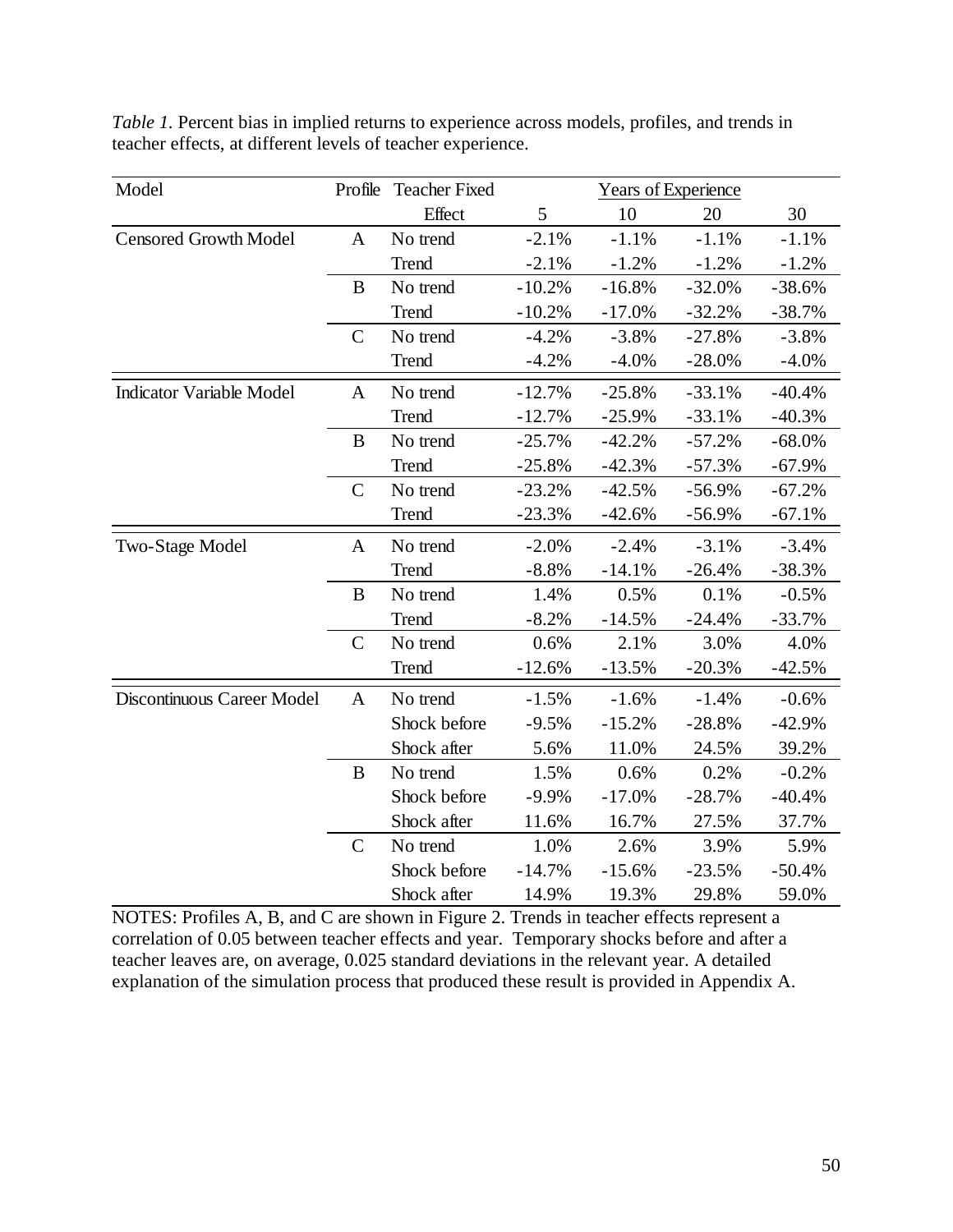|              | <b>Censored Growth</b> | <b>Indicator Variable</b> | Discontinuous |                 |
|--------------|------------------------|---------------------------|---------------|-----------------|
|              | Model (20)             | Model (Dummies)           | Career Model  | Two-Stage Model |
| Mathematics  |                        |                           |               |                 |
| $0$ to $5\,$ | $0.0742$ ***           | $0.0824$ ***              | $0.1216$ ***  | $0.0769$ ***    |
|              | (0.0097)               | (0.0088)                  | (0.0324)      | $(--)$          |
|              | (0.0208)               | (0.0184)                  | (0.0491)      | (0.0145)        |
| 5 to 15      | $0.0330 -$             | $0.0510$ ***              | $0.1315*$     | $0.0399$ ~      |
|              | (0.0172)               | (0.0144)                  | (0.0631)      | $(--)$          |
|              | (0.0359)               | (0.0274)                  | (0.0921)      | (0.0224)        |
| 5 to 25      | 0.0264                 | $0.0650$ ***              | $0.2413 \sim$ | 0.0582          |
|              | (0.0289)               | (0.0192)                  | (0.1264)      | $(--)$          |
|              | (0.0578)               | (0.0347)                  | (0.1849)      | (0.0399)        |
| 10 to 25     | 0.0035                 | $0.0275$ *                | $0.1699$ ~    | 0.0299          |
|              | (0.0219)               | (0.0134)                  | (0.0953)      | $(- - )$        |
|              | (0.0422)               | (0.0247)                  | (0.1397)      | (0.0329)        |
| Reading      |                        |                           |               |                 |
| $0$ to $5\,$ | $0.0576$ ***           | $0.0457$ ***              | $0.0824$ ~    | $0.0512$ ***    |
|              | (0.0123)               | (0.0114)                  | (0.0471)      | $(-)$           |
|              | (0.0175)               | (0.0157)                  | (0.0690)      | (0.0120)        |
| 5 to 15      | 0.0315                 | 0.0095                    | 0.0831        | 0.0218          |
|              | (0.0213)               | (0.0180)                  | (0.0927)      | $(--)$          |
|              | (0.0294)               | (0.0240)                  | (0.1363)      | (0.0176)        |
| 5 to 25      | 0.0544                 | 0.0040                    | 0.1513        | 0.0239          |
|              | (0.0358)               | (0.0241)                  | (0.1849)      | $(- - )$        |
|              | (0.0493)               | (0.0306)                  | (0.2736)      | (0.0301)        |
| 10 to 25     | 0.0276                 | $-0.0213$                 | 0.1021        | 0.0037          |
|              | (0.0274)               | (0.0165)                  | (0.1390)      | $(--)$          |
|              | (0.0366)               | (0.0198)                  | (0.2071)      | (0.0251)        |

*Table 2.* Implied returns to experience across different experience ranges, by model, in mathematics (top panel) and reading (bottom panel).

NOTE: Cell entries include estimates of the returns to experience within each range of experience, traditional standard errors (except for the Two-Stage Model), bootstrapped standard errors, and approximate p-values. Results are for each of the four preferred models described in sections 4.1 and 4.3, using the Censored Growth Model with a 20 year cutoff and the Indicator Variable Model with dummies for experience levels early in the career. Results are in mathematics and reading, for the restricted sample excluding teachers with non-standard careers and the "full" sample including teachers with non-standard careers. All regressions presented exclude teachers who appear to gain more than one year of experience in a given calendar year. ~:  $p < 0.1$ ; \*,  $p < 0.05$ ; \*\*,  $p < 0.01$ ; \*\*\*,  $p < 0.001$